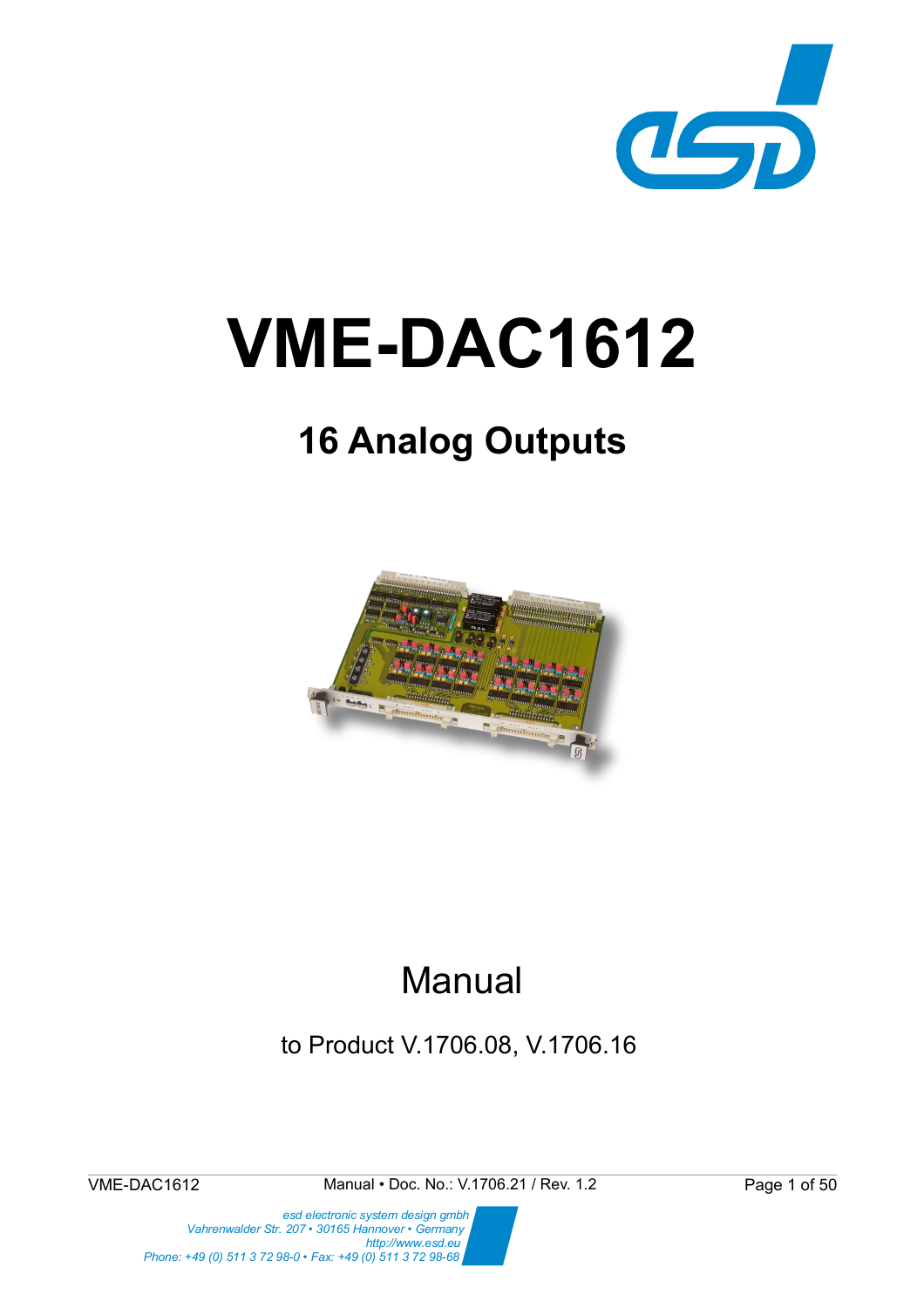#### **N O T E**

The information in this document has been carefully checked and is believed to be entirely reliable. **esd** makes no warranty of any kind with regard to the material in this document, and assumes no responsibility for any errors that may appear in this document. In particular descriptions and technical data specified in this document may not be constituted to be guaranteed product features in any legal sense.

**esd** reserves the right to make changes without notice to this, or any of its products, to improve reliability, performance or design.

All rights to this documentation are reserved by **esd**. Distribution to third parties, and reproduction of this document in any form, whole or in part, are subject to **esd**'s written approval**.**

© 2016 esd electronic system design gmbh, Hannover

| esd electronic system design gmbh<br>Vahrenwalder Str. 207<br>30165 Hannover<br>Germany |                   |  |  |
|-----------------------------------------------------------------------------------------|-------------------|--|--|
| Phone:                                                                                  | +49-511-372 98-0  |  |  |
| Fax:                                                                                    | +49-511-372 98-68 |  |  |
| E-Mail:                                                                                 | info@esd.eu       |  |  |
| Internet:                                                                               | www.esd.eu        |  |  |



This manual contains important information and instructions on safe and efficient handling of the VME-DAC1612. Carefully read this manual before commencing any work and follow the instructions. The manual is a product component, please retain it for future use.

Trademark Notices

All trademarks, product names, company names or company logos used in this manual are reserved by their respective owners.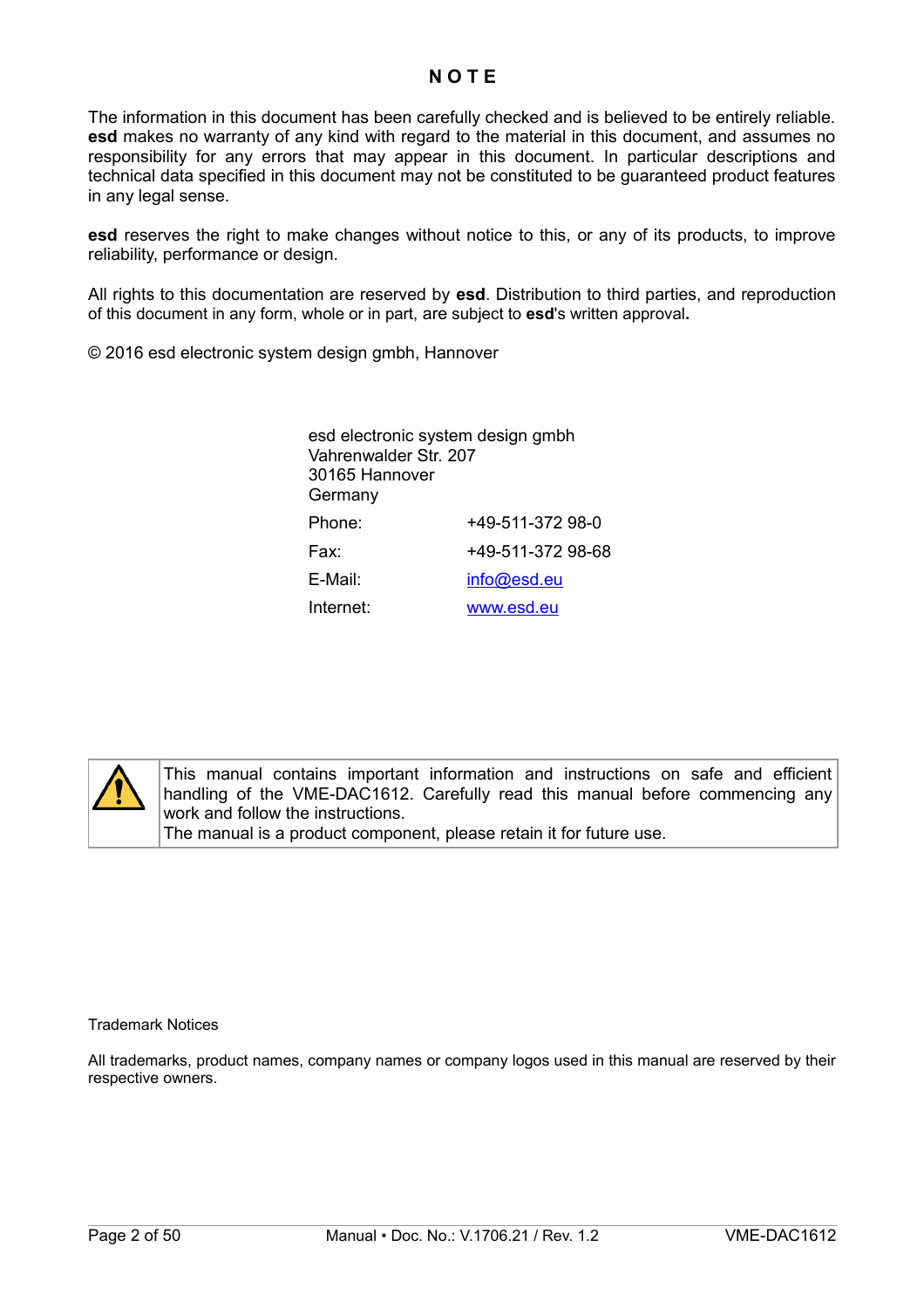| <b>Document file:</b>    | I:\Texte\Doku\MANUALS\VME\DAC1612\Englisch\VME-DAC1612 Manual en 12.odt |  |
|--------------------------|-------------------------------------------------------------------------|--|
| Date of print:           | 2016-05-23                                                              |  |
| Document type<br>number: | <b>DOC0800</b>                                                          |  |

| <b>Hardware version:</b> | VME-DAC1612 Rev. 1.2 |
|--------------------------|----------------------|
|--------------------------|----------------------|

#### **Document History**

The changes in the document listed below affect changes in the hardware as well as changes in the description of the facts, only.

| Rev. | <b>Chapter</b> | <b>Changes versus previous version</b>                                                                                                        | <b>Date</b> |
|------|----------------|-----------------------------------------------------------------------------------------------------------------------------------------------|-------------|
| 1.1  | 4.1.2.1        | Default value of base address corrected.                                                                                                      |             |
|      | 4.1.4          | Jumper unipolar/bipolar: Meaning of setting corrected.                                                                                        | 2002-06-26  |
|      |                | "Classification of Warning Messages and Safety Instructions" inserted,<br>Safety Instructions inserted                                        |             |
|      | 1.1            | Block circuit diagram changed, description of options inserted                                                                                |             |
|      | 1.2.           | Chapter "Front Panel" moved                                                                                                                   |             |
|      | $2.2^{\circ}$  | New chapter: "VMEbus Interface"                                                                                                               |             |
| 1.2  | 4.1.4          | D8 - table corrected,<br>D9 - description inserted<br>D10 - table corrected<br>D <sub>11</sub> - table inserted,<br>D12-D15 - table corrected | 2016-05-23  |
|      | 5.2.1          | Table corrected, notes inserted.                                                                                                              |             |
|      | 6.             | New chapter "Hardware Installation"                                                                                                           |             |
|      | 8.             | Chapter moved                                                                                                                                 |             |
|      | 8.2            | Note on supply voltages changed                                                                                                               |             |
|      | 9.             | Chapter moved                                                                                                                                 |             |
|      | 10.            | Chapter moved and revised                                                                                                                     |             |

Technical details are subject to change without further notice.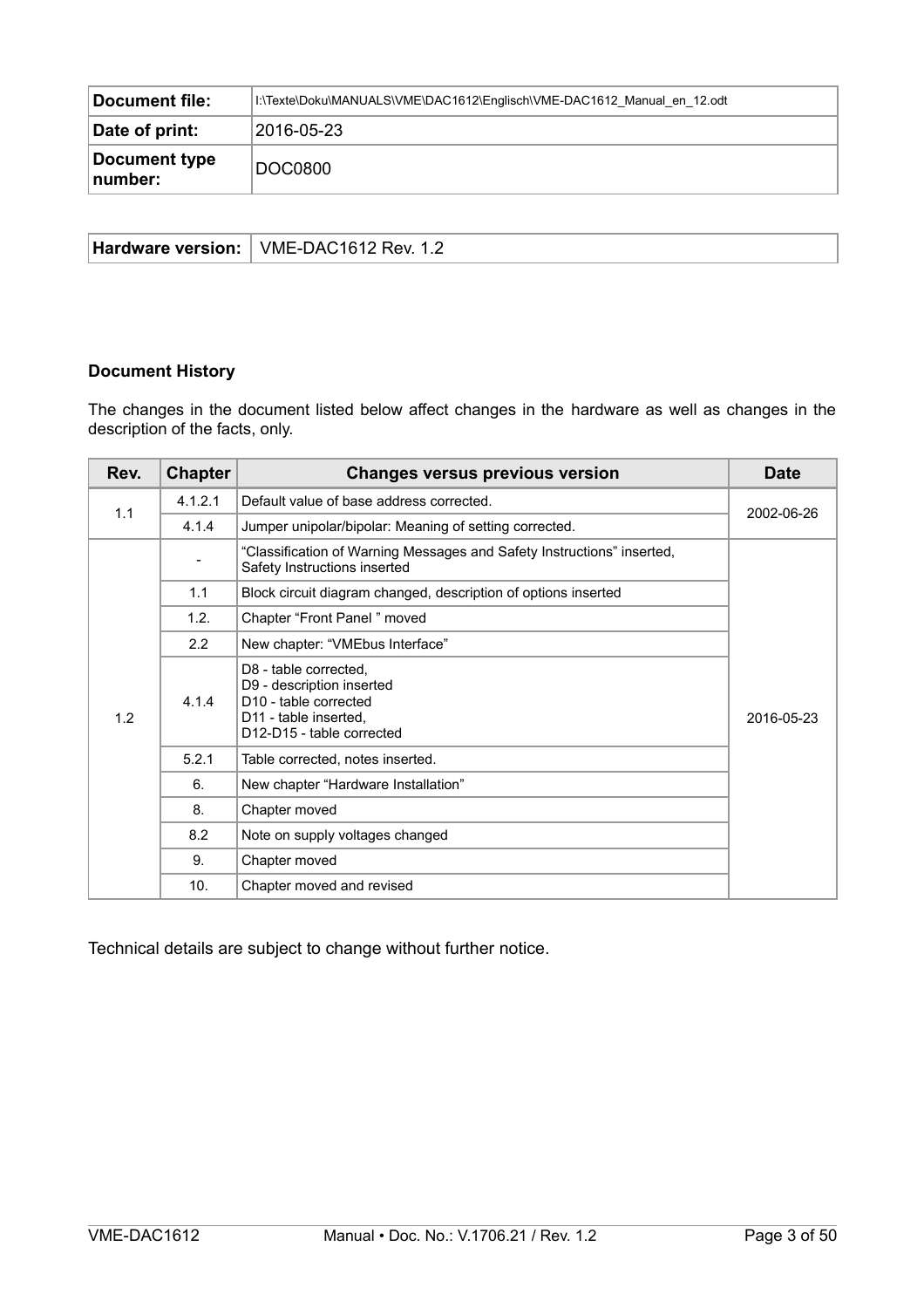### **Classification of Warning Messages and Safety Instructions**

This manual contains noticeable descriptions, warning messages and safety instructions, which you must follow to avoid personal injuries or death and property damage.



This is the safety alert symbol.

It is used to alert you to potential personal injury hazards. Obey all safety messages and instructions that follow this symbol to avoid possible injury or death.

#### **DANGER, WARNING, CAUTION**

Depending on the hazard level the signal words DANGER, WARNING or CAUTION are used to highlight safety instructions and warning messages. These messages may also include a warning relating to property damage.



#### **DANGER**

Danger statements indicate a hazardous situation which, if not avoided, will result in death or serious injury.



#### **WARNING**

Warning statements indicate a hazardous situation that, if not avoided, could result in death or serious injury.



#### **CAUTION**

Caution statements indicate a hazardous situation that, if not avoided, could result in minor or moderate injury.

#### **NOTICE**

Notice statements are used to notify people on hazards that could result in things other than personal injury, like property damage.



#### **NOTICE**

This NOTICE statement indicates that the device contains components sensitive to electrostatic discharge.



#### **NOTICE**

This NOTICE statement contains the general mandatory sign and gives information that must be heeded and complied with for a safe use.

#### **INFORMATION**



#### **INFORMATION**

Notes to point out something important or useful.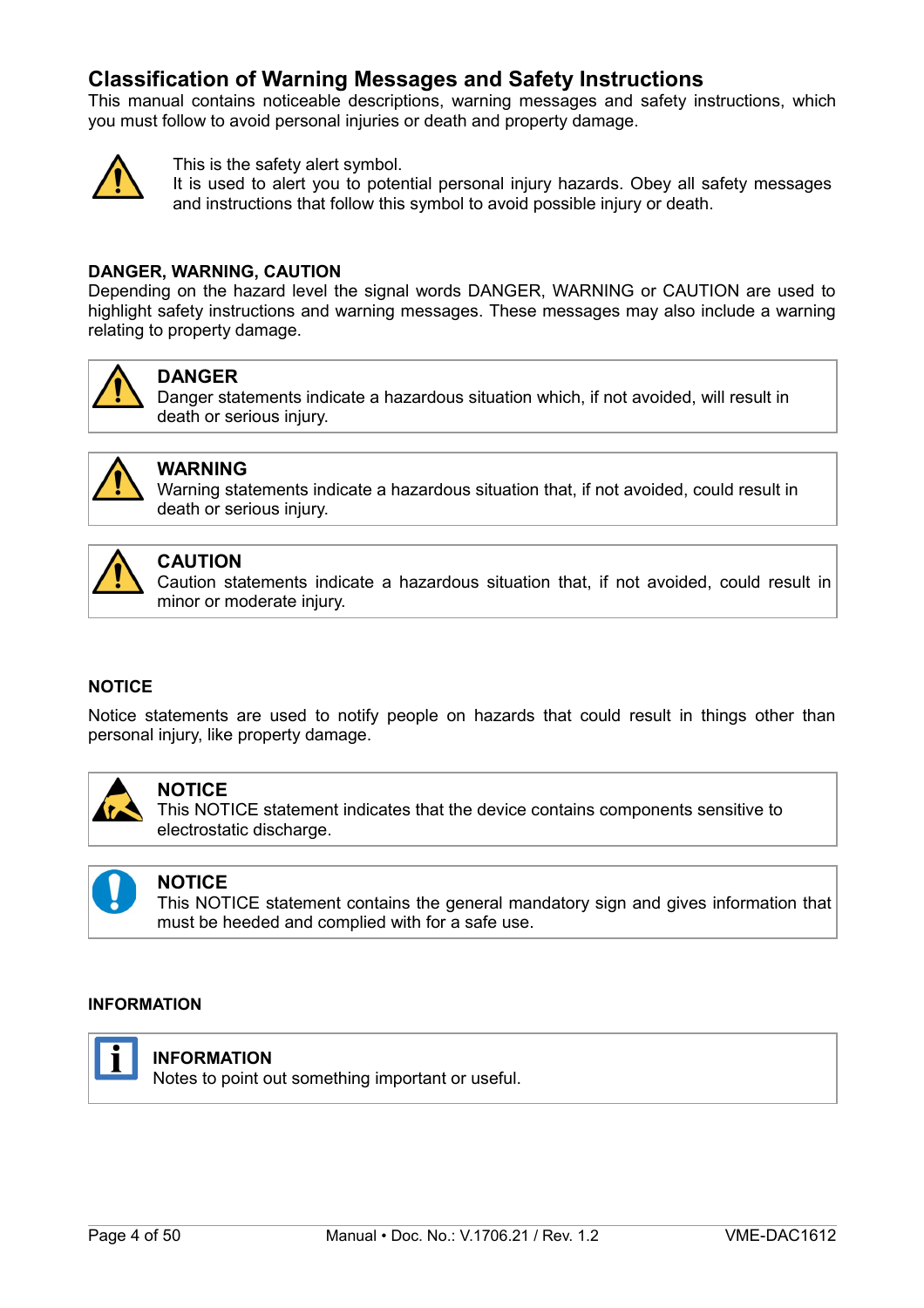

# <span id="page-4-0"></span>**Safety Instructions**

- When working with the VME-DAC1612 follow the instructions below and read the manual carefully to protect yourself from injury and the VME-DAC1612 from damage.
- The device is a built-in component. It is essential to ensure that the device is mounted in a way that cannot lead to endangering or injury of persons or damage to objects.
- Do not use damaged or defective cables to connect the VME-DAC1612.
- In case of damages to the device, which might affect safety, appropriate and immediate measures must be taken, that exclude an endangerment of persons and domestic animals and property.
- Current circuits which are connected to the device have to be sufficiently protected against hazardous voltage (SELV according to EN 60950-1).
- The VME-DAC1612 may only be driven by power supply current circuits, that are contact protected. A power supply, that provides a safety extra-low voltage (SELV) according to EN 60950-1, complies with this conditions.
- The device has to be securely installed in the control cabinet before commissioning.
- Protect the VME-DAC1612 from dust, moisture and steam.
- Protect the VME-DAC1612 from shocks and vibrations.
- The VME-DAC1612 may become warm during normal use. Always allow adequate ventilation around the VME-DAC1612 and use care when handling.
- Do not operate the VME-DAC1612 adjacent to heat sources and do not expose it to unnecessary thermal radiation. Ensure an ambient temperature as specified in the technical data.



#### **DANGER**

Hazardous Voltage - **Risk of electric shock** due to unintentional contact with uninsulated live parts with high voltages inside of the system into which the VME-DAC1612 is to be integrated.

- $\rightarrow$  Disconnect all hazardous voltages (mains voltage) before opening the system.
- $\rightarrow$  Ensure the absence of voltage before starting any electrical work



#### **NOTICE**

#### **Electrostatic discharges may cause damage to electronic components.**

To avoid this, perform the steps described on page [34](#page-33-0) *before* you touch the VME-DAC1612, in order to discharge the static electricity from your body.

#### **Qualified Personal**

This documentation is directed exclusively towards personal qualified in control and automation engineering. The installation and commissioning of the product may only be carried out by qualified personal, which is authorized to put devices, systems and electric circuits into operation according to the applicable national standards of safety engineering.

#### **Conformity**

The VME-DAC1612 is a sub-assembly intended for incorporation into an apparatus by a manufacturer and NOT by the end user. The manufacturer of the final system must decide, whether additional EMC or EMI protection requirements are necessary.

#### **Intended Use**

The intended use of the VME-DAC1612 is the operation as VMEbus board for the generation of up to 16 analog signals for process control purposes.

The guarantee given by esd does not cover damages which result from improper use, usage not in accordance with regulations or disregard of safety instructions and warnings.

- The VME-DAC1612 is intended for installation in VMEbus systems only.
- The operation of the VME-DAC1612 in hazardous areas, or areas exposed to potentially explosive materials is not permitted.
- The operation of the VME-DAC1612 for medical purposes is prohibited.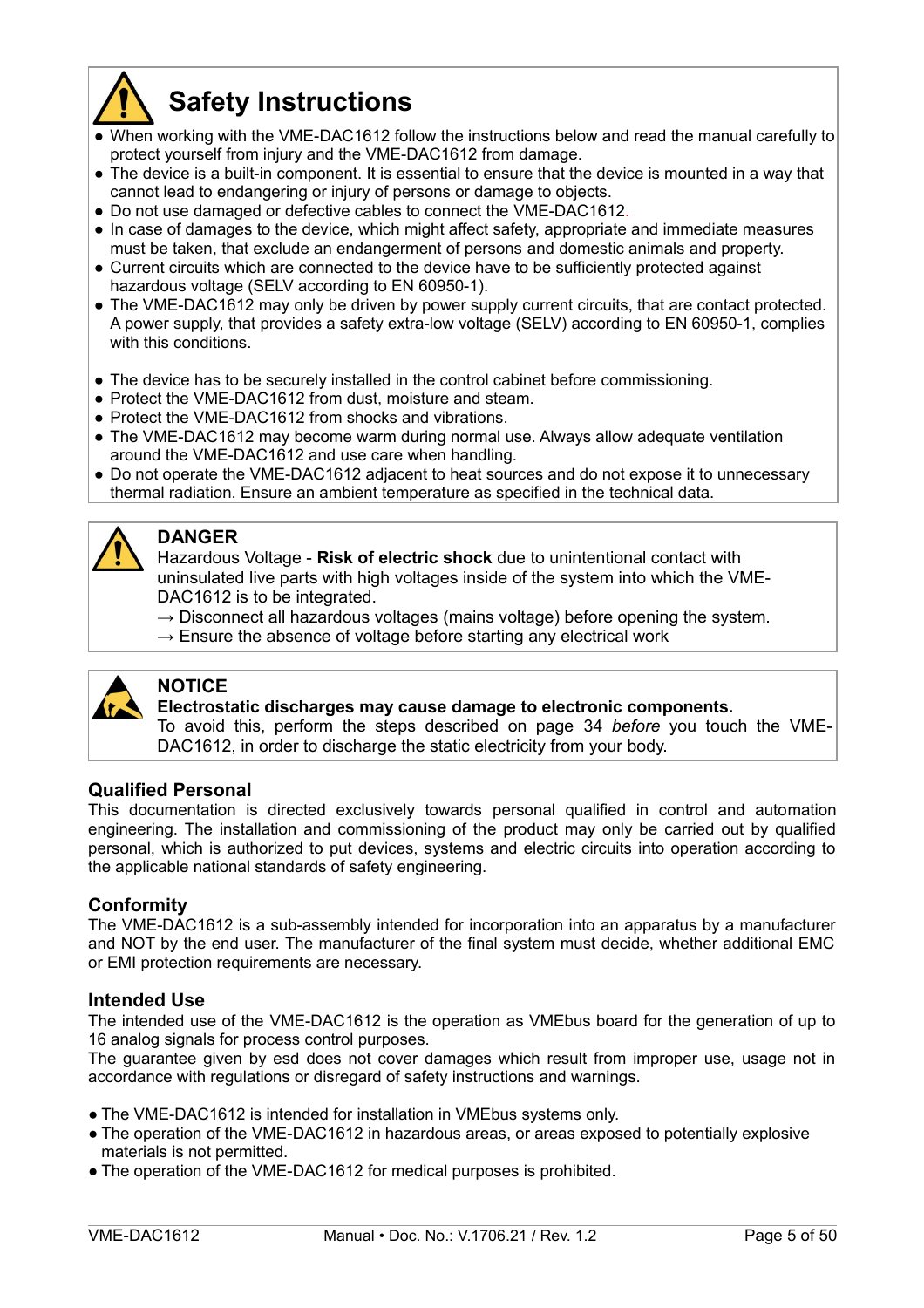#### **Service Note**

The VME-DAC1612 does not contain any parts that require maintenance by the user. The VME-DAC1612 does not require any manual configuration of the hardware but the configuration of the jumpers and the coding switches as described in this manual. Unauthorized intervention in the device voids warranty claims.

#### **Disposal**

Devices which have become defective in the long run have to be disposed in an appropriate way or have to be returned to the manufacturer for proper disposal. Please, make a contribution to environmental protection.

#### **Typographical Conventions**

Throughout this manual the following typographical conventions are used to distinguish technical terms.

| <b>Convention</b>      | <b>Example</b>                   |  |
|------------------------|----------------------------------|--|
| File and path names    | /dev/null Or <stdio.h></stdio.h> |  |
| Function names         | open()                           |  |
| Programming constants  | NULL                             |  |
| Programming data types | uint32 t                         |  |
| Variable names         | Count                            |  |

#### **Number Representation**

All numbers in this document are base 10 unless designated otherwise. Hexadecimal numbers have a prefix of 0x. For example, 42 is represented as 0x2A in hexadecimal.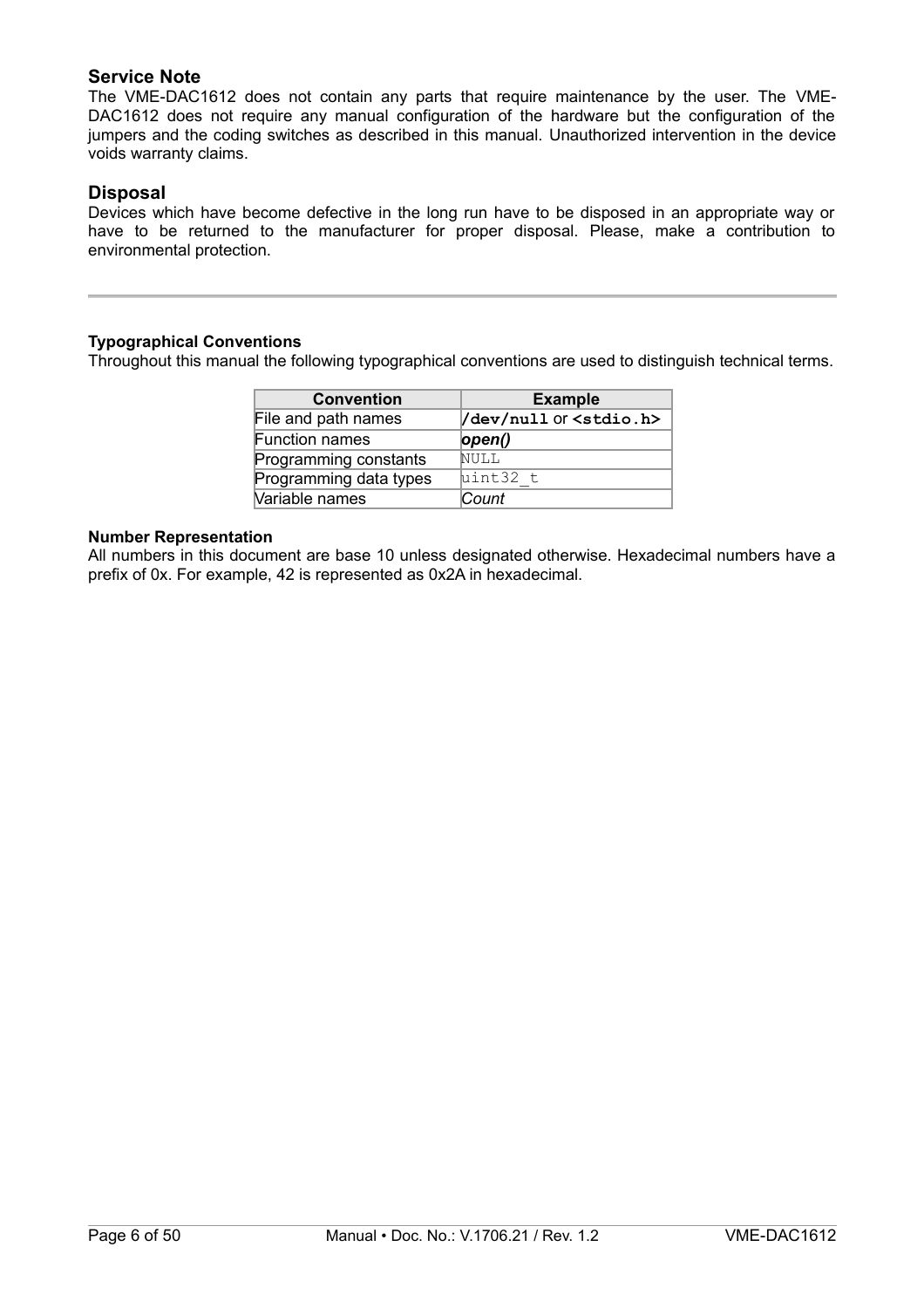# **Table of contents**

| 7.2 PEARL-Example Program to Generate Lissajous-Figures on an Oscilloscope36 |  |
|------------------------------------------------------------------------------|--|
|                                                                              |  |
|                                                                              |  |
|                                                                              |  |
|                                                                              |  |
|                                                                              |  |
| 9. DAC812-Adapter (DAC812-20mA)                                              |  |
|                                                                              |  |
|                                                                              |  |
|                                                                              |  |
|                                                                              |  |
|                                                                              |  |
|                                                                              |  |
|                                                                              |  |
|                                                                              |  |
|                                                                              |  |
|                                                                              |  |
|                                                                              |  |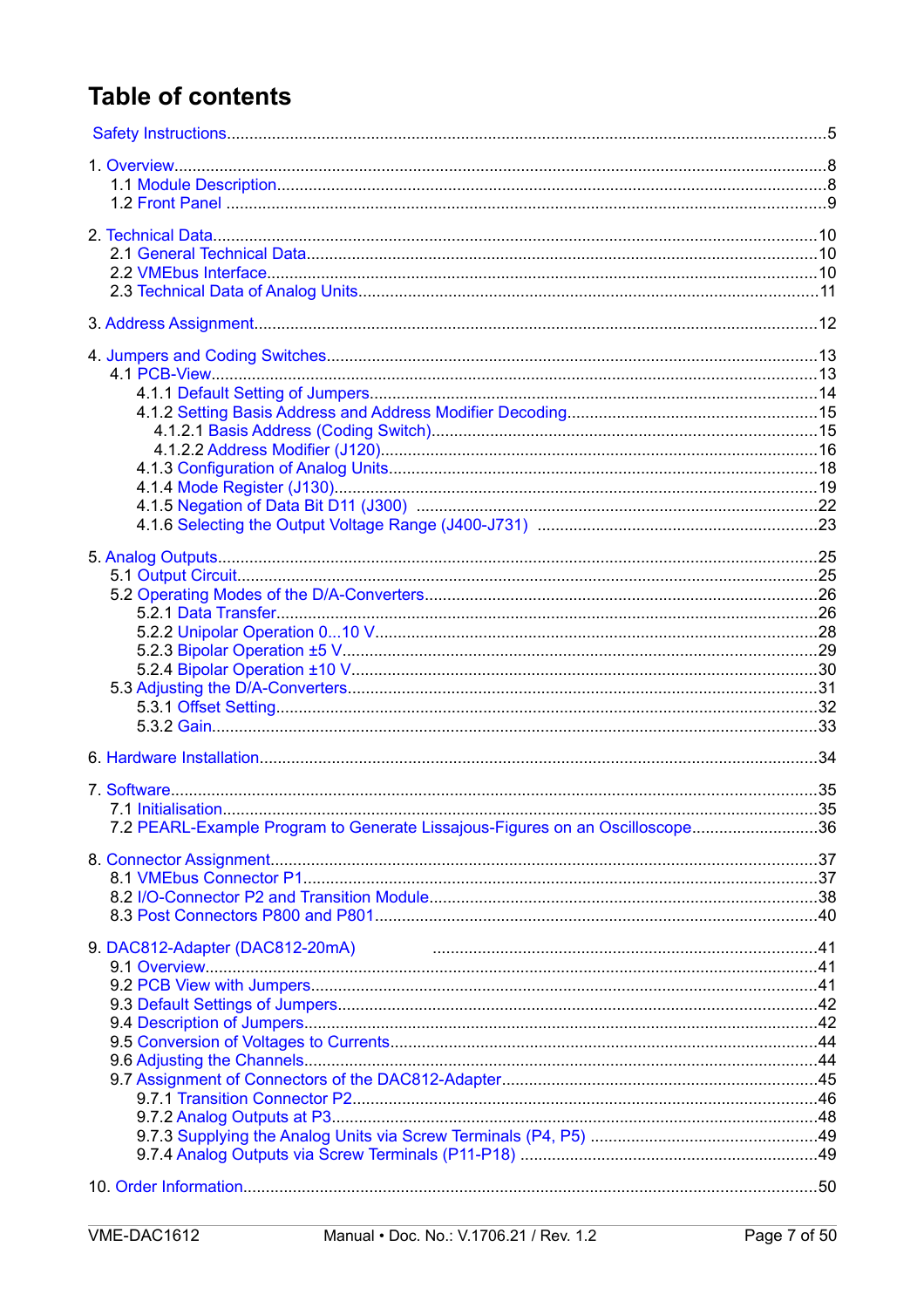# <span id="page-7-1"></span>**1. Overview**

# <span id="page-7-0"></span>**1.1 Module Description**



**Figure 1:** Block circuit diagram of the VME-DAC1612 module

The VME-DAC1612 is an interface board designed for the generation of 8 analog signals (VME-DAC1612-8) or 16 analog signals(VME-DAC1612-16) for process control purposes. The output voltages can be selected as  $\pm 5$  V,  $\pm 10$  V or 0  $\dots$ +10 V, with a resolution of 12 bits.

A D/A-converter of DAC 813 type is used. The control and data signals between VMEbus and analog process are electrically insulated by means of fast digital couplers.

The power supply of the analog side  $(\pm 15 \text{ V}, +5 \text{ V})$  are generated by DC/DC-converters from the  $+5$ VMEbus power supply.

The VME-DAC1612 is compatible to VMEbus Standard Rev. C. With a height of 4 HP it uses one slot on the VMEbus.

In the customized version VME-DAC1612-XVME530 the board comes with 5 outputs, 12 bits, adjusted for 0...+10 V. The front-I/O, I/O data access and power supply are compatible with XYCOM XVME530.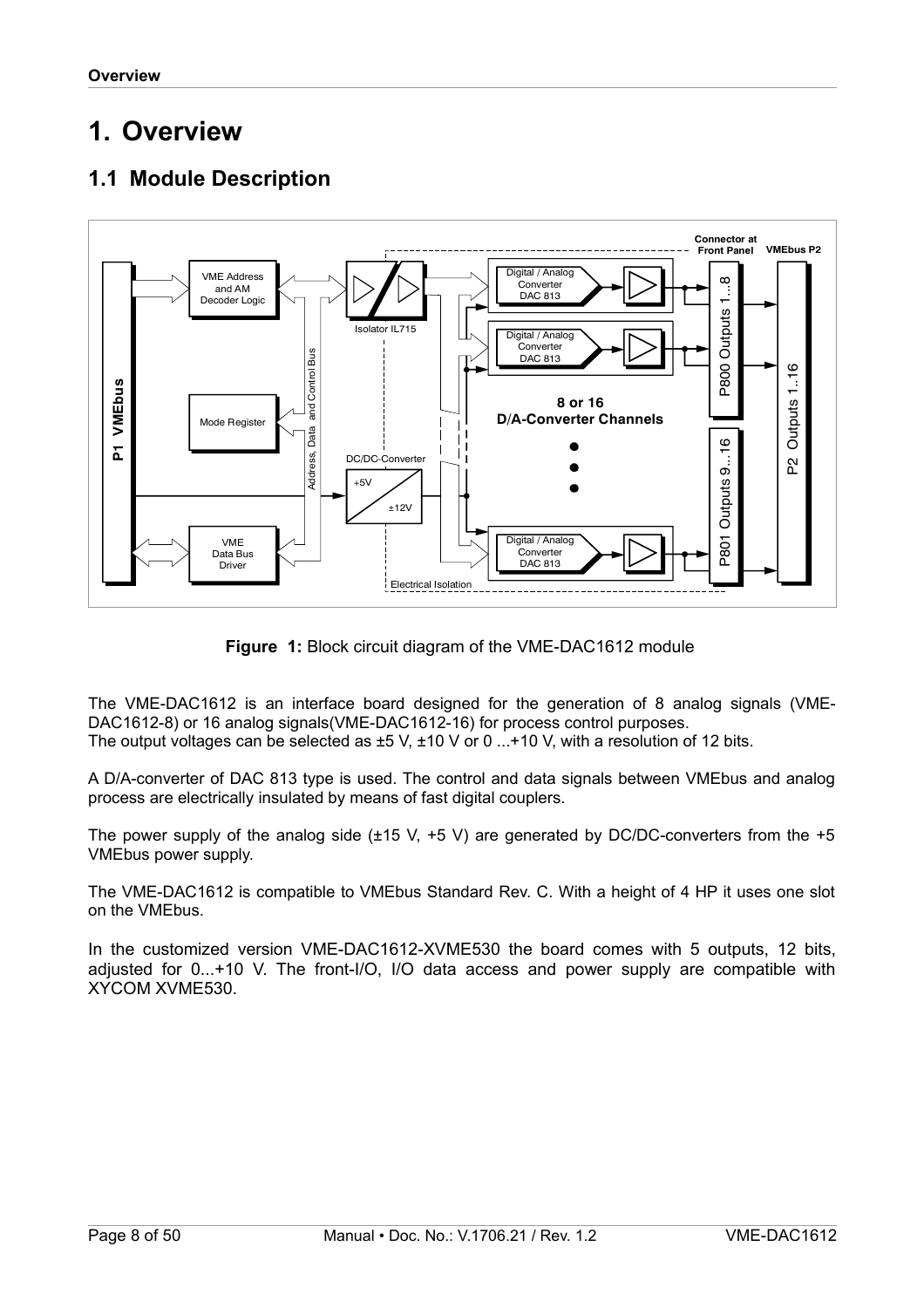# <span id="page-8-0"></span>**1.2 Front Panel**







#### **NOTICE**

Read chapter ["Hardware Installation"](#page-33-0) on page [34,](#page-33-0) before you start with the installation of the hardware!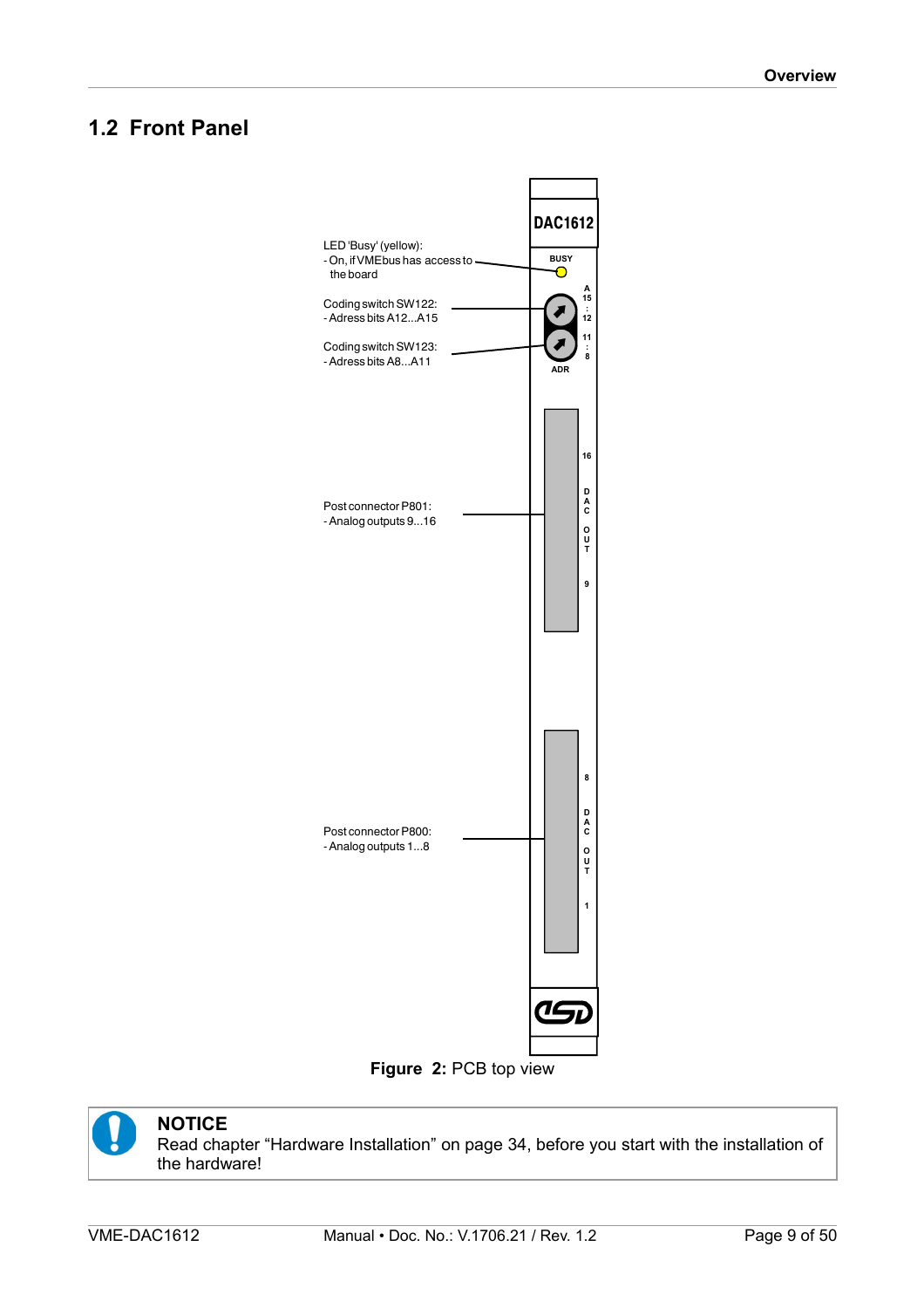# <span id="page-9-2"></span>**2. Technical Data**

# <span id="page-9-1"></span>**2.1 General Technical Data**

| Temperature range | max. permissible ambient temperature:<br>$070$ °C                                                                                                                                                                                             |  |
|-------------------|-----------------------------------------------------------------------------------------------------------------------------------------------------------------------------------------------------------------------------------------------|--|
| <b>Humidity</b>   | max. 90%, non-condensing                                                                                                                                                                                                                      |  |
| Connectors        | P1 - DIN 41612-C96 (VMEbus)<br>P2 - DIN 41612-C64 (analog outputs 1-16)<br>P800 - 34-pin post connector (analog outputs 1-8)<br>P801 - 34-pin post connector (analog outputs 9-16)<br>X140 - 8-pin socket strip (ISP-programming for testing) |  |
| Board dimensions  | 160 mm x 233 mm                                                                                                                                                                                                                               |  |
| Weight            | ca. 320 g                                                                                                                                                                                                                                     |  |
| Power supply      | VMEbus P1: 5V ± 5% / 1.6 A<br>(typical, at $T = 20$ °C, 16 channels)                                                                                                                                                                          |  |

#### **Table 1:** General module data

# <span id="page-9-0"></span>**2.2 VMEbus Interface**

| <b>VMEbus interface</b>    | IEEE 1014 / C.1                                      |  |
|----------------------------|------------------------------------------------------|--|
| Data transfer mode         | A16/D16, A24/D16                                     |  |
| Interrupts                 | none                                                 |  |
| VME access time            | $<$ 150 ns (up to DTACK)                             |  |
| <b>VMEbus installation</b> | 6 U high / 4 HP wide<br>front panel with lever holds |  |

**Table 2:** General module data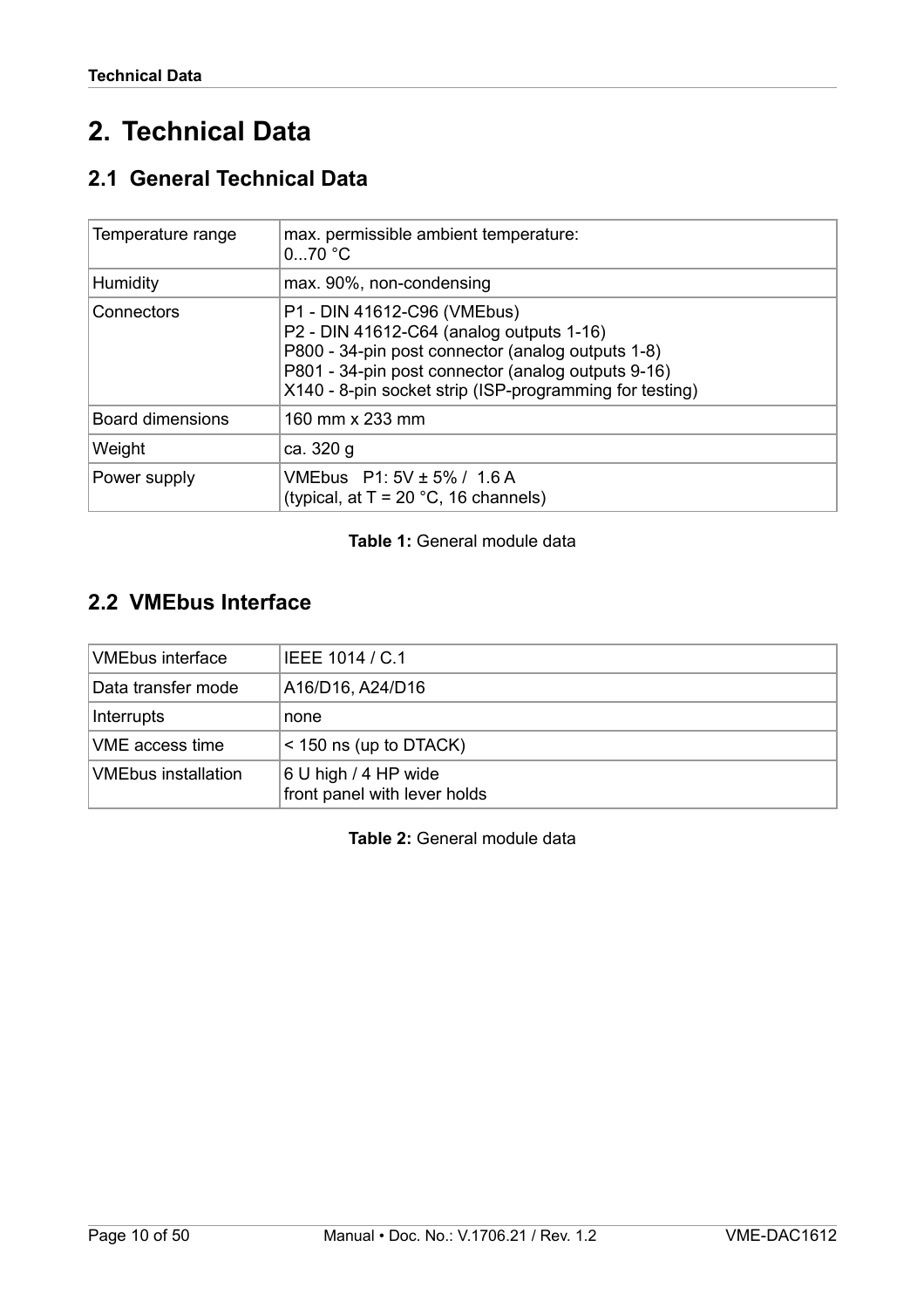# <span id="page-10-0"></span>**2.3 Technical Data of Analog Units**

| Number of D/A-channels             | 8 or 16                                                                                                                                                                                                                                                                                                                                                                                                                                                                                                                                  |  |  |
|------------------------------------|------------------------------------------------------------------------------------------------------------------------------------------------------------------------------------------------------------------------------------------------------------------------------------------------------------------------------------------------------------------------------------------------------------------------------------------------------------------------------------------------------------------------------------------|--|--|
| Resolution                         | 12 bits                                                                                                                                                                                                                                                                                                                                                                                                                                                                                                                                  |  |  |
| D/A-converter                      | <b>DAC813</b>                                                                                                                                                                                                                                                                                                                                                                                                                                                                                                                            |  |  |
| Output voltage                     | configurable via jumpers: $0-10$ V, $\pm 5$ V, $\pm 10$ V                                                                                                                                                                                                                                                                                                                                                                                                                                                                                |  |  |
| Output capacity                    | $R_L \geq 2 k\Omega$                                                                                                                                                                                                                                                                                                                                                                                                                                                                                                                     |  |  |
| Resolution                         | $\pm$ 1 LSB in adjusted status, i.e. $\ast$ )<br>at 0-10 V: $\leq \pm 2.5$ mV<br>at $\pm 5$ V: $\leq \pm 2.5$ mV<br>at $\pm 10 \text{ V}$ : $\leq \pm 5.0 \text{ mV}$<br><b>INFORMATION *)</b><br>The board is default set and adjusted to bipolar operation<br>$(\pm 10V)$ .<br>If the board is set to unipolar operation $(010 V)$ via<br>without being coordinated via the<br>jumpers<br>gain<br>potentiometer afterwards, you have to consider an<br>additional deviation of about $\frac{1}{2}$ LSB (referred to maximum<br>value). |  |  |
| Settling time of D/A-<br>converter | max. $6 \mu s /$ channel<br>(at voltage swing 20 V, final value achieved to 0.01%)                                                                                                                                                                                                                                                                                                                                                                                                                                                       |  |  |

**Table 3:** Technical data of analog units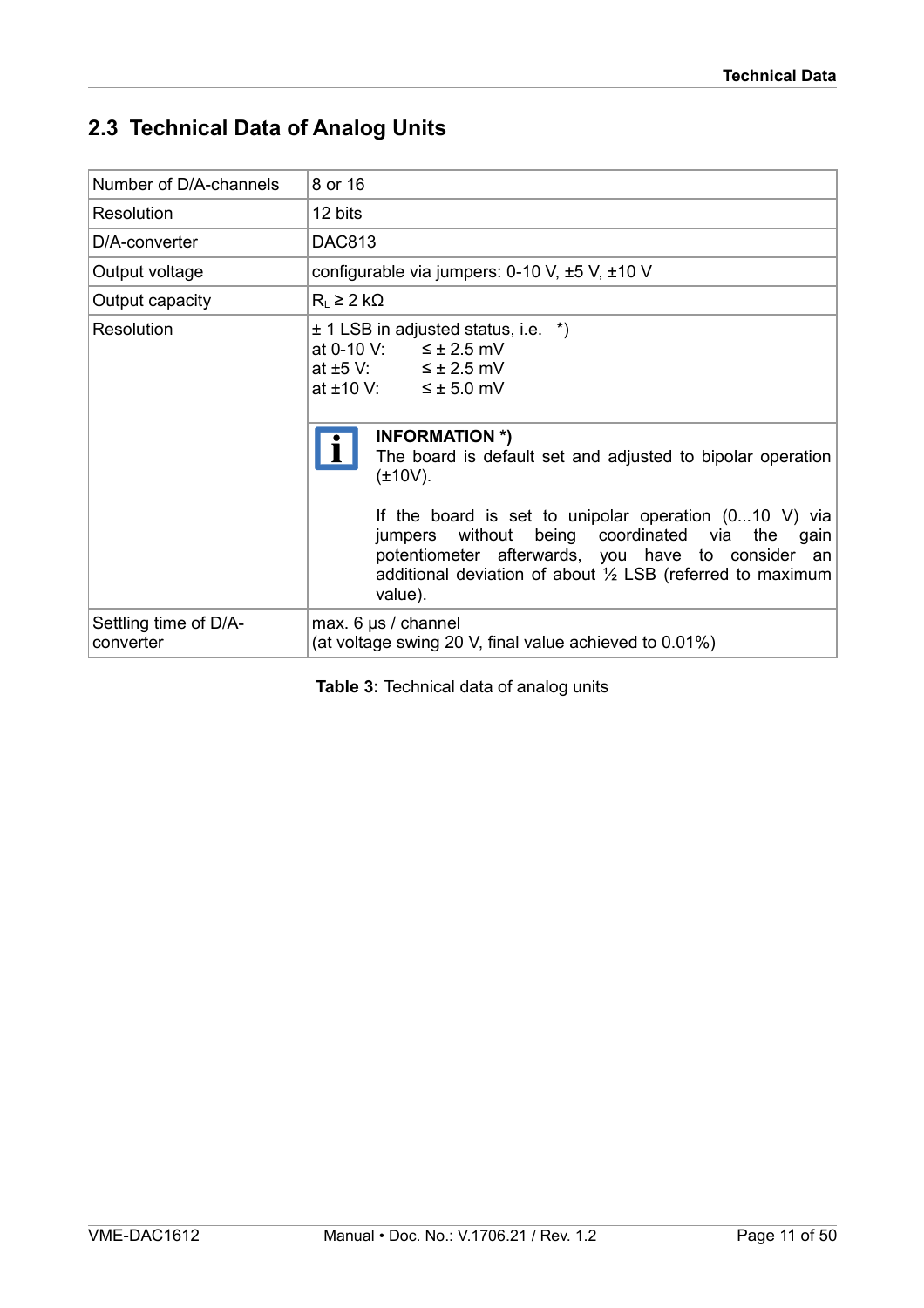# <span id="page-11-0"></span>**3. Address Assignment**

The basis address of the board is configured via the coding switches SW120...SW124. The basis address can be set in steps of 32 bytes in the 16 Mbyte address range.

In addition to 'STANDARD' accesses (A24) there is the possibility to use the VME-addressing 'SHORT I/O' (jumper J120). In this addressing the address lines A16 to A23 are ignored and the basis address of the VME-DAC1612 board is set in the 'SHORT I/O' address range (64 KByte) of the VME-system.

The basis address of the VME-DAC1612 is default set to 0xXXE20000.

Each of the 16 D/A-converters of the VME-DAC1612 has got its own access address, which has to be addressed word-by-word. In addition a mode register can be read in which the setting of the operating mode and the number of equipped channels of the VME-DAC1612 is evaluated.



#### **INFORMATION**

If jumper J130/pin 1-2 is not set, the D/A-converters are selected by means of the data bits D15...D12 (see page [27\)](#page-26-0).

| Unit                                                                                                                                                                                     | Offset<br>address                                                                | Access mode                          |
|------------------------------------------------------------------------------------------------------------------------------------------------------------------------------------------|----------------------------------------------------------------------------------|--------------------------------------|
| $D/A$ -converter:<br>DAC <sub>16</sub><br>DAC <sub>15</sub><br>DAC <sub>14</sub><br>DAC <sub>13</sub><br>DAC <sub>12</sub><br>DAC <sub>11</sub><br>DAC <sub>10</sub><br>DAC <sub>9</sub> | + 0x1E<br>$+0x1C$<br>+ 0x1A<br>+ 0x18<br>+ 0x16<br>$+0x14$<br>$+0x12$<br>$+0x10$ | word-by-word,<br>only writing access |
| D/A-converter:<br>DAC8<br>DAC7<br>DAC <sub>6</sub><br>DAC <sub>5</sub><br>DAC4<br>DAC <sub>3</sub><br>DAC <sub>2</sub><br>DAC <sub>1</sub>                                               | + 0xE<br>+ 0xC<br>$+ 0xA$<br>$+0x8$<br>$+0x6$<br>$+0x4$<br>+ 0x2<br>$+0x0$       | word-by-word,<br>only writing access |
| Mode register                                                                                                                                                                            | + 0x0                                                                            | word-by-word,<br>only reading access |

**Table 4:** Address assignment of VME-DAC1612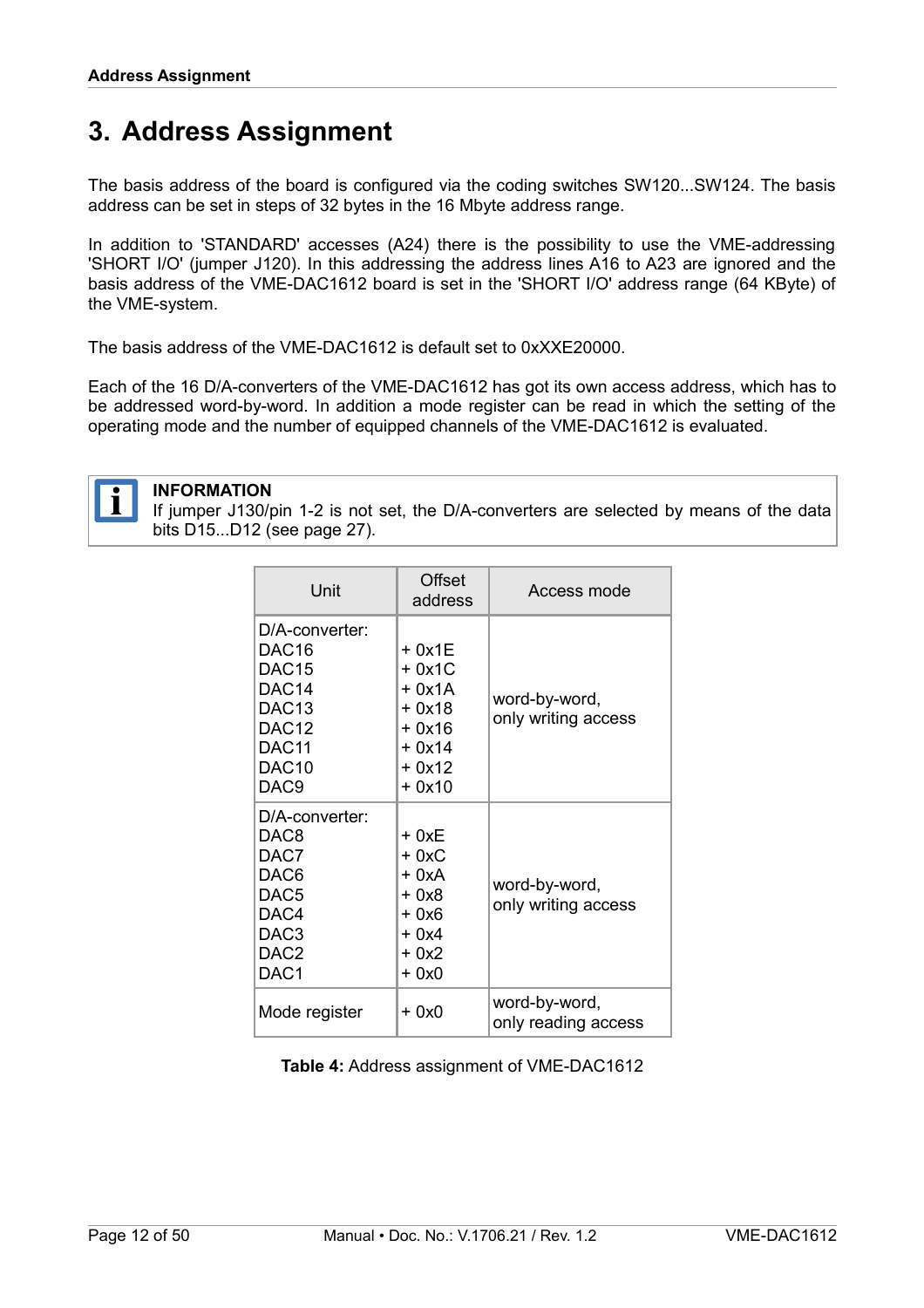# <span id="page-12-1"></span>**4. Jumpers and Coding Switches**

## <span id="page-12-0"></span>**4.1 PCB-View**



<span id="page-12-2"></span>**Figure 3:** Position of coding switches and jumpers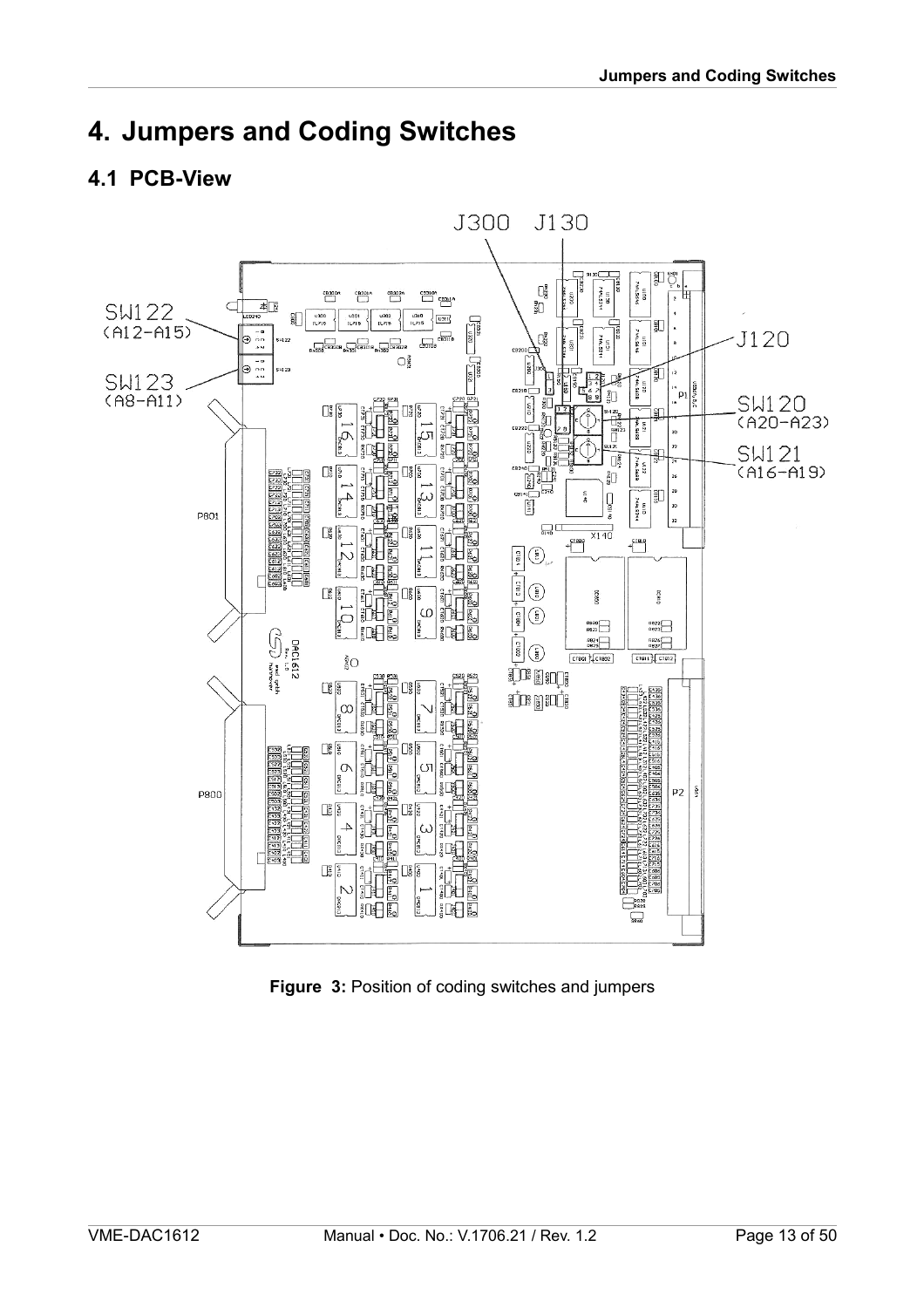# <span id="page-13-0"></span>**4.1.1 Default Setting of Jumpers**

The according default setting at board delivery is shown in the table below.

For the position of jumpers please refer to figure [3.](#page-12-2) The jumpers will be shown below as seen by users with the board in front of them and the VMEbus connectors on the right.

Default setting of the jumpers:

| Jumper                                                                                                              | <b>Function</b>                                                                  | Default setting at board delivery                                    |
|---------------------------------------------------------------------------------------------------------------------|----------------------------------------------------------------------------------|----------------------------------------------------------------------|
| SW120<br><b>SW123</b>                                                                                               | basis address of board                                                           | VME-DAC1612: 0xE20000                                                |
| J120                                                                                                                | address modifier decoding                                                        | short/standard supervisory and non-<br>privileged accesses permitted |
| J130                                                                                                                | mode register                                                                    | depending on model and the output voltage<br>range selected          |
| J300                                                                                                                | output level after RESET<br>(negation of data bit D11 for the<br>D/A-converters) | D11 is inverted, i.e. a bipolar operation has<br>been selected       |
| J400, J410,<br>J420, J430,<br>J500, J510,<br>J520, J530,<br>J600, J610,<br>J620, J630,<br>J700, J710,<br>J720, J730 | voltage swing of the D/A-<br>converter assigned                                  | $U = 20 V -$ voltage range = $\pm 10 V$                              |
| J401, J411,<br>J421, J431,<br>J501, J511,<br>J521, J531,<br>J601, J611,<br>J621, J631,<br>J701, J711,<br>J721, J731 | bipolar/unipolar conversion of the<br>D/A-converter assigned                     | bipolar: $±5V, ±10V$                                                 |

**Table 5:** Default setting of jumpers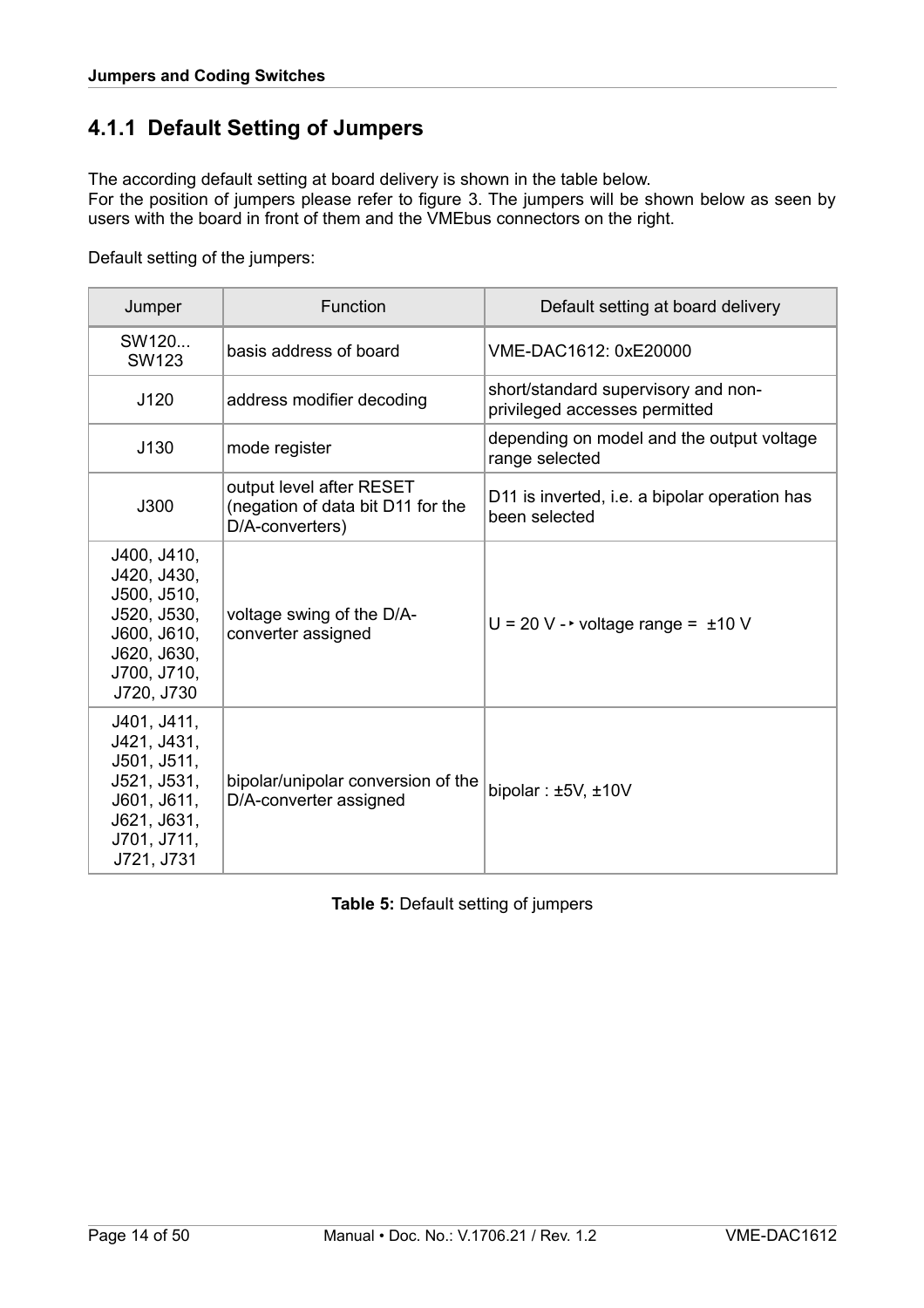# <span id="page-14-1"></span>**4.1.2 Setting Basis Address and Address Modifier Decoding**

# <span id="page-14-0"></span>**4.1.2.1 Basis Address (Coding Switch)**

| Address bits | Setting via coding<br>switches | Default setting | Position                             |
|--------------|--------------------------------|-----------------|--------------------------------------|
| A23A20       | <b>SW120</b>                   | 0xE             | on board next to VMEbus connector P1 |
| A19. A16     | SW <sub>121</sub>              | 2               |                                      |
| A15A12       | SW122                          | 0               | in front panel (above)               |
| A11AB        | SW <sub>123</sub>              | 0               | in front panel (below)               |

**Table 6:** Setting of basis address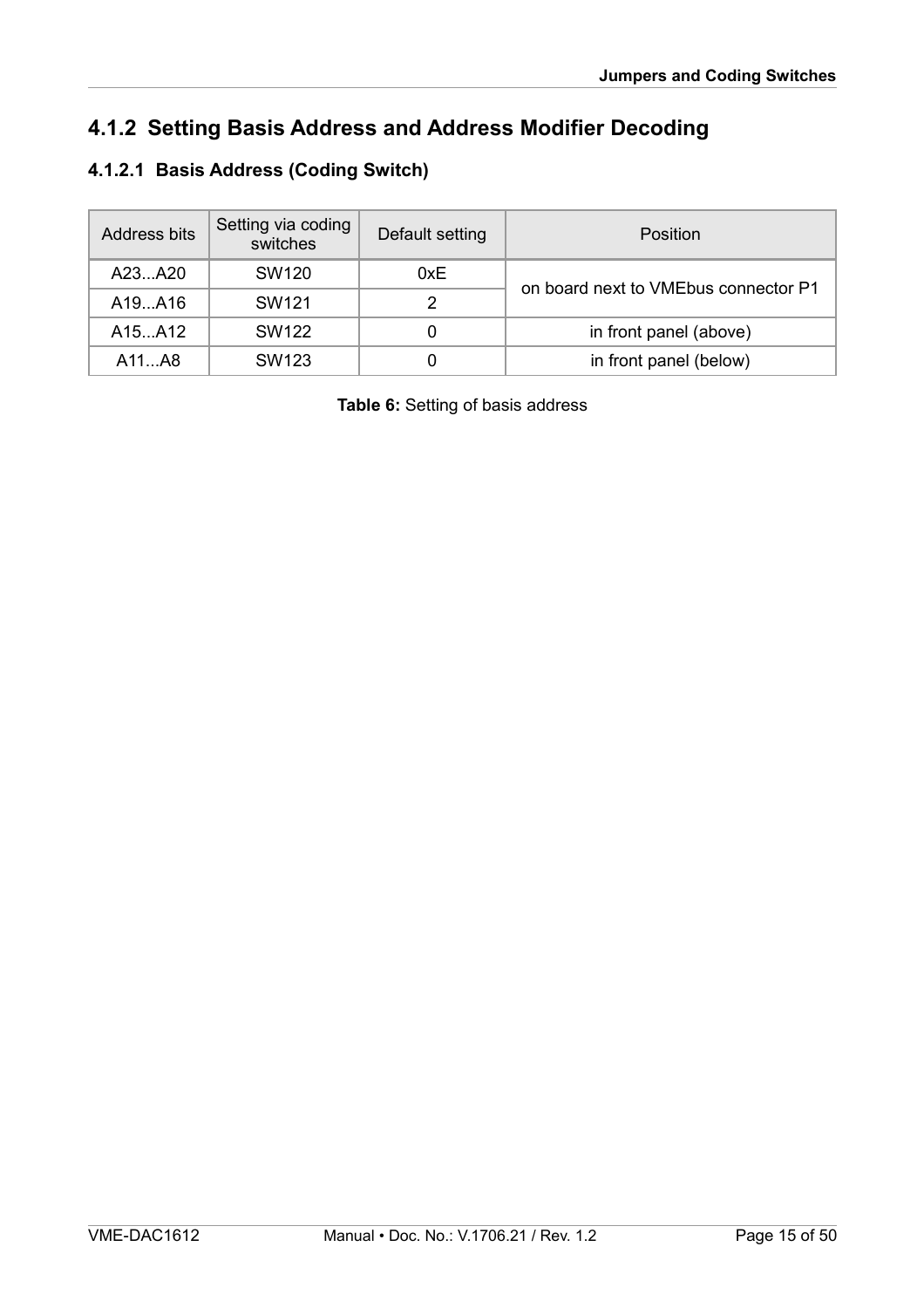#### <span id="page-15-0"></span>**4.1.2.2 Address Modifier (J120)**

The address modifiers AM0 to AM5 are completely evaluated on board. The signals AM3 and AM5 are always decoded as '1'. The other signals can be configured via the jumper field J120. A set jumper sets the according bit to '0'.



Example shown: standard setting of address modifiers: standard supervisory data access and standard non-privileged data access and short supervisory I/O access and short non-privileged I/O access permitted

The AM-configurations available to the VME-DAC1612 are listed in the table below. In addition to the AM-combinations listed, the bit AM2 can be ignored at decoding by setting jumper 'AM2 don't care'. Supervisor as well as non-privileged accesses are permitted (see also example shown).

| <b>CODE</b> | AM <sub>5</sub> | AM4         | AM3 | AM2         | AM <sub>1</sub> | AM <sub>0</sub> | <b>Function</b>                           |
|-------------|-----------------|-------------|-----|-------------|-----------------|-----------------|-------------------------------------------|
| 0x3E        | 1               | 1           |     |             | 1               | 0               | standard supervisory<br>program access    |
| 0x3D        | 1               | 1           | 1   |             | $\mathbf 0$     | 1               | standard supervisory<br>data access       |
| 0x3A        |                 | 1           | 1   | $\mathbf 0$ | 1               | 0               | standard non-privileged<br>program access |
| 0x39        | 1               | 1           | 1   | $\mathbf 0$ | $\mathbf 0$     | 1               | standard non-privileged<br>data access    |
| 0x2D        | 1               | $\mathbf 0$ | 1   |             | $\mathbf 0$     | 1               | short supervisory<br>I/O access           |
| 0x29        |                 | 0           |     | $\mathbf 0$ | $\overline{0}$  | 4               | short non-privileged<br>I/O access        |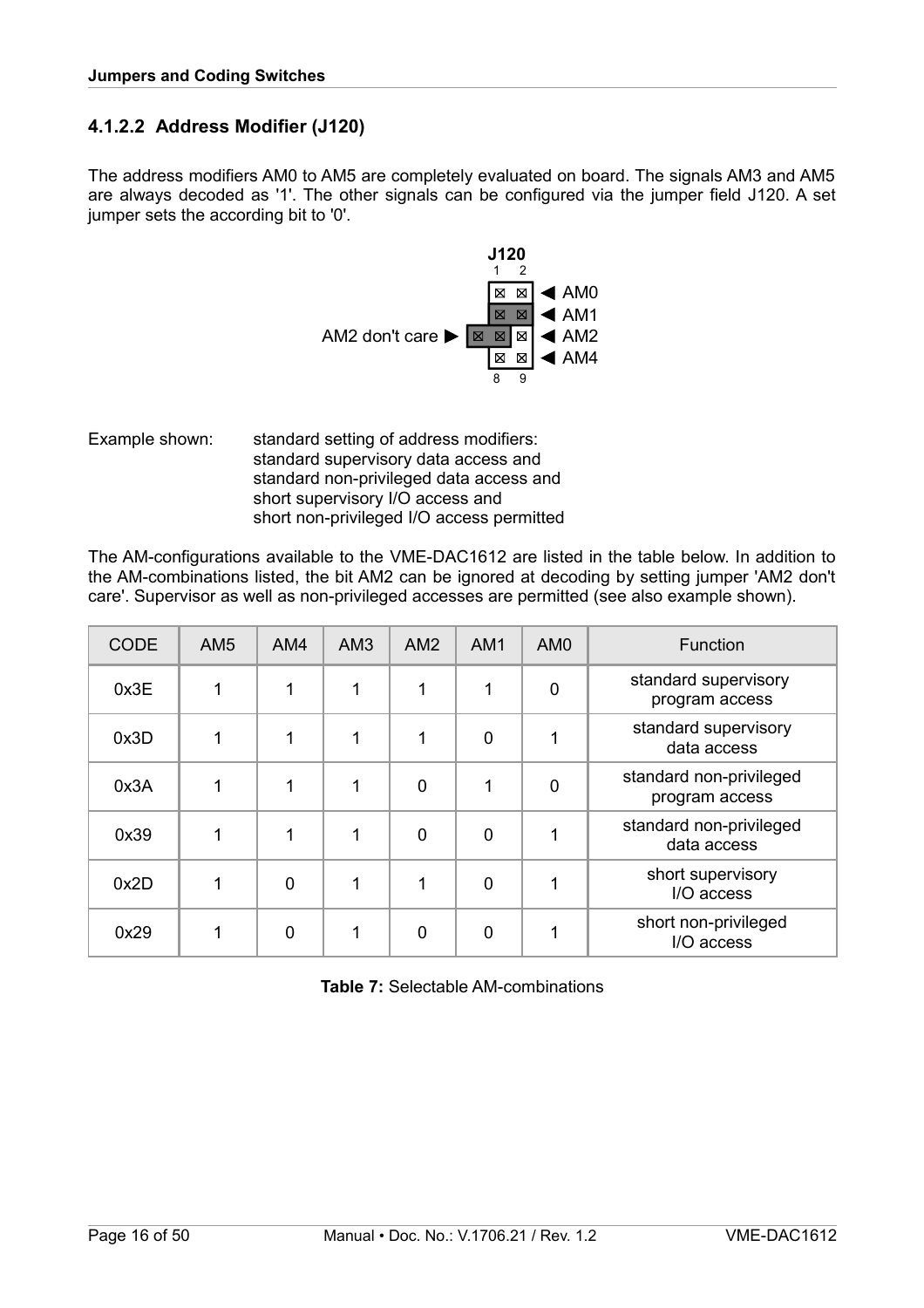| Jumper field                                                                                                                                                                                                     |                  |                  | Permissible AM-codes         |                                |                            |                  |              |                                                                                     |  |
|------------------------------------------------------------------------------------------------------------------------------------------------------------------------------------------------------------------|------------------|------------------|------------------------------|--------------------------------|----------------------------|------------------|--------------|-------------------------------------------------------------------------------------|--|
| J120                                                                                                                                                                                                             | AM <sub>5</sub>  | AM4              | AM <sub>3</sub>              | AM <sub>2</sub>                | AM1                        | AM <sub>0</sub>  | <b>HEX</b>   | Addressing                                                                          |  |
| $\mathbf{1}$<br>$\boldsymbol{2}$<br>$\boxtimes$<br>$\boxtimes$<br>$\boxtimes$<br>$\boxtimes$<br>$\boxtimes$<br>$\boxtimes$<br>$\boxtimes$<br>$\boxtimes$<br>Χ<br>9<br>8                                          | $\mathbf 1$<br>1 | 1<br>1           | $\mathbf 1$<br>$\mathbf{1}$  | $\overline{0}$<br>$\mathbf{1}$ | $\mathbf 0$<br>$\mathbf 0$ | $\mathbf 1$<br>1 | 0x39<br>0x3D | standard non-privileged<br>data access<br>or<br>standard supervisory<br>data access |  |
| $\mathbf{1}$<br>$\boldsymbol{2}$<br>$\overline{\boxtimes}$<br>$\overline{\boxtimes}$<br>$\boxtimes$<br>$\boxtimes$<br>$\boxtimes$<br>$\boxtimes$<br>$\boxed{\mathbb{Z}}$<br>$\boxtimes$<br>$\boxtimes$<br>8<br>9 | 1                | 1                | $\mathbf{1}$                 | $\mathbf{1}$                   | $\mathbf 0$                | $\mathbf{1}$     | 0x3D         | standard supervisory<br>data access                                                 |  |
| $\overline{2}$<br>$\mathbf{1}$<br>$\boxtimes$<br>$\boxtimes$<br>$\boxtimes$<br>$\boxtimes$<br>$\overline{\mathbf{z}}$<br>$\boxtimes$<br>$\boxtimes$<br>$\boxtimes$<br>$\boxtimes$<br>9<br>8                      | 1                | 1                | $\mathbf{1}$                 | $\overline{0}$                 | $\mathbf 0$                | 1                | 0x39         | standard non-privileged<br>data access                                              |  |
| $\mathbf{1}$<br>$\overline{c}$<br>$\boxtimes$<br>$\boxtimes$<br>$\boxtimes$<br>$\boxtimes$<br>$\boxtimes$<br>$\boxtimes$<br>図<br>$\boxtimes$<br>$\boxtimes$<br>9<br>8                                            | 1<br>1           | 0<br>$\mathbf 0$ | $\mathbf{1}$<br>$\mathbf{1}$ | $\overline{0}$<br>$\mathbf{1}$ | $\mathbf 0$<br>$\mathbf 0$ | 1<br>1           | 0x29<br>0x2D | short non-privileged<br>access<br><b>or</b><br>short supervisory<br>access          |  |
| $\mathbf{1}$<br>$\sqrt{2}$<br>$\boxtimes$<br>$\boxtimes$<br>$\boxtimes$<br>$\boxtimes$<br>$\boxed{\boxtimes}$<br>$\boxtimes$<br>$\boxtimes$<br>$\boxtimes$<br>$\boxtimes$<br>9<br>8                              | 1                | $\mathbf 0$      | $\mathbf{1}$                 | $\mathbf{1}$                   | $\mathbf 0$                | 1                | 0x2D         | short supervisory<br>access                                                         |  |
| $\sqrt{2}$<br>$\mathbf{1}$<br>$\boxtimes$<br>$\boxtimes$<br>$\boxtimes$<br>$\boxtimes$<br>$\boxtimes$<br>$\boxtimes$<br>$\boxtimes$<br>$\boxtimes$<br>図<br>9<br>8                                                | $\mathbf 1$      | $\overline{0}$   | $\mathbf{1}$                 | $\overline{0}$                 | $\mathbf 0$                | $\mathbf{1}$     | 0x29         | short non-privileged<br>access                                                      |  |

#### **Table 8:** Recommended useful AM-combinations

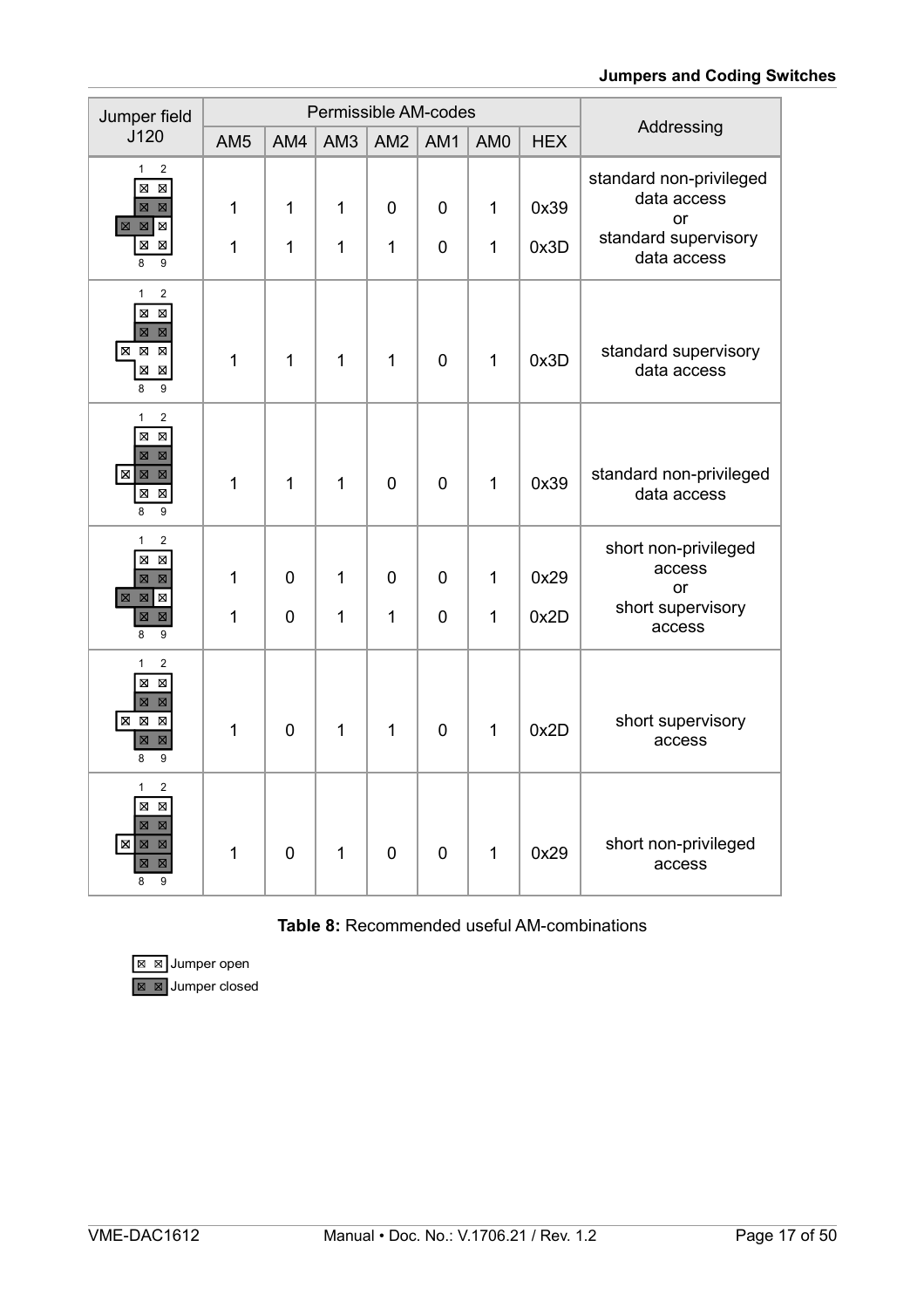### <span id="page-17-0"></span>**4.1.3 Configuration of Analog Units**

34 jumper fields have been designed for the configuration of the board (number of channels, unipolar or bipolar operation).

Via jumper field J130 the number of equipped channels and a global flag for unipolar or bipolar operation is set in the mode register.

Via jumper field J300 the data bit D11 can be inverted for all D/A-converters together. This can be used, for example, to reset the D/A-converters to 0 V in bipolar operation after a RESET.

Jumpers J400 to J731 switch the respective D/A-converter outputs to unipolar or bipolar operation and the desired voltage swing.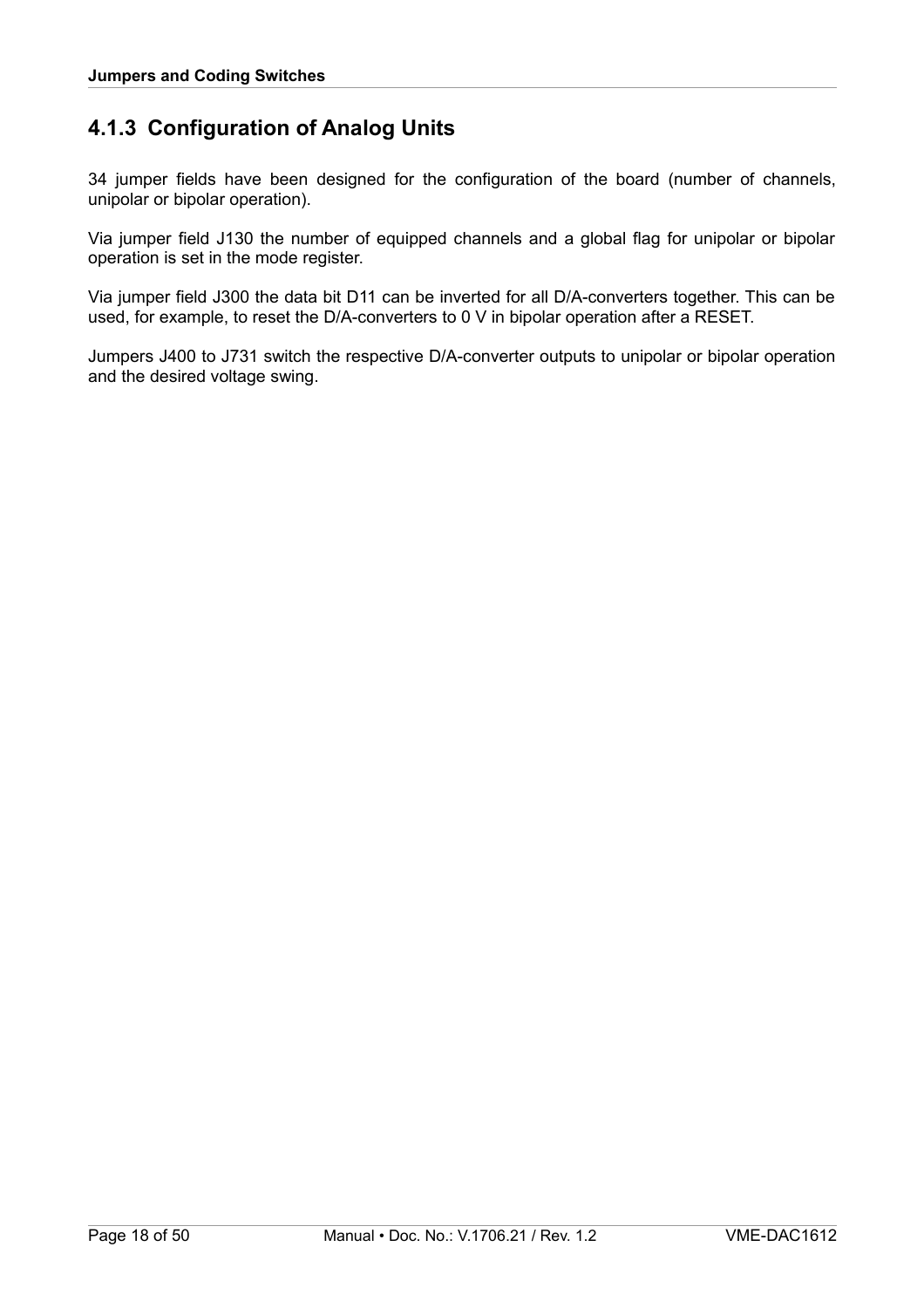# <span id="page-18-0"></span>**4.1.4 Mode Register (J130)**

The mode register is a 'read-only' register to configure the board via software. It is read as WORD under the local address '0x00'. The LSB (D0-D7) is always read as 0x01. It is used to identify the board as VME-DAC1612 in the VMEbus system.

The MSB contains information about the number of D/A-converter channels equipped and the polarity of the output voltage. Depending on whether the output voltage is unipolar or bipolar, the D/A-data has to be specified in the format 'Unipolar Straight Binary' or 'Binary Two's Complement'.

| Register bit    |                                                                       | Assignment                                                       |  |  |  |  |  |  |  |  |
|-----------------|-----------------------------------------------------------------------|------------------------------------------------------------------|--|--|--|--|--|--|--|--|
| D <sub>15</sub> |                                                                       |                                                                  |  |  |  |  |  |  |  |  |
| D14             |                                                                       |                                                                  |  |  |  |  |  |  |  |  |
| D <sub>13</sub> | Number of D/A-converter channels (set via the equipment of resistors) |                                                                  |  |  |  |  |  |  |  |  |
| D <sub>12</sub> |                                                                       |                                                                  |  |  |  |  |  |  |  |  |
| D <sub>11</sub> |                                                                       | Jumper J130, pin 7-8, available for user                         |  |  |  |  |  |  |  |  |
| D <sub>10</sub> |                                                                       | Jumper J130, pin 5-6, switching between unipolar/bipolar         |  |  |  |  |  |  |  |  |
| D <sub>9</sub>  | Jumper J130, pin 3-4, switching to Big_Endian_Mode                    |                                                                  |  |  |  |  |  |  |  |  |
| D <sub>8</sub>  |                                                                       | Jumper J130, pin 1-2, DAC-addresses D12-D15/A1-A4                |  |  |  |  |  |  |  |  |
| D7              | 0                                                                     |                                                                  |  |  |  |  |  |  |  |  |
| D <sub>6</sub>  | $\mathbf 0$                                                           |                                                                  |  |  |  |  |  |  |  |  |
| D <sub>5</sub>  | $\mathbf{0}$                                                          |                                                                  |  |  |  |  |  |  |  |  |
| D <sub>4</sub>  | 0                                                                     | These bits identify the board in the VMEbus system and cannot be |  |  |  |  |  |  |  |  |
| D <sub>3</sub>  | $\mathbf 0$                                                           | changed.                                                         |  |  |  |  |  |  |  |  |
| D <sub>2</sub>  | 0                                                                     |                                                                  |  |  |  |  |  |  |  |  |
| D <sub>1</sub>  | $\mathbf 0$                                                           |                                                                  |  |  |  |  |  |  |  |  |
| D <sub>0</sub>  | 1                                                                     |                                                                  |  |  |  |  |  |  |  |  |

#### **Table 9:** Jumper field J130 in mode register

A set jumper sets the according data bit to '0'.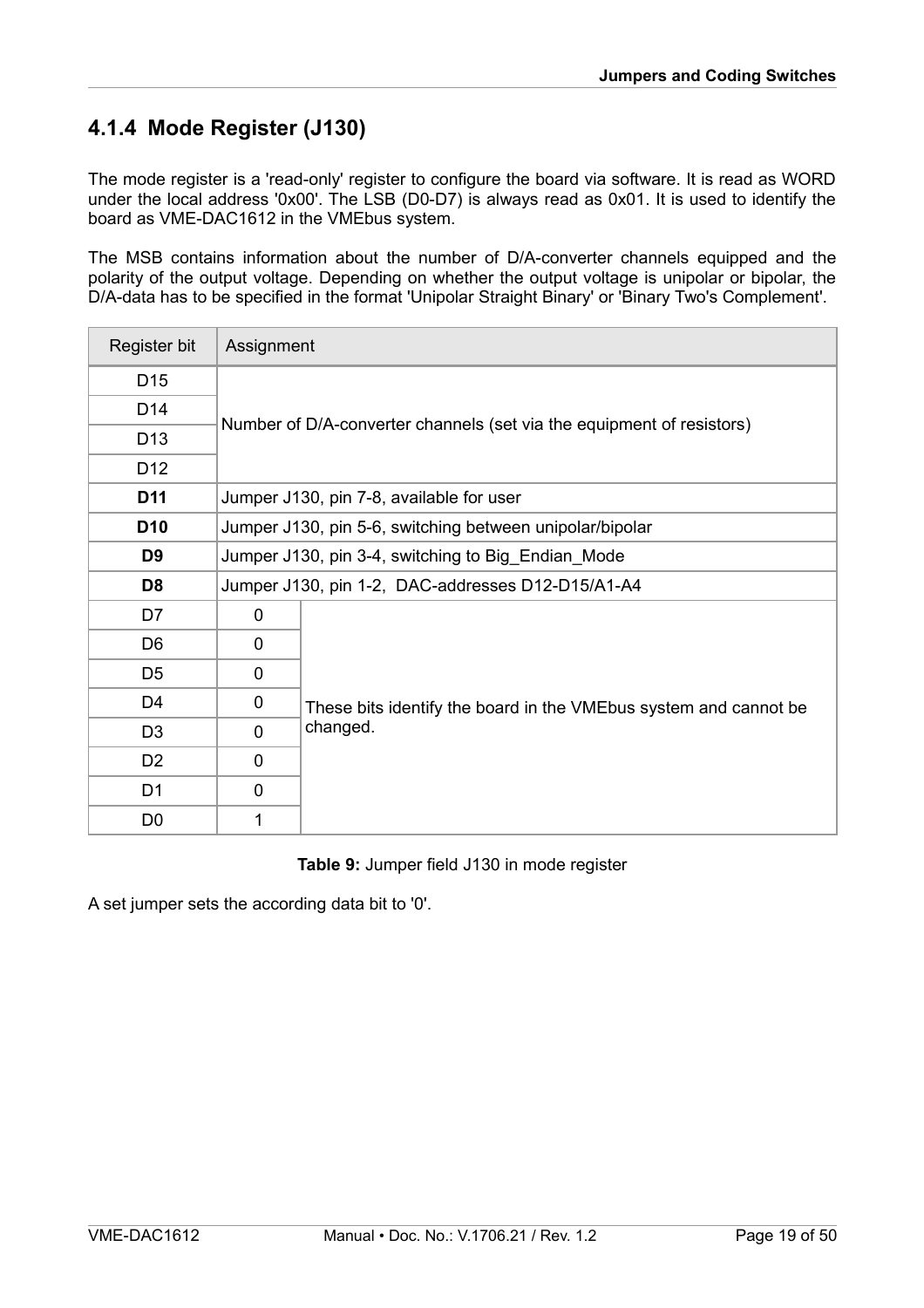**D8:** DAC-addresses D12-D15/A1-A4...

The D/A-converters of the VME-DAC1612 are usually selected via the four least significant address bits (A1...A4).

If the jumper J130/pin 1-2 has not been set, the D/A-converters are not selected via the addresses, but the most significant data bits (D11...D15). These bits are transmitted along with the 12-bit analog value. In this case the address bits A1 ...A4 can be freely set. On the standard version of the board this jumper is default-set.

| Jumper J130,<br>$pin 1-2$ | Bit D <sub>8</sub> | Selection of the D/A-converter channels                       |
|---------------------------|--------------------|---------------------------------------------------------------|
| set                       |                    | via the address bits A1A4<br>Default setting at delivery      |
| open                      |                    | via data bits D12D15<br>(address bits A1A4 are not evaluated) |

 **Table 10:** Mode for selection of D/A converter channels

**D9:** Big Endian Mode... D9 specifies whether Big Endian Mode is set instead of the standard format (LSB first).

| Jumper J130,<br>pin 5-6 | Bit D9 | Data format                                |
|-------------------------|--------|--------------------------------------------|
| set                     |        | Big Endian (MSB first)                     |
| open                    |        | Little Endian (standard format, LSB first) |

 **Table 11:** Selection of Big Endian Mode

**D10:** unipolar/bipolar... D10 specifies whether the D/A-converters on board have been configured for unipolar or bipolar operation. The format of the transmitted D/A-data depends on the polarity selected.

| Jumper J130,<br>pin 5-6 | Bit<br>D <sub>10</sub> | Polarity | Data format                                                  |
|-------------------------|------------------------|----------|--------------------------------------------------------------|
| 0<br>set                |                        | bipolar  | BTC (Binary Two's Complement)<br>Default setting at delivery |
| open                    |                        | unipolar | USB (Unipolar Straight Binary)                               |

 **Table 12:** Coding for unipolar/bipolar operation

In principle it is possible to select unipolar operation for some channels and bipolar operation for others. However, this is not recommendable, because it does not only cause irregularities for this jumper, but also for jumper field J300. Especially the resetting of channels to 0 V after a RESET is not possible simultaneously for unipolar and bipolar operation.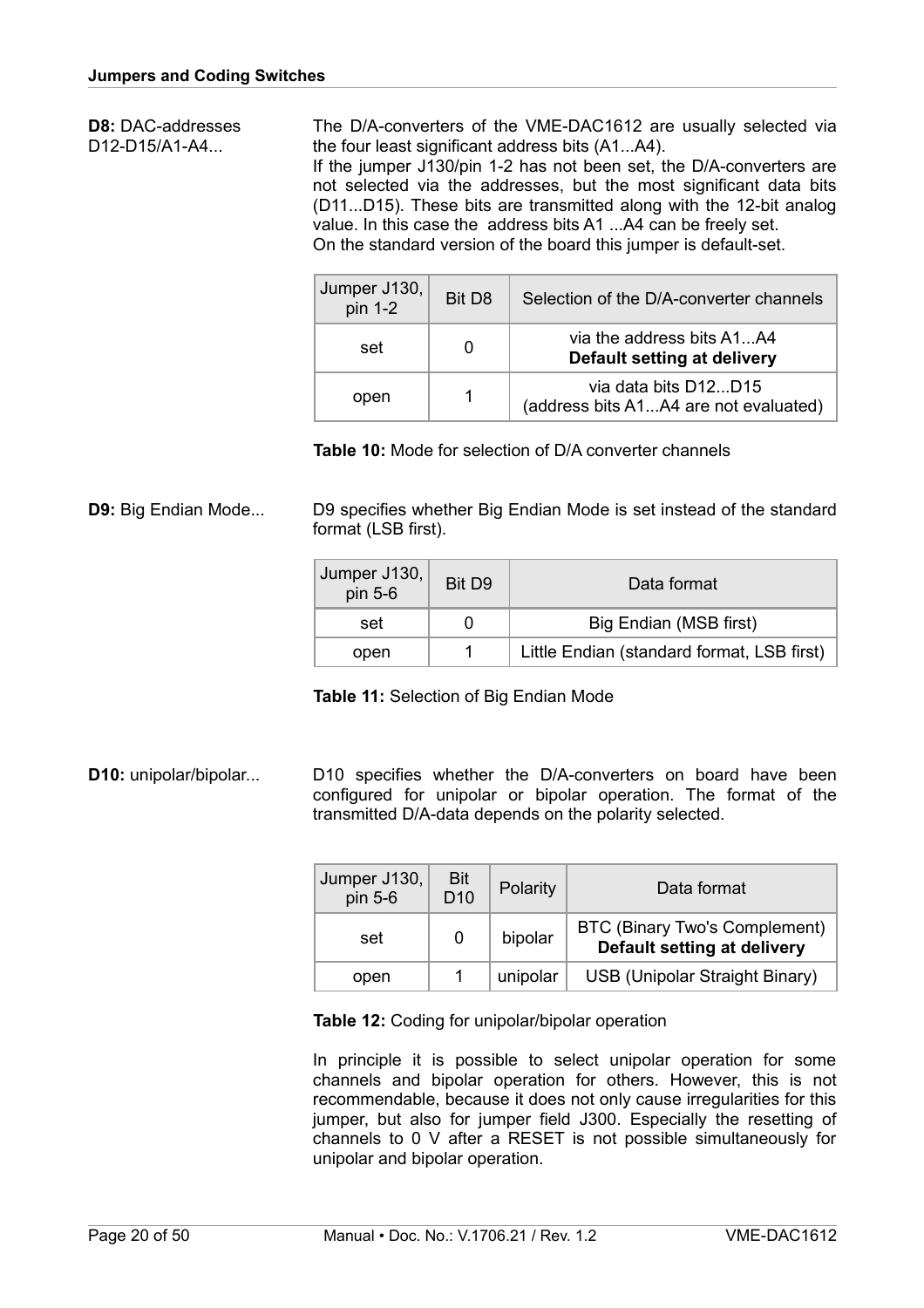**D11:** free for users... This jumper can be freely set and evaluated by the user.

| Jumper J130,<br>$pin 7-8$ | Bit D <sub>11</sub> |
|---------------------------|---------------------|
| set                       |                     |
| open                      |                     |

**Table 13:** Set register bit D11 via jumper J130

**D12-D15:** DAC-number... By means of these four bits the number of equipped D/A-converter channels can be read.

The bits encode the channel number as follows:

| Bit 3<br>(D15) | Bit 2<br>(D14) | Bit 1<br>(D13) | Bit 0<br>(D12) | Number of equipped<br>D/A-converter channels |
|----------------|----------------|----------------|----------------|----------------------------------------------|
| O              | O              |                |                |                                              |
| 0              | n              |                |                | 2                                            |
| 0              |                |                |                | 3                                            |
| 0              |                |                |                | 4                                            |
| 0              |                |                |                | 5                                            |
| ი              |                |                |                | 6                                            |
| Ω              |                |                |                |                                              |
|                |                |                |                | 8                                            |
|                |                |                |                | 9                                            |
|                |                |                |                | 10                                           |
|                |                |                |                | 11                                           |
|                |                |                |                | 12                                           |
|                |                |                |                | 13                                           |
|                |                |                |                | 14                                           |
|                |                |                |                | 15                                           |
|                |                |                |                | 16                                           |

 **Table 14:** Encoding the number of equipped D/A-converter channels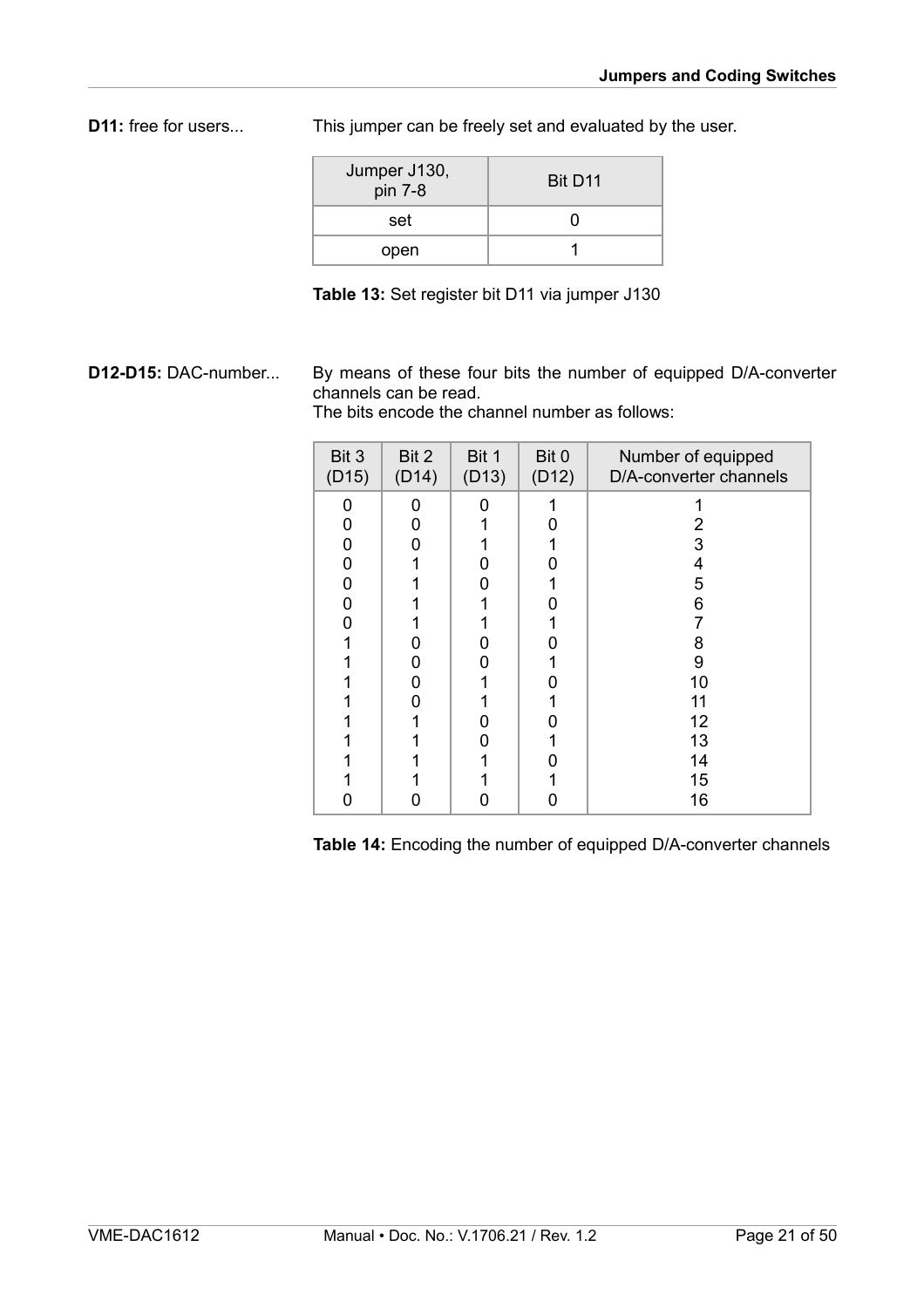# <span id="page-21-0"></span>**4.1.5 Negation of Data Bit D11 (J300)**

Via jumper field J300 the data bit D11 can be inverted for all D/A-converters simultaneously. This is necessary, because depending on the mode of the output voltage, the D/A-converters expect the data in various formats:

In **unipolar** operation the data has to be transmitted in **USB (Unipolar Straight Binary)** format.

In **bipolar** operation the converter expects the data in **BTC (Binary Two's Complement)** format.





Please note, the negation is especially important, because the analog outputs will only be set to 0 V after a RESET, if bit D11 has got the level required for the operating mode!



 $\frac{1}{2}$  unipolar operation (D11 not inverted)

 $3 \times$  bipolar operation (D11 inverted)

Example: D11 inverted for bipolar operation of D/A-converter outputs

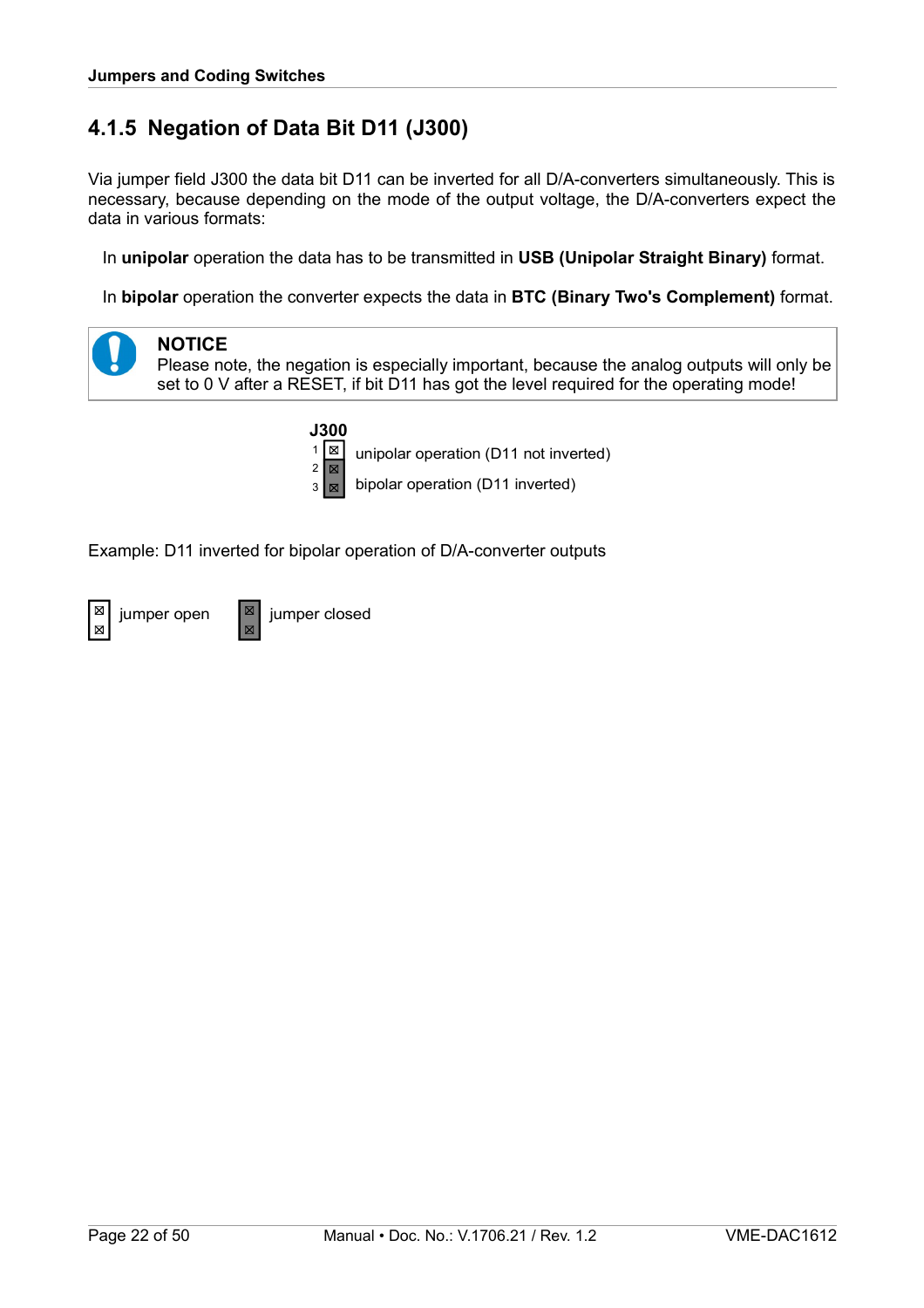# <span id="page-22-0"></span>**4.1.6 Selecting the Output Voltage Range (J400-J731)**

For each analog channel there are two jumper fields to configure the voltage range. As the jumpers are closely connected, they will be explained together.

The voltage swing of the A/D-converters is set via jumpers J400...J730. Unipolar and bipolar operations are selected by means of the three-pin jumper fields J401...J731. For the assignment of jumpers to the sixteen channels, please refer to the PCB view on page [13.](#page-12-0) There the channel units are designated by numbers.

Alternatively, the voltage swing can also be determined by equipping resistors. In that case the jumpers are not equipped.



Example: Unipolar output voltage 0...+10V



#### **Jumper settings for output voltage ranges**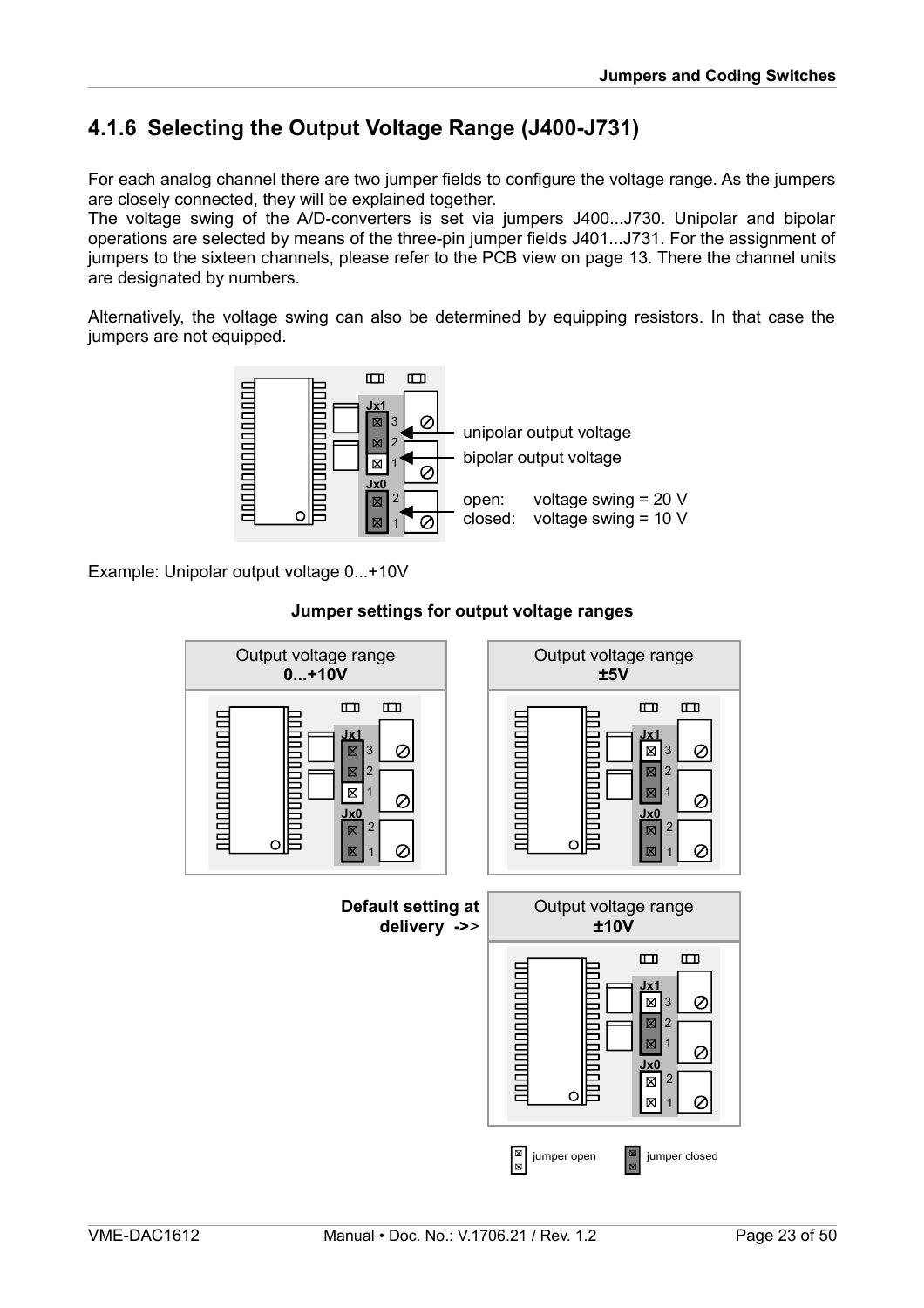#### **Jumpers and Coding Switches**

It is also important to make sure that the correct output configuration has been set in mode register via BR1 and that the correct polarity has been assigned to data bit D11 via BR7!



#### **INFORMATION**

Principally, unipolar and bipolar output configurations can be selected on a VME-DAC1612. However, this is not recommendable, because other settings (at J130) are made simultaneously for all channels of the board.

The jumpers are assigned to output channels as follows:

| Jumper for voltage swing | Jumper for polarity | Output channel |
|--------------------------|---------------------|----------------|
| J400                     | J401                | 1              |
| J410                     | J411                | 2              |
| J420                     | J421                | 3              |
| J430                     | J431                | 4              |
| <b>J500</b>              | J501                | 5              |
| J510                     | J511                | 6              |
| J520                     | J521                | 7              |
| J530                     | J531                | 8              |
| J600                     | J601                | 9              |
| J610                     | J611                | 10             |
| J620                     | J621                | 11             |
| J630                     | J631                | 12             |
| J700                     | J701                | 13             |
| J710                     | J711                | 14             |
| J720                     | J721                | 15             |
| J730                     | J731                | 16             |

**Table 15:** Assignment of jumpers BR8 to BR23 to output channels



#### **NOTICE**

For the assignment of jumpers to the sixteen channels, please refer to the PCB view on page [13.](#page-12-0) There the channel circuits are designated by numbers.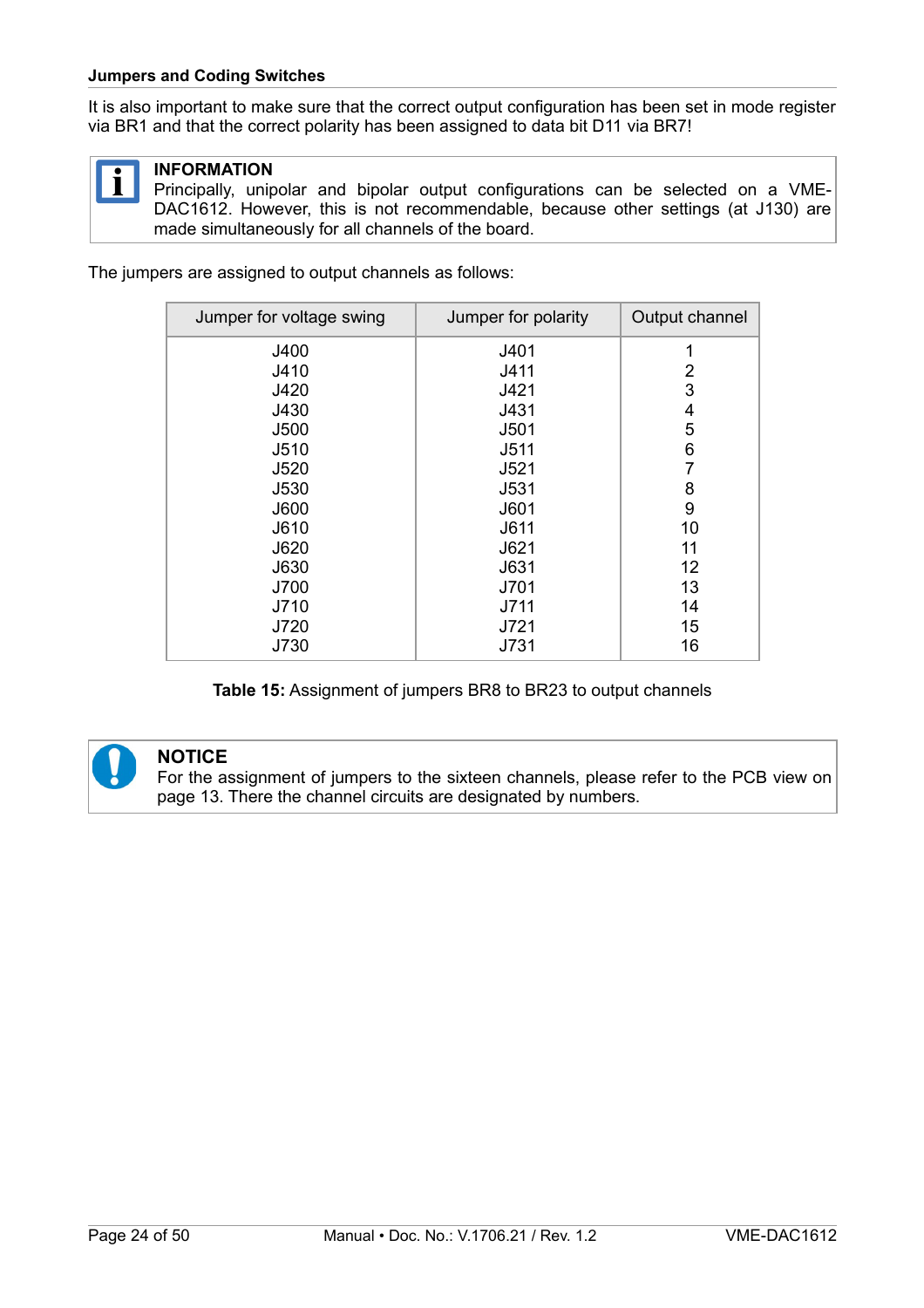# <span id="page-24-1"></span>**5. Analog Outputs**

# <span id="page-24-0"></span>**5.1 Output Circuit**



**Figure 4:** Output circuit of the VME-DAC1612 (example: channel 1)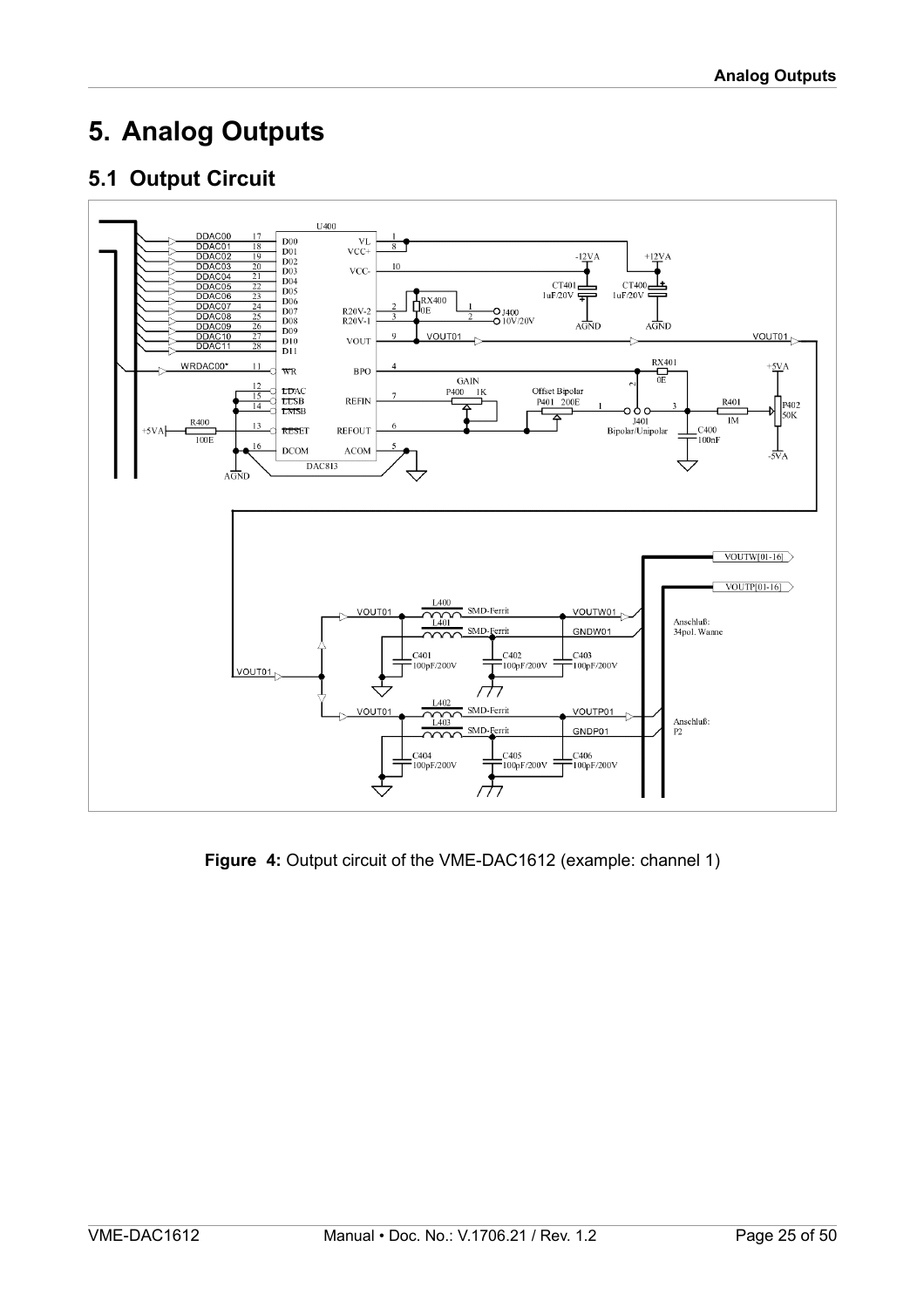# <span id="page-25-1"></span>**5.2 Operating Modes of the D/A-Converters**

### <span id="page-25-0"></span>**5.2.1 Data Transfer**

Each of the 16 D/A-converters of the VME-DAC1612 has got its own access address. Writing the data at this address sets the D/A-converters and starts the conversion. The data has to be transferred word by word, because the conversion is started immediately when the WRITE signal is cancelled!

Additionally, a mode register can be read in which the setting of the output polarity and the number of equipped channels can be evaluated. The mode register has already been described in the chapter ['Mode Register \(J130\)'](#page-18-0) on page [19.](#page-18-0)

| The D/A-converters evaluate the received data word as follows: |  |
|----------------------------------------------------------------|--|
|----------------------------------------------------------------|--|

| Mode                 |            |   |   |   | D15   D14   D13   D12   D11 | D <sub>10</sub> | D <sub>9</sub> | D <sub>8</sub> | D7 | D6 | D5 | D4         | D <sub>3</sub> | D <sub>2</sub> | D1 | D <sub>0</sub> |
|----------------------|------------|---|---|---|-----------------------------|-----------------|----------------|----------------|----|----|----|------------|----------------|----------------|----|----------------|
| Little<br>Endian     | x          | х | X | X | <b>MSB</b>                  |                 |                |                |    |    |    |            |                |                |    | <b>LSB</b>     |
| <b>Big</b><br>Endian | <b>MSB</b> |   |   |   |                             |                 |                |                |    |    |    | <b>LSB</b> | x              | v              | x  | x              |

Meaning of bits:

#### **D/A-converter data (f f f f .f f f f .f f f f)**

Data bit D11 can be inverted for all D/A-converters simultaneously by means of jumper J300. This is necessary if the outputs are run in bipolar mode, because the D/Aconverters expect the data in various formats, depending on the operating mode:

In **unipolar** operation the data have to be specified in  **USB (Unipolar Straight Binary)** format.

In **bipolar** operation the converter expects the data in  **BTC (Binary Two's Complement)** format.



#### **NOTICE**

The negation is especially important, because the analog outputs will only be set to 0 V following a RESET, if bit D11 has got the level required for this operating mode!

In mixed operation of bipolar and unipolar channels on the VME-DAC1612 it is up to the user to decide which channels are to be set to 0 V after a RESET\*.

In the following chapters the voltage values corresponding to the binary data words of the respective operating mode will be shown.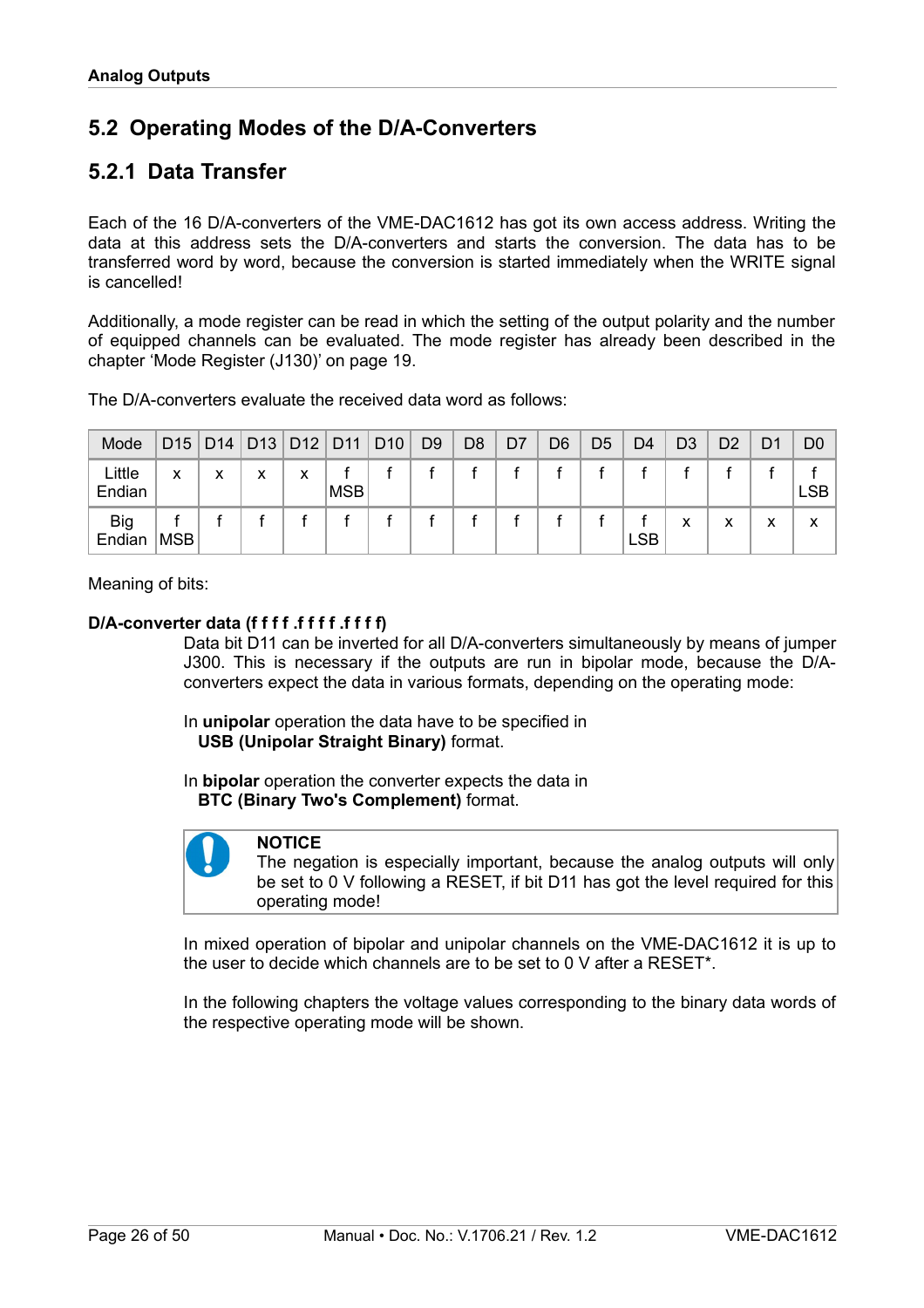#### **Alternative channel selection (xxxx)**

These bits (D15...D12) are not evaluated, unless jumper J130/pin 1-2 is not set ('1'). In this case the desired D/A-converter is selected via these bits:

| Value of bits   |                 |                 | D/A-converter   |                  |
|-----------------|-----------------|-----------------|-----------------|------------------|
| D <sub>15</sub> | D <sub>14</sub> | D <sub>13</sub> | D <sub>12</sub> | (output channel) |
| 0               | O               | 0               | n               |                  |
| 0               | 0               | ი               |                 | 2                |
| 0               | 0               |                 |                 | 3                |
| 0               | ი               |                 |                 | 4                |
| N               |                 |                 |                 | 5                |
|                 |                 | 1               |                 | 6                |
| ი               |                 |                 |                 | 7                |
| n               |                 |                 |                 | 8                |
|                 | ი               |                 |                 | 9                |
|                 | 0               | Ω               |                 | 10               |
|                 | n               |                 |                 | 11               |
|                 | n               |                 |                 | 12               |
|                 |                 | Ω               |                 | 13               |
|                 |                 | Ω               |                 | 14               |
|                 |                 |                 |                 | 15               |
|                 |                 |                 |                 | 16               |

#### <span id="page-26-0"></span>**Table 16:** Selection of D/A-converter

If jumper J130/pin 1-2 is set ('0'), the D/A-converters are selected via addresses A1...A4, as described on page [12.](#page-11-0)



#### **INFORMATION**

If the D/A-converter channels are selected via the data bits D15...D12, the lower address bits A1...A4 are not evaluated.

The write access can be done with any address setting, that lies in the local address range of the VME-DAC1612.



#### **INFORMATION**

 At the hardware address decoding the data bits take over the function of the address bits (A1 <=> D12, A2 <=> D13, A3 <=> D14, A4 <=> D15) if the D/A-converter channels are selected via the data bits D15...D12.

The coding of the channels therefore differs from the channel coding, which is restored via the mode register and which is chosen different to provide compatibility with the VME-DAC812!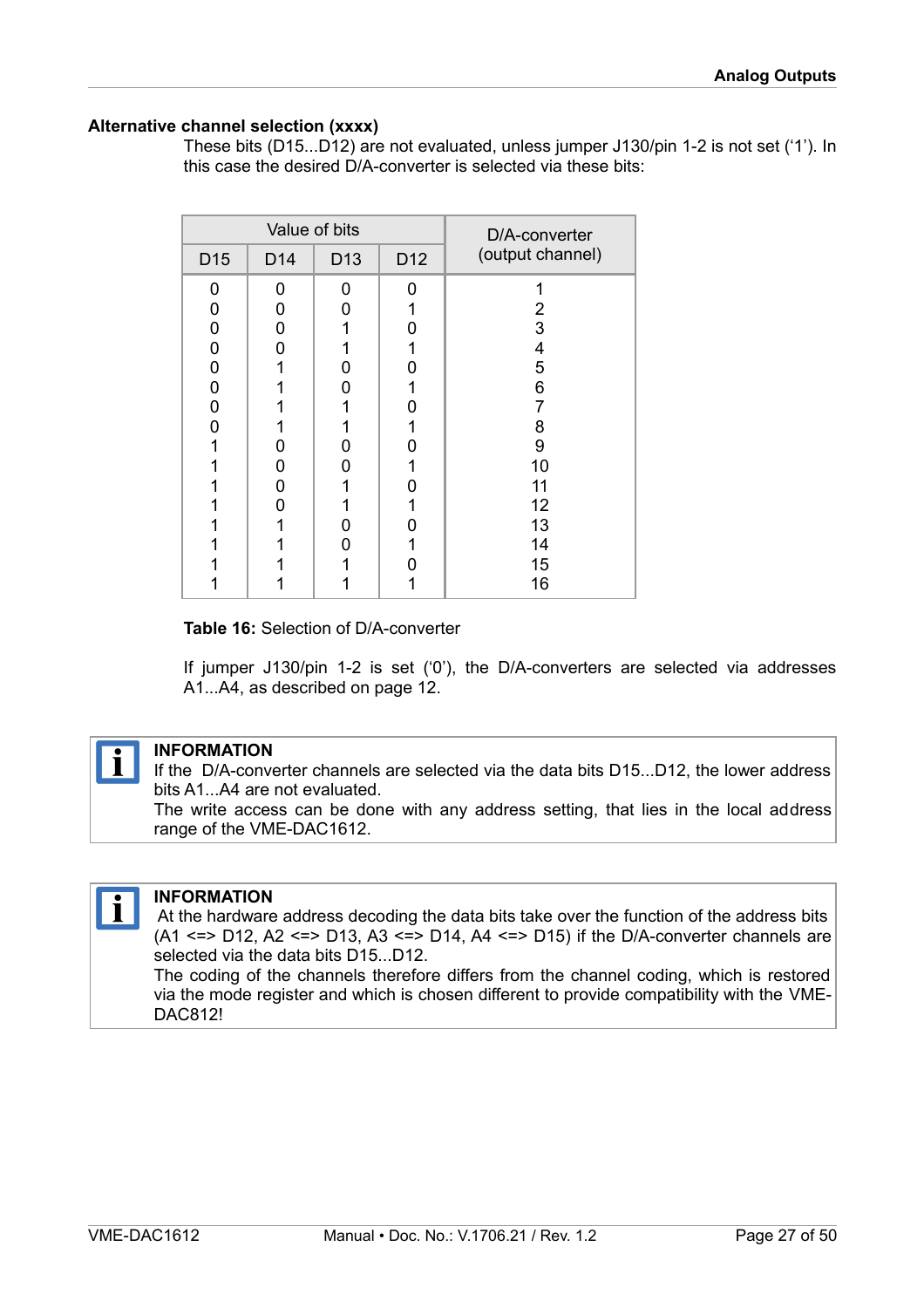# <span id="page-27-0"></span>**5.2.2 Unipolar Operation 0...10 V**

Prerequisite for a unipolar operation with 0...10 V is the correct configuration of the board via the jumpers (J300 for all channels together and two of jumpers J400...J731 for the according channel)!

For the output voltage range 0...10V the converter components DAC813 require the data in format 'USB' (Unipolar Straight Binary). The following table shows the assignment of data to output voltages for this format by means of some basic data.

| Input                                                    |                                                      |            |                                                  |                |  |
|----------------------------------------------------------|------------------------------------------------------|------------|--------------------------------------------------|----------------|--|
| D <sub>11</sub><br><b>MSB</b><br>$\overline{\mathbf{v}}$ | D <sub>0</sub><br><b>LSB</b><br>$\blacktriangledown$ | <b>HEX</b> | Output                                           |                |  |
| 111111111111                                             |                                                      | 0xFFF      | + maximum value                                  | $(+ 9.9976 V)$ |  |
| 100000000000                                             |                                                      | 0x800      | $+$ 1/2 maximum value                            | $(+ 5.0000 V)$ |  |
| 011111111111                                             |                                                      | 0x7FF      | + $\frac{1}{2}$ maximum value-1 LSB (+ 4.9976 V) |                |  |
| 000000000000                                             |                                                      | 0x000      | null                                             | 0.0000 V       |  |

**Table 17:** Data format for output voltages of 0...10 V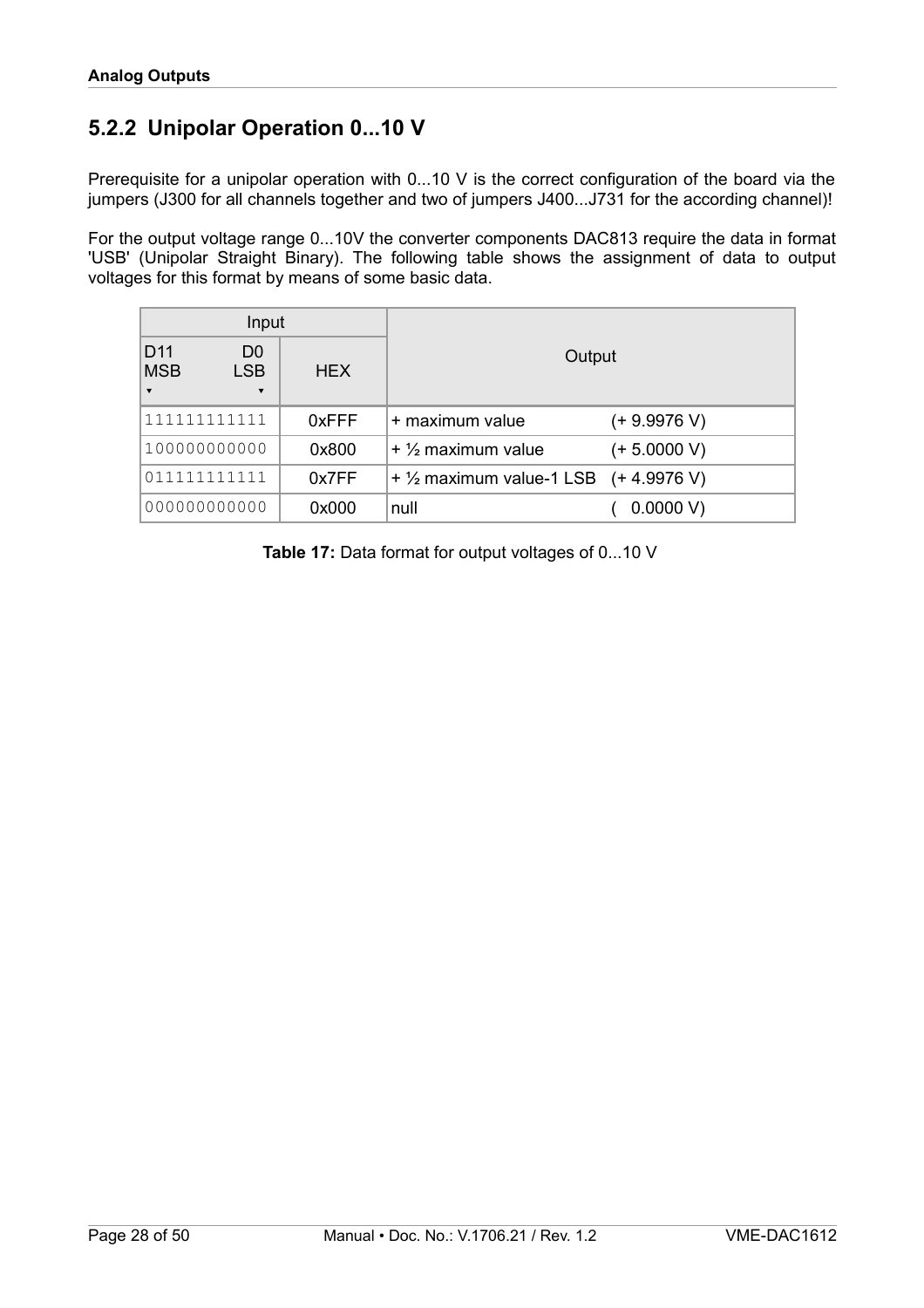# <span id="page-28-0"></span>**5.2.3 Bipolar Operation ±5 V**

Prerequisite for a bipolar operation with  $\pm 5$  V is the correct configuration of the board via the jumpers (J300 for all channels together and two of jumpers J400...J731 for the according channel)!

For the output voltage range ±5 V the converter components DAC813 require the data in 'BTC' (Binary Two's Complement) format. The following table shows the assignment of data to output voltages for this format by means of some basic data.

| Input                                                    |                                                         |       |                 |                |
|----------------------------------------------------------|---------------------------------------------------------|-------|-----------------|----------------|
| D <sub>11</sub><br><b>MSB</b><br>$\overline{\textbf{v}}$ | D <sub>0</sub><br><b>LSB</b><br>$\overline{\mathbf{v}}$ | HEX.  | Output          |                |
| 011111111111                                             |                                                         | 0x7FF | + maximum value | $(+ 4.9975 V)$ |
| 000000000000                                             |                                                         | 0x000 | null            | 0.0000 V       |
| 111111111111                                             |                                                         | 0xFFF | - 1 LSB         | $(-0.0024 V)$  |
| 100000000000                                             |                                                         | 0x800 | - maximum value | (- 5.000 V)    |

**Table 18:** Data format for output voltages of ±5 V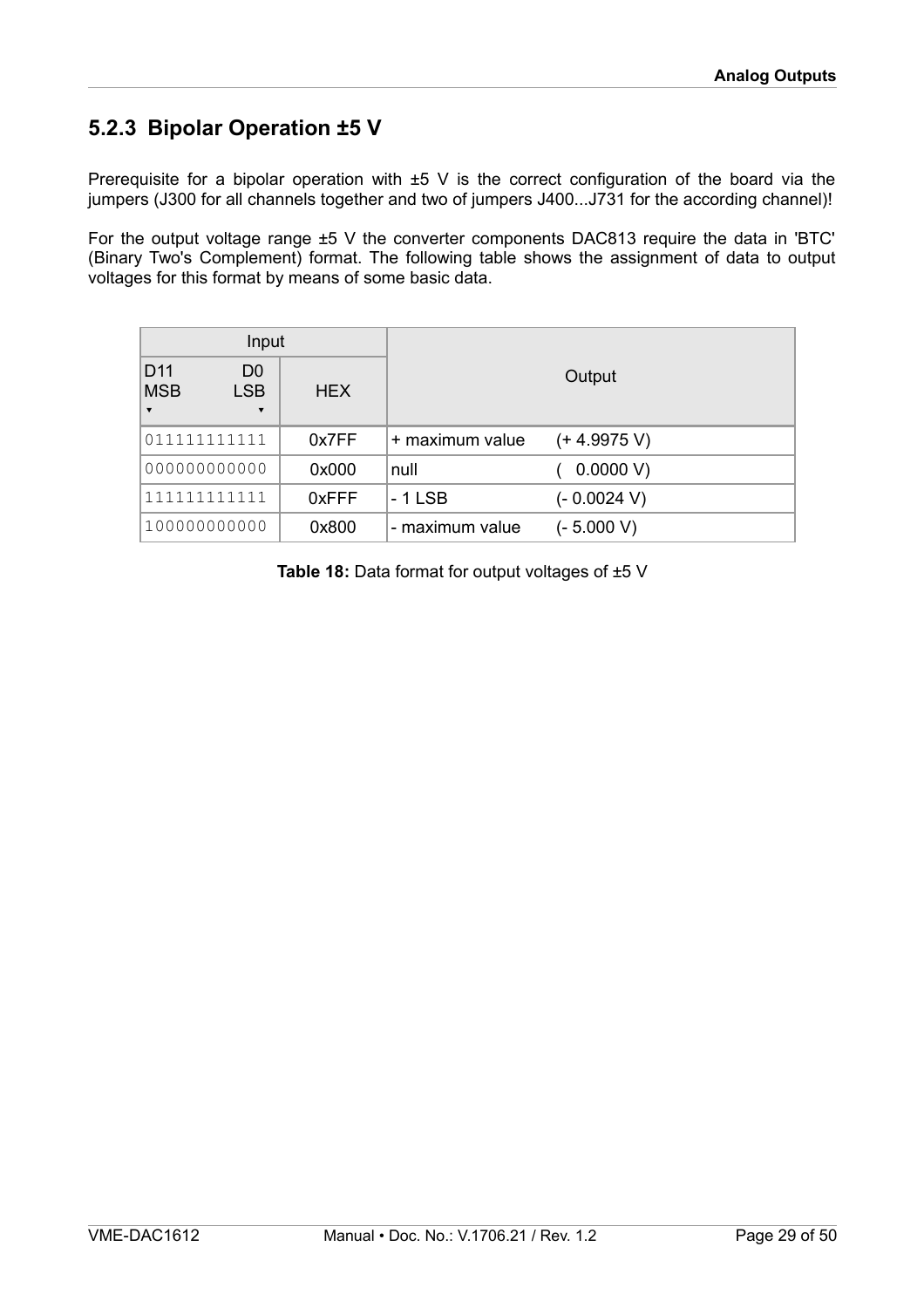### <span id="page-29-0"></span>**5.2.4 Bipolar Operation ±10 V**

Prerequisite for a bipolar operation with ±10 V is the correct configuration of the board via the jumpers (J300 for all channels together and two of jumpers J300...J731 for the according channel)!

For the output voltage range ±10 V the converter components DAC813 require the data in 'BTC' (Binary Two's Complement) format. The following table shows the assignment of data to output voltages for this format by means of some basic data.

| Input                                                                                                            |            |                 |                |  |
|------------------------------------------------------------------------------------------------------------------|------------|-----------------|----------------|--|
| D <sub>11</sub><br>D <sub>0</sub><br><b>MSB</b><br><b>LSB</b><br>$\blacktriangledown$<br>$\overline{\mathbf{v}}$ | <b>HEX</b> | Output          |                |  |
| 011111111111                                                                                                     | 0x7FF      | + maximum value | $(+ 9.9951 V)$ |  |
| 000000000000                                                                                                     | 0x000      | null            | 0.0000 V       |  |
| 111111111111                                                                                                     | 0xFFF      | - 1 LSB         | (- 0.0049 V)   |  |
| 100000000000                                                                                                     | 0x800      | - maximum value | $(-10.0000 V)$ |  |

**Table 19:** Data format for output voltages of ±10 V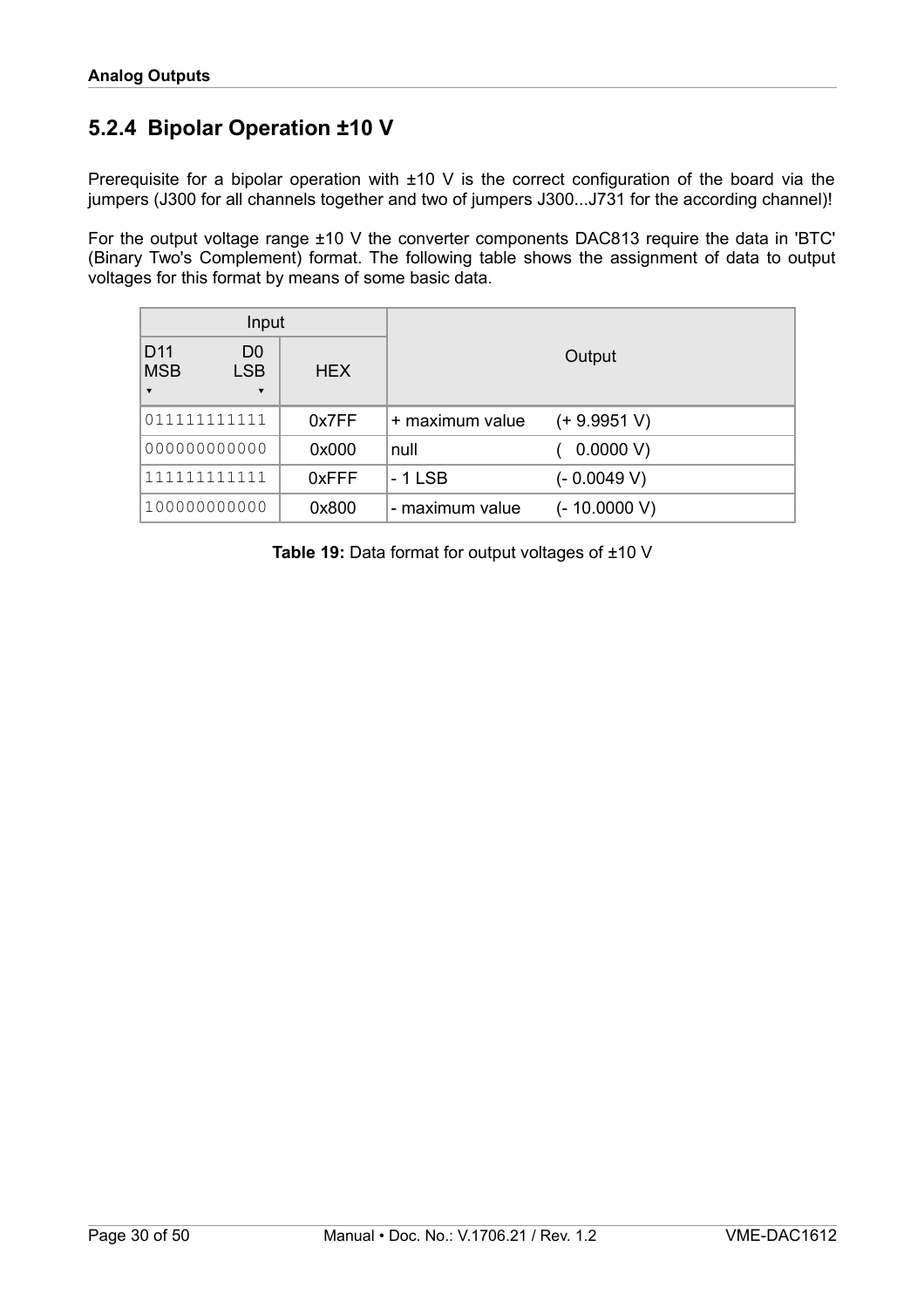# <span id="page-30-0"></span>**5.3 Adjusting the D/A-Converters**

Offset and Gain have already been adjusted by the manufacturer. However, if another adjustment, for instance following a change in operating mode of a channel, was required, just follow the instructions given in the following chapters.



#### **INFORMATION**

For the assignment of potentiometers to the sixteen channels please refer to the PCB view on page [13.](#page-12-0) There the channel circuits are designated by numbers.

For each channel three potentiometers are available for adjustment:



The following table shows the potentiometers for Offset (unipolar and bipolar) and Gain for each D/A-channel.

|                          | Potentiometer |                   |                           |  |
|--------------------------|---------------|-------------------|---------------------------|--|
| D/A-converter<br>channel | Gain          | Offset<br>bipolar | <b>Offset</b><br>unipolar |  |
| 1                        | P400          | P401              | P402                      |  |
| 2                        | P410          | P411              | P412                      |  |
| 3                        | P420          | P421              | P422                      |  |
| 4                        | P430          | P431              | P432                      |  |
| 5                        | P500          | P501              | P502                      |  |
| 6                        | P510          | P511              | P512                      |  |
| 7                        | P520          | P521              | P522                      |  |
| 8                        | P530          | P531              | P532                      |  |
| 9                        | P600          | P601              | P602                      |  |
| 10                       | P610          | P611              | P612                      |  |
| 11                       | P620          | P621              | P622                      |  |
| 12                       | P630          | P631              | P632                      |  |
| 13                       | P700          | P701              | P702                      |  |
| 14                       | P710          | P711              | P712                      |  |
| 15                       | P720          | P721              | P722                      |  |
| 16                       | P730          | P731              | P732                      |  |

<span id="page-30-1"></span>**Table 20:** Assignment of adjusting potentiometers to channels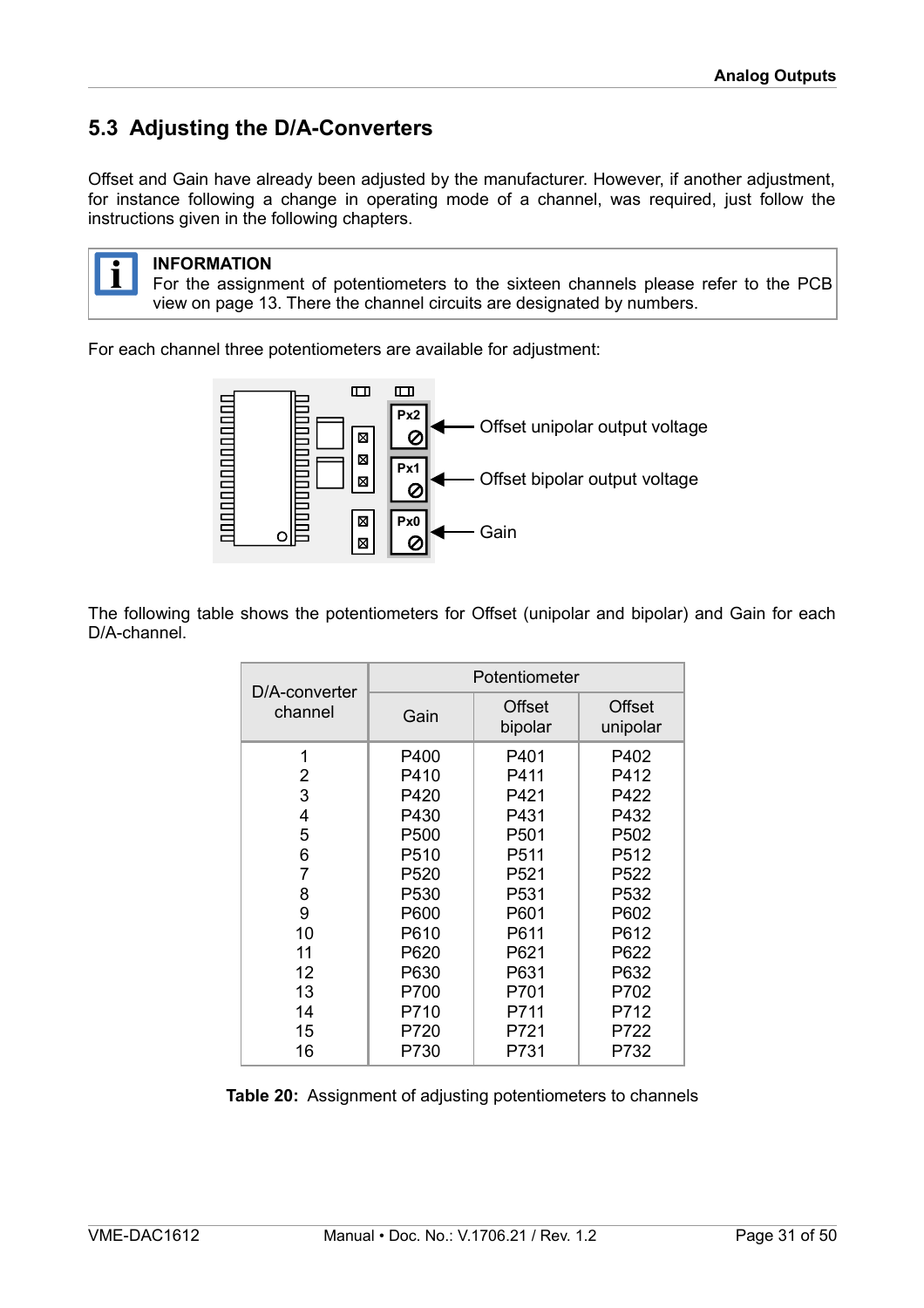# <span id="page-31-0"></span>**5.3.1 Offset Setting**

The offset voltage is adjusted by means of a potentiometer (see table [20\)](#page-30-1). Via this adjustment the offset voltage of the D/A-converter and the following operation amplifier is set.

In unipolar operation the value 0x0000 is applied to the D/A-converter which is to generate an output voltage of 0.0 V at the output of the according channel of the VME-DAC1612.

 $0x0000 - 0.0 V$ 

Via offset potentiometer 'Px2' the output of the respective channel is set to 0.0 V.

In bipolar operation (BTC) the value 0x0800 is applied to the D/A-converter which is to generate the maximum possible negative output voltage.

 $0x0800 - 5.0 V$  or  $-10.0 V$ 

Via offset potentiometer 'Px1' the output of the respective channel is set to the maximum possible negative output voltage (-5.0 V or -10.0 V).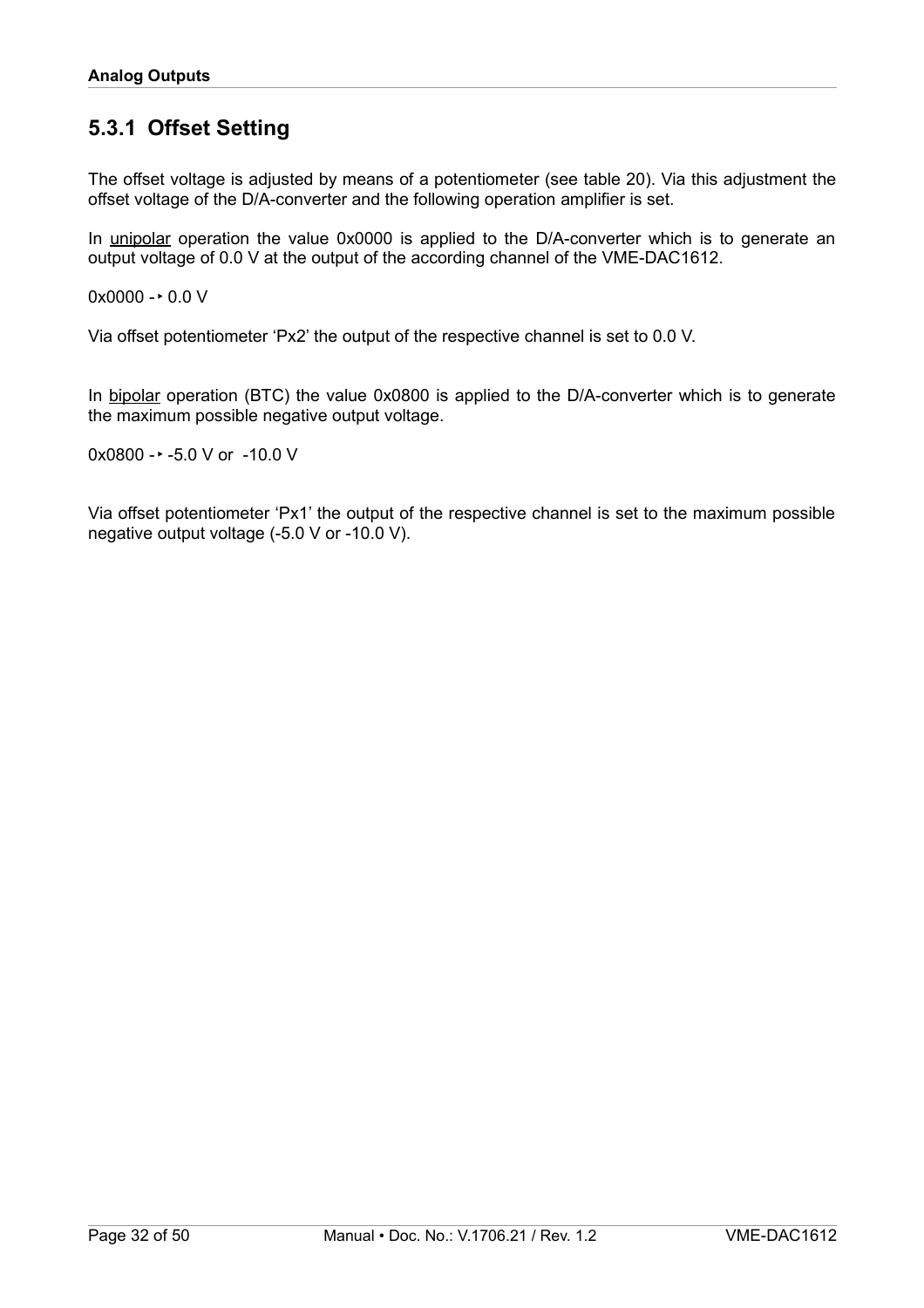### <span id="page-32-0"></span>**5.3.2 Gain**

For unipolar as well as for bipolar operation a digital value is applied to the D/A-converter which generates the maximum possible positive output voltage:

0x0FFF = +9.9976 V in unipolar operation

or  $0x07FF = +4.9976$  V or  $+9.9951$  V in bipolar operation

Via gain potentiometer 'Px0' the output of the respective channel is set to the maximum possible positive output voltage.



#### **INFORMATION**

The board is first configured and adjusted to the unipolar operation by the manufacturer. Then it is configured and adjusted to bipolar operation. The board is delivered with the bipolar setting (±10 V).

If the board is then changed to unipolar operation (0...10 V) via jumpers again and is then *not* adjusted via the gain potentiometer, you have to expect a further deviation of about ½ LSB (regarding to the maximum value) in unipolar operation.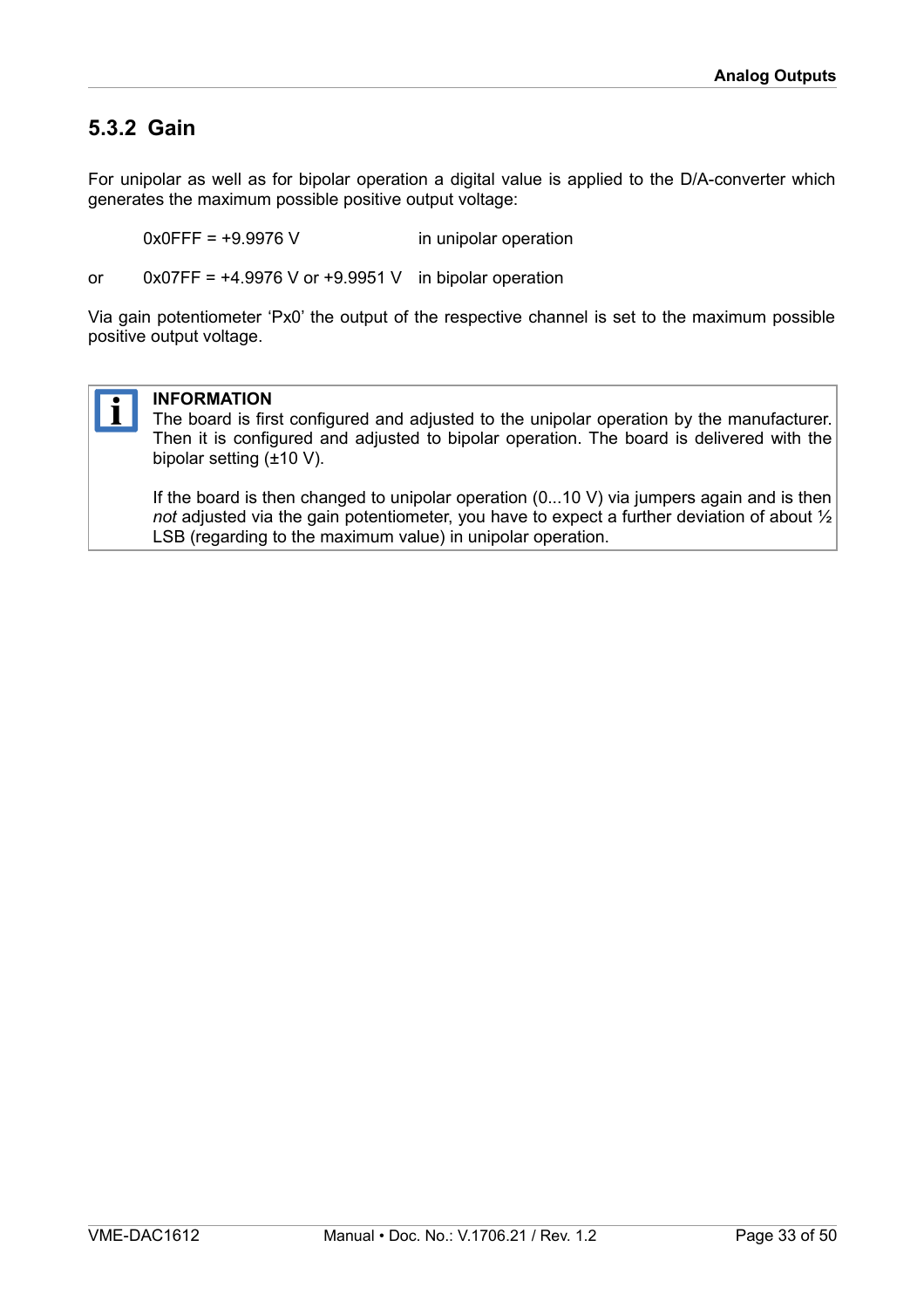# <span id="page-33-0"></span>**6. Hardware Installation**



#### **NOTICE**

**Read the safety instructions at the beginning of this document carefully, before you start with the hardware installation!**



#### **DANGER**

Hazardous Voltage - **Risk of electric shock** due to unintentional contact with uninsulated live parts with high voltages inside of the system into which the VME-DAC1612 is to be integrated.

- $\rightarrow$  Disconnect all hazardous voltages (mains voltage) before opening the system.
- $\rightarrow$  Ensure the absence of voltage before starting any electrical work



#### **NOTICE**

**Electrostatic discharges may cause damage to electronic components.** 

- $\rightarrow$  To avoid this, please discharge the static electricity from your body by touching the metal case of the VMEbus system *before* you touch the VME-DAC1612.
- $\rightarrow$  Furthermore, you should prevent your clothes from touching the VME-DAC1612, because your clothes might be electrostatically charged as well.

#### **Procedure:**

- 1. Switch off your system and all connected peripheral devices (monitor, printer, etc.).
- 2. Discharge your body as described above.
- 3. Disconnect the system from the mains.

#### **DANGER**

Hazardous Voltage

**Risk of electric shock** due to unintentional contact with uninsulated live parts with high voltages.

- $\rightarrow$  Disconnect all hazardous voltages (mains voltage) before opening the system.
- $\rightarrow$  If the system does not have a flexible mains cable, but is directly connected to mains, disconnect the power supply via the safety fuse and make sure that the fuse cannot switch on again unintentionally (i.e. with caution label).
- $\rightarrow$  Ensure the absence of voltage before starting any electrical work.
- 4. Open the case if necessary.
- 5. If necessary, configure the coding switches as described in chapter ["Jumpers and Coding](#page-12-1)  [Switches"](#page-12-1) from page [13.](#page-12-1)
- 6. Insert the VME-DAC1612 board into the selected VME slot. Carefully push the board until it snaps into place.
- 7. Close the system's case again.
- 8. Connect the system to mains again (mains connector or safety fuse).
- 9. Switch on the system and the peripheral devices. End of hardware installation.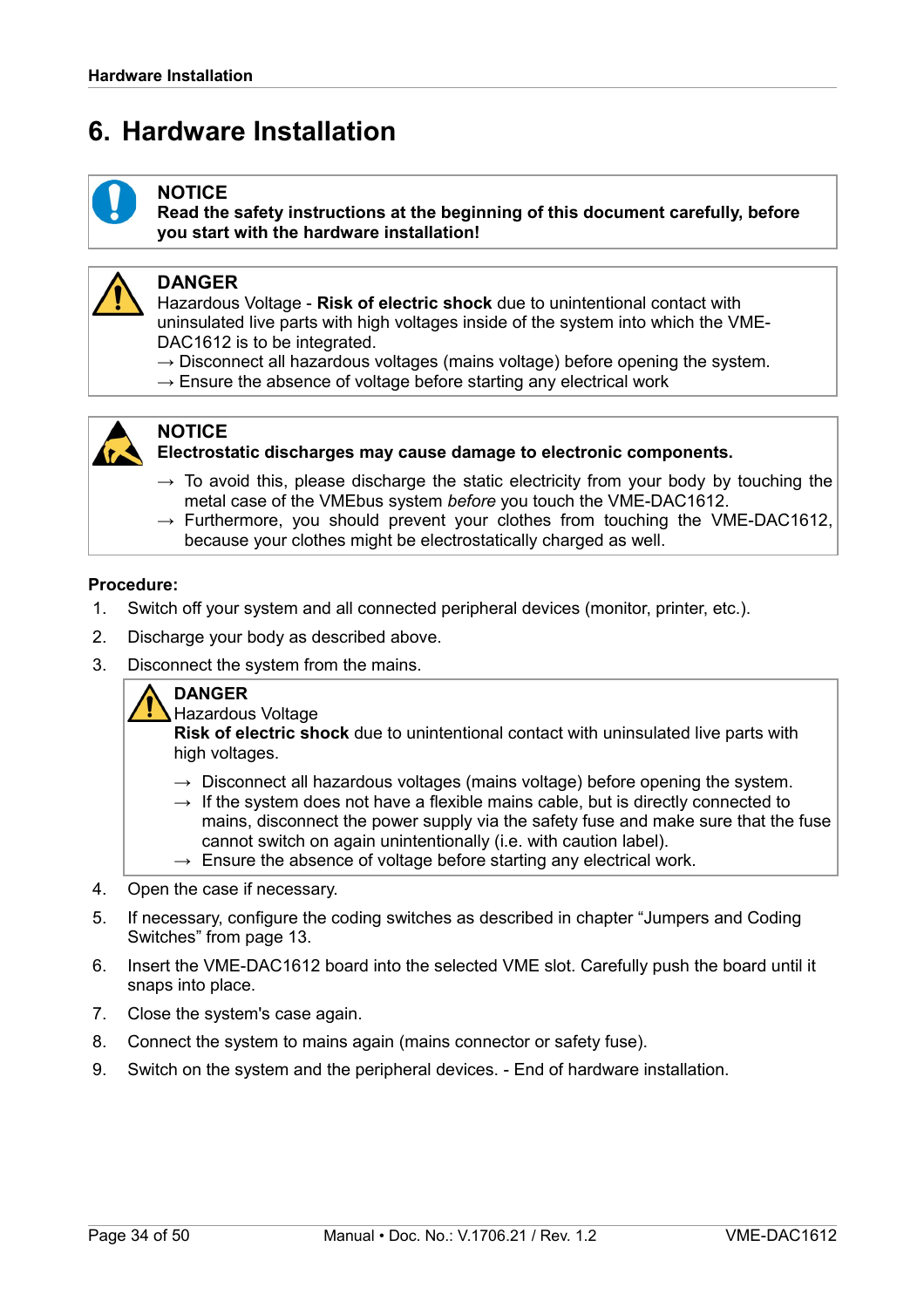# <span id="page-34-1"></span>**7. Software**

# <span id="page-34-0"></span>**7.1 Initialisation**

The D/A-converter outputs generally do not have to be especially initialized after a RESET signal by the VMEbus, if the same operating mode was selected for all output channels. In this case a sequence control on board resets the output voltages to 0.0 V.

In mixed operation (unipolar and bipolar) the reset status for only one operating mode is met, however, so that the other channels should be reset by the user.

An output voltage at the D/A-converter channel can be generated by writing the data word wordby-word (depending on operating mode) at the corresponding address of the DAC channel.

The following page shows an example program for accesses to the VME-DAC1612 board in realtime-multitasking-standard language PEARL.

The MODE register can only be read (see chapter ['Mode Register \(J130\)'](#page-18-0), page [19](#page-18-0) ), from which the user can take information about the configuration of the VME-DAC1612-board in the system.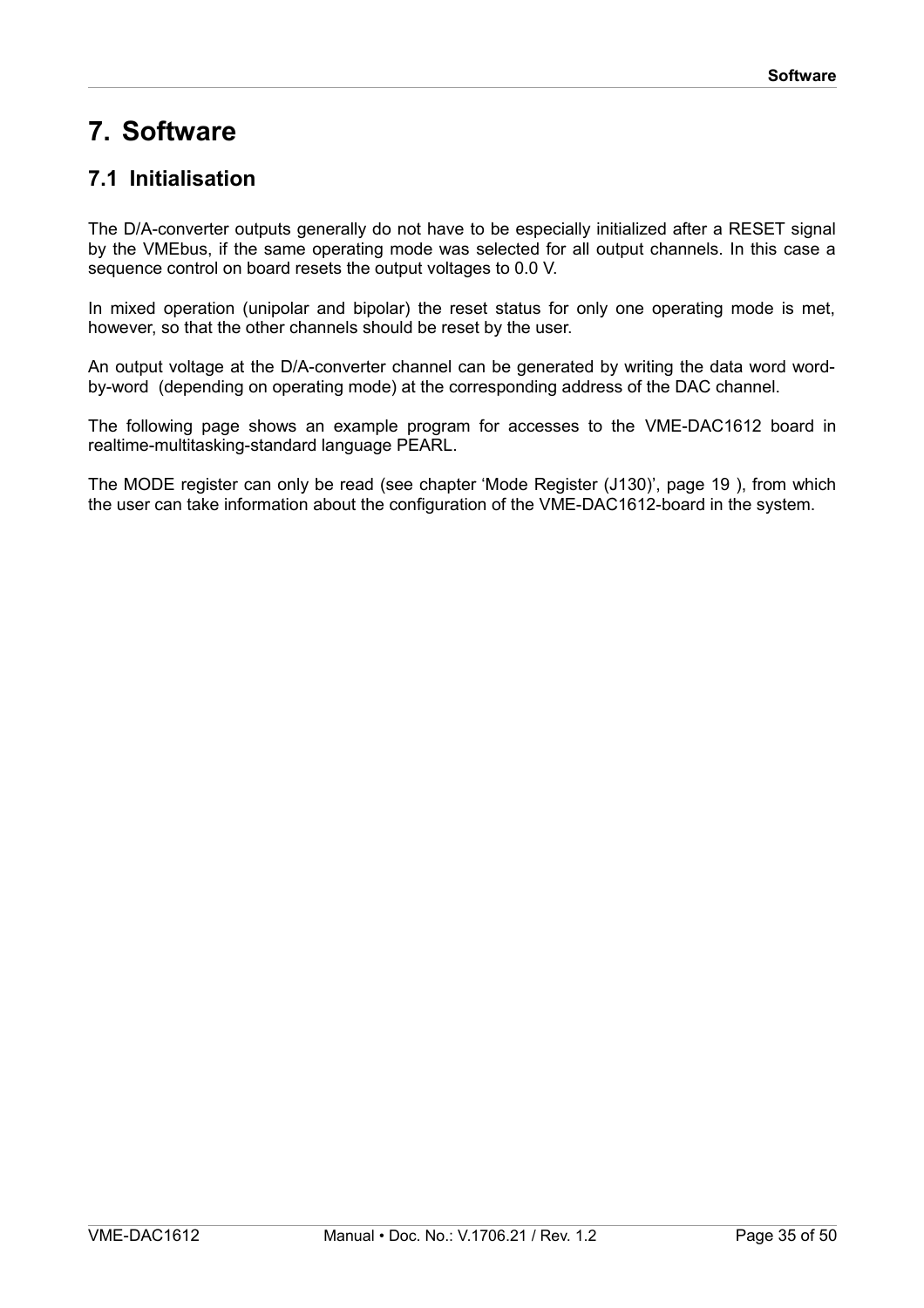### <span id="page-35-0"></span>**7.2 PEARL-Example Program to Generate Lissajous-Figures on an Oscilloscope**

```
MODULE DAC812;
SYSTEM;
  /* für 'xx' jeweils VMEbus Adresse einsetzen */
dac0 : BU(xxE20000,02) ->; /* DA-Wandler Nr. 1 */
dac1 : BU(xxE20002,02) ->; /* DA-Wandler Nr. 2 */
dac2 : BU(xxE20004,02) ->; /* DA-Wandler Nr. 3 */
dac3 : BU(xxE20006,02) ->; /* DA-Wandler Nr. 4 */
dac4 : BU(xxE20008,02) ->; /* DA-Wandler Nr. 5 */
dac5 : BU(xxE2000A,02) ->; /* DA-Wandler Nr. 6 * /dac6 : BU(xxE2000C,02) ->; /* DA-Wandler Nr. 7 */
dac7 : BU(xxE2000E,02) \rightarrow; /* DA-Wandler Nr. 8 */
dacmode: BU(xxE20000,02) <- ; /* DAC-Revision, read only */
PROBLEM;
SPC (dac0,dac1,dac2,dac3,dac4,dac5,dac6,dac7)
           DATION OUT BASIC;
SPC dacmode DATION IN BASIC;
SPC PI FLOAT GLOBAL;
...
lissajous: TASK;
/* Lissajous-Figuren mit DAC_0=x und DAC_1=y auf einem
  Oszilloskope
  ! unipolar- oder bipolar-Mode beachten ! */;
DCL (a, r, b) FLOAT;
DCL (sinus, cosin) FIXED;
DCL speed FIXED INIT(5);
b=TOFIXED 10800'B4-0.5;REPEAT;
  r=PI/speed;
 FOR i FROM -speed TO speed REPEAT;
  sinus=ROUND((SIN(i*r)+1.0)*b);cosin=ROUND((COS(i*r)+1.0)*b); SEND sinus TO dac0;
   SEND cosin TO dac1;
  END;
END;
END; /* of Task "lissajous" */
...
MODEND;
```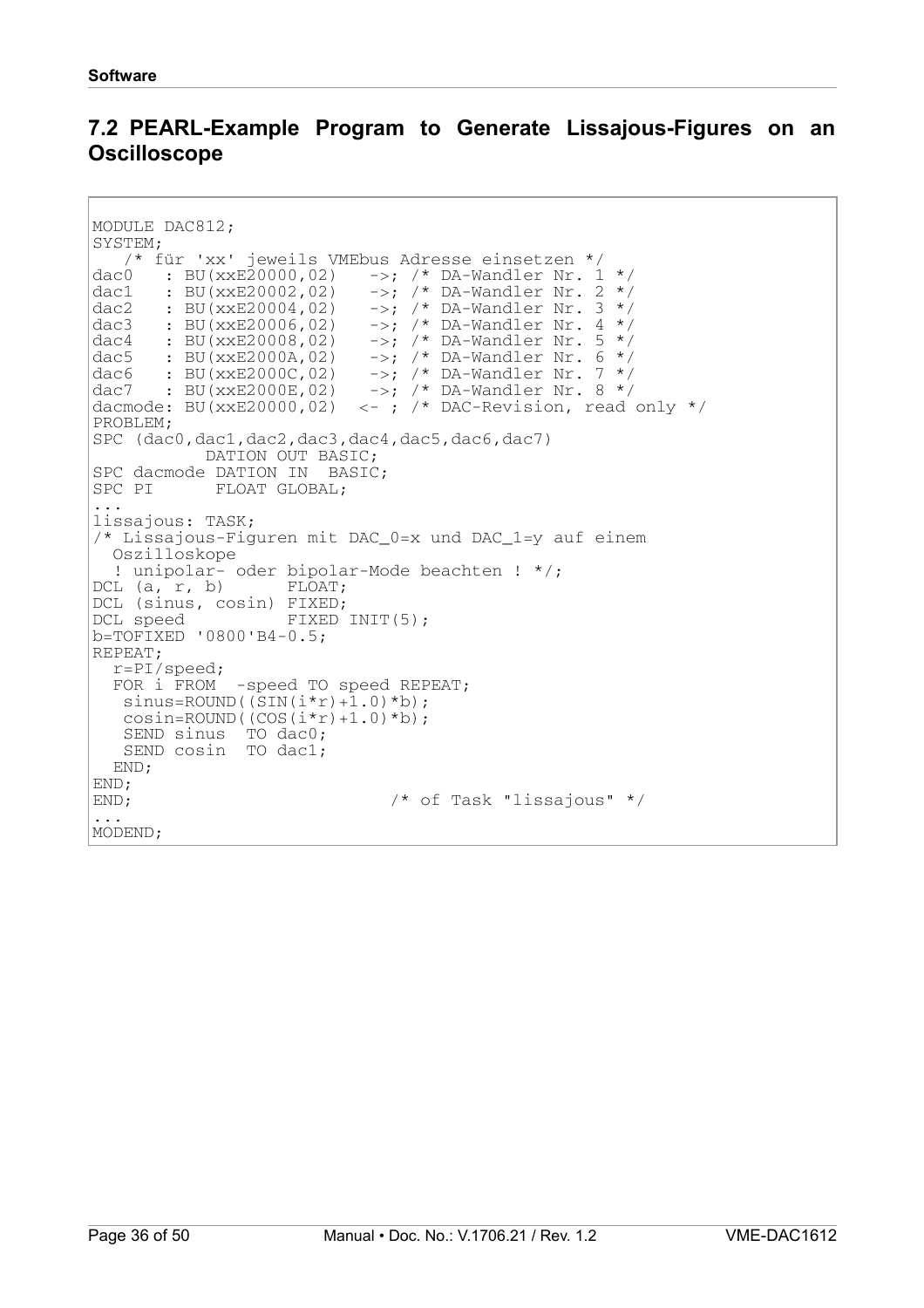# <span id="page-36-1"></span>**8. Connector Assignment**

# <span id="page-36-0"></span>**8.1 VMEbus Connector P1**

| Pin                                                                                                                                                                                | Row a                                                                                                                                                                                                                                                                                                                                                                                 | Row b                                                                                                                                                                                                                                           | Row c                                                                                                                                                                                                                                                                         |
|------------------------------------------------------------------------------------------------------------------------------------------------------------------------------------|---------------------------------------------------------------------------------------------------------------------------------------------------------------------------------------------------------------------------------------------------------------------------------------------------------------------------------------------------------------------------------------|-------------------------------------------------------------------------------------------------------------------------------------------------------------------------------------------------------------------------------------------------|-------------------------------------------------------------------------------------------------------------------------------------------------------------------------------------------------------------------------------------------------------------------------------|
| 1<br>$\overline{\mathbf{c}}$<br>3<br>4<br>5<br>6<br>$\overline{7}$<br>8<br>9<br>10<br>11<br>12<br>13<br>14<br>15<br>16<br>17<br>18<br>19<br>20<br>21<br>22<br>23<br>24<br>25<br>26 | D <sub>0</sub> 0<br>D <sub>0</sub> 1<br>D <sub>02</sub><br>D <sub>02</sub><br>D04<br>D05<br>D06<br>D07<br><b>GND</b><br>$\overline{\phantom{0}}$<br><b>GND</b><br>DS1*<br>DS0*<br>WRITE*<br><b>GND</b><br>DTACK*<br><b>GND</b><br>$AS^*$<br><b>GND</b><br>IACK*<br>IACKIN*<br>IACKOUT*<br>AM4<br>$\overline{\phantom{0}}$<br>$\overline{\phantom{0}}$<br>$\qquad \qquad \blacksquare$ | BG0IN*<br>]<br>BG0OUT*<br>BG1IN*<br>$\overline{\mathsf{I}}$<br>BG1OUT*<br>BG2IN*<br>$\overline{\mathsf{I}}$<br>BG2OUT*<br>BG3IN*<br>]<br>BG3OUT*<br>AM <sub>0</sub><br>AM1<br>AM <sub>2</sub><br>AM3<br><b>GND</b><br>-<br><b>GND</b><br>-<br>- | D08<br>D <sub>09</sub><br>D <sub>10</sub><br>D11<br>D <sub>12</sub><br>D <sub>13</sub><br>D <sub>14</sub><br>D <sub>15</sub><br><b>GND</b><br>-<br>SYSRESET*<br>LWORD*<br>AM <sub>5</sub><br>A23<br>A22<br>A21<br>A20<br>A19<br>A18<br>A17<br>A16<br>A15<br>A14<br>A13<br>A12 |
|                                                                                                                                                                                    |                                                                                                                                                                                                                                                                                                                                                                                       |                                                                                                                                                                                                                                                 |                                                                                                                                                                                                                                                                               |
| 27<br>28                                                                                                                                                                           | A04<br>A03                                                                                                                                                                                                                                                                                                                                                                            |                                                                                                                                                                                                                                                 | A11<br>A10                                                                                                                                                                                                                                                                    |
| 29<br>30                                                                                                                                                                           | A02<br>A01                                                                                                                                                                                                                                                                                                                                                                            |                                                                                                                                                                                                                                                 | A09<br>A08                                                                                                                                                                                                                                                                    |
| 31<br>32                                                                                                                                                                           | $+5V$                                                                                                                                                                                                                                                                                                                                                                                 | $+5V$                                                                                                                                                                                                                                           | $+5V$                                                                                                                                                                                                                                                                         |

Spring contact strip according to DIN41612 design C96/a+b+c  $I_{\text{max}}$  per pin  $\;\;$  : 1.0 A

- ┐ ┘... signals on board bridged
- ... signal not connected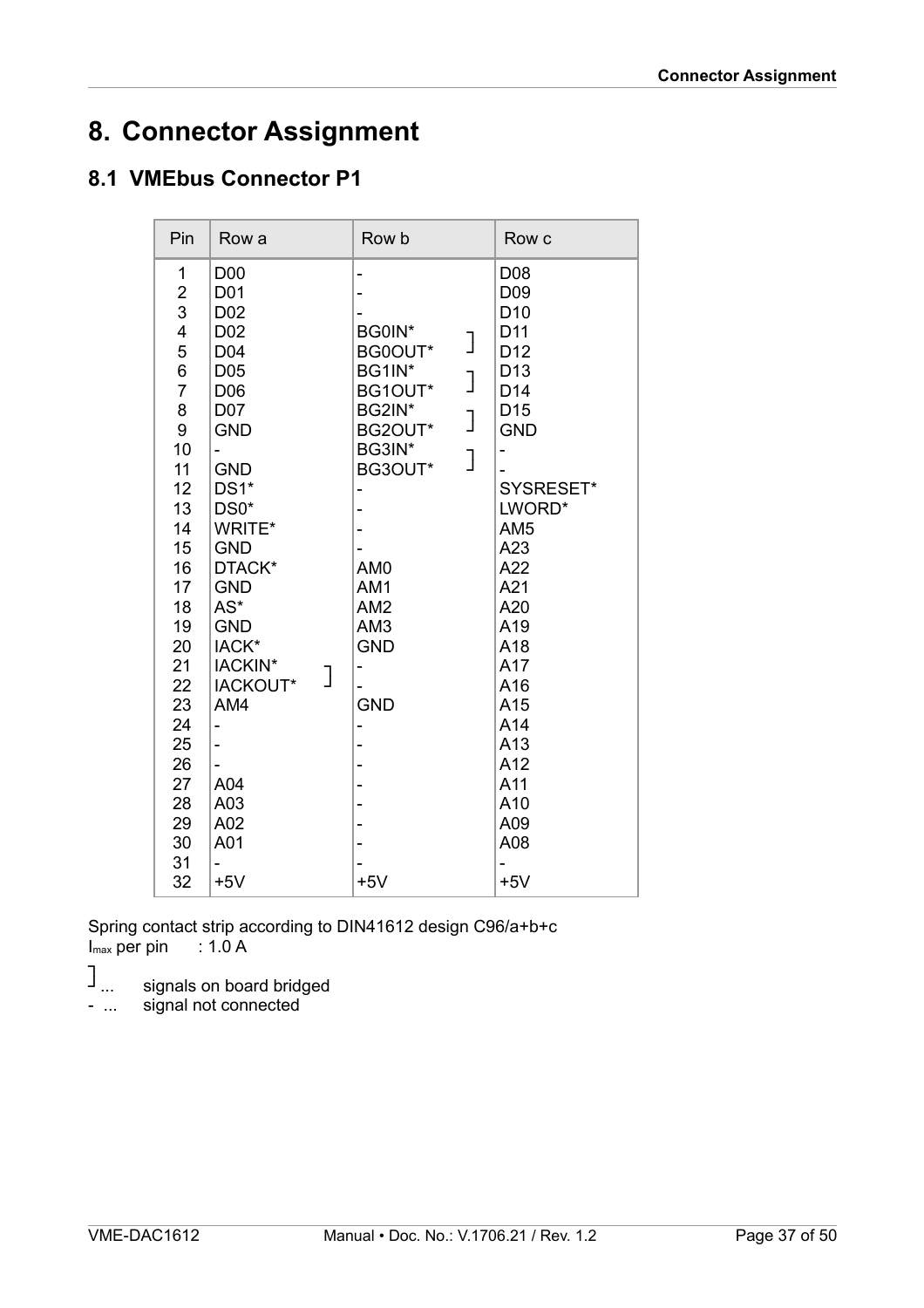| Assignment of a 64-pin transition module                                                                                                                                                              |                                                                                                                                                                                                               |                                                                                                                                                                                                                                                                                                |                                                                                                                                                                                                                                                                                                             |                                                                                                                                                                                                                            |                                                                                                                                                                                                      |  |
|-------------------------------------------------------------------------------------------------------------------------------------------------------------------------------------------------------|---------------------------------------------------------------------------------------------------------------------------------------------------------------------------------------------------------------|------------------------------------------------------------------------------------------------------------------------------------------------------------------------------------------------------------------------------------------------------------------------------------------------|-------------------------------------------------------------------------------------------------------------------------------------------------------------------------------------------------------------------------------------------------------------------------------------------------------------|----------------------------------------------------------------------------------------------------------------------------------------------------------------------------------------------------------------------------|------------------------------------------------------------------------------------------------------------------------------------------------------------------------------------------------------|--|
|                                                                                                                                                                                                       |                                                                                                                                                                                                               | Assignment of I/O-connector P2                                                                                                                                                                                                                                                                 |                                                                                                                                                                                                                                                                                                             |                                                                                                                                                                                                                            |                                                                                                                                                                                                      |  |
| Pin                                                                                                                                                                                                   | Row a                                                                                                                                                                                                         | Signal                                                                                                                                                                                                                                                                                         |                                                                                                                                                                                                                                                                                                             | Row c                                                                                                                                                                                                                      | Pin                                                                                                                                                                                                  |  |
| $\overline{2}$<br>4<br>6<br>8<br>10<br>12<br>14<br>16<br>18<br>20<br>22<br>24<br>26<br>28<br>30<br>32<br>34<br>36<br>38<br>40<br>42<br>44<br>46<br>48<br>50<br>52<br>54<br>56<br>58<br>60<br>62<br>64 | 1<br>$\overline{c}$<br>3<br>4<br>5<br>6<br>$\overline{7}$<br>8<br>9<br>10<br>11<br>12<br>13<br>14<br>15<br>16<br>17<br>18<br>19<br>20<br>21<br>22<br>23<br>24<br>25<br>26<br>27<br>28<br>29<br>30<br>31<br>32 | DAC4-GND<br>DAC8-GND<br>DAC3-GND<br>DAC7-GND<br>DAC2-GND<br>DAC6-GND<br>DAC1-GND<br>DAC5-GND<br>DAC12-GND<br>DAC16-GND<br>DAC11-GND<br>DAC15-GND<br>DAC10-GND<br>DAC14-GND<br>DAC09-GND<br>DAC13-GND<br>$(+5 V_{analog})$<br>$(-15 V_{analog})$<br>$(+15 V_{analog})$<br>GND <sub>analog</sub> | DAC4-OUT<br>DAC8-OUT<br>DAC3-OUT<br>DAC7-OUT<br>DAC2-OUT<br>DAC6-OUT<br>DAC1-OUT<br>DAC5-OUT<br>DAC12-OUT<br>DAC16-OUT<br>DAC11-OUT<br>DAC15-OUT<br>DAC10-OUT<br>DAC14-OUT<br>DAC9-OUT<br>DAC13-OUT<br>$(+5 V_{\text{analog}})$<br>$(-15 V_{\text{analog}})$<br>$(+15 V_{analog})$<br>GND <sub>analog</sub> | 1<br>$\overline{c}$<br>3<br>$\overline{4}$<br>5<br>6<br>$\overline{7}$<br>8<br>9<br>10<br>11<br>12<br>13<br>14<br>15<br>16<br>17<br>18<br>19<br>20<br>21<br>22<br>23<br>24<br>25<br>26<br>27<br>28<br>29<br>30<br>31<br>32 | 1<br>3<br>5<br>$\overline{7}$<br>9<br>11<br>13<br>15<br>17<br>19<br>21<br>23<br>25<br>27<br>29<br>31<br>33<br>35<br>37<br>39<br>41<br>43<br>45<br>47<br>49<br>51<br>53<br>55<br>57<br>59<br>61<br>63 |  |

# <span id="page-37-0"></span>**8.2 I/O-Connector P2 and Transition Module**

I/O-connector: spring contact strip according to DIN41612 design C64/a+c  $I_{\text{max}}$  per pin : 1.0 A

See the following page for the description of signals.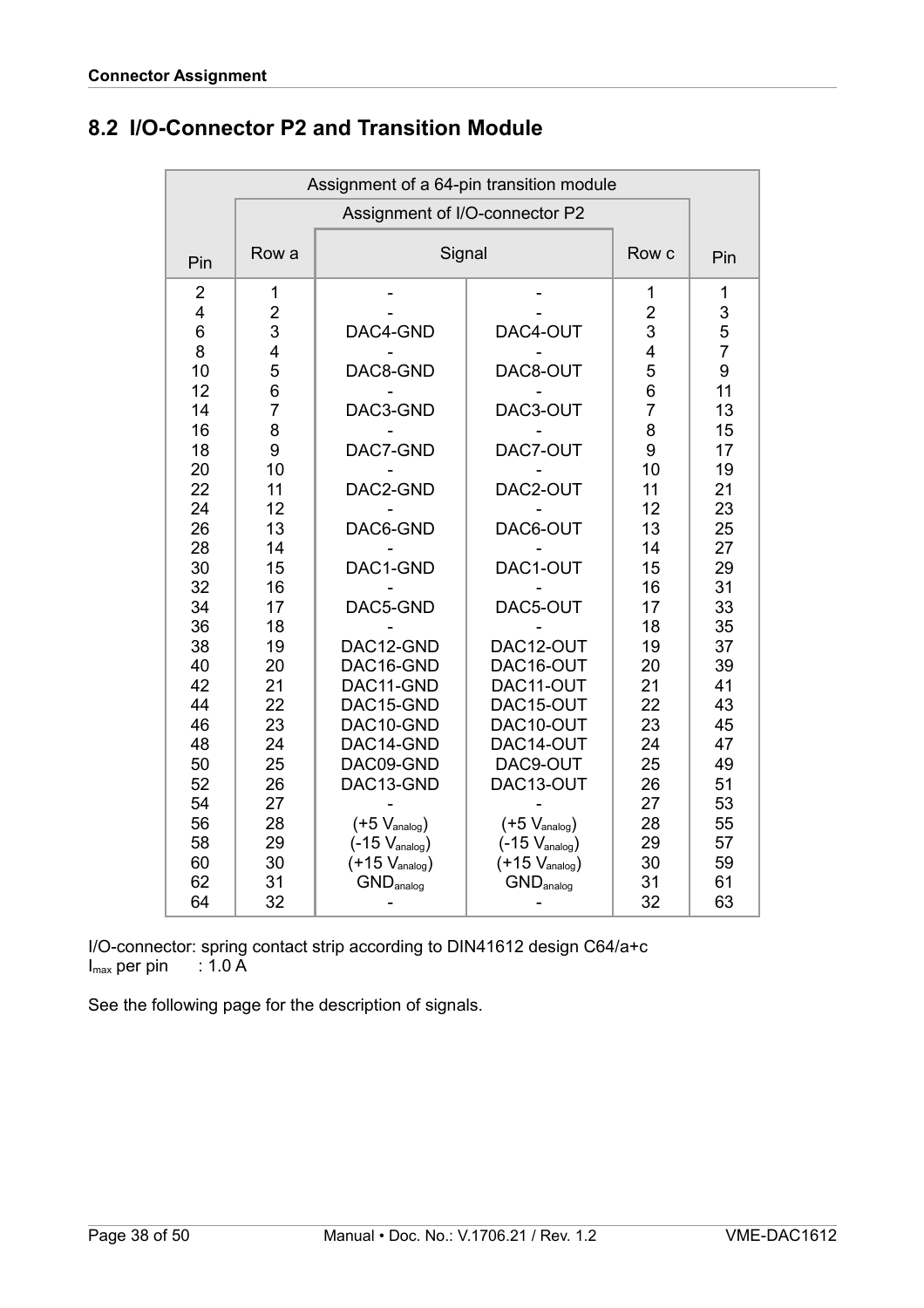#### **Signal descriptions for `I/O-connector P2 and transition module':**

|                                                                                  | These connector pins are not connected on board.                                                                                                                                                                                                                                                                                                                                                                                                                                                                           |
|----------------------------------------------------------------------------------|----------------------------------------------------------------------------------------------------------------------------------------------------------------------------------------------------------------------------------------------------------------------------------------------------------------------------------------------------------------------------------------------------------------------------------------------------------------------------------------------------------------------------|
| DACx-OUT                                                                         | Output of A/D-converter channel 'x' $(x = 1, 2,  16)$                                                                                                                                                                                                                                                                                                                                                                                                                                                                      |
| DACx-GND                                                                         | reference potential of A/D-converter output 'x'                                                                                                                                                                                                                                                                                                                                                                                                                                                                            |
| $(+5V_{\text{analog}})$ , $(+15V_{\text{analog}})$ ,<br>$(-15V_{\text{analog}})$ | <b>NOTICE</b><br>In the standard version of the board the analog supply<br>voltages are generated via DC/DC-converters from the +5V-<br>power supply of the VMEbus.<br>The supply voltages (+5 $V_{\text{analog}}$ ), (+15 $V_{\text{analog}}$ ) and (-15 $V_{\text{analog}}$ ) are<br>not needed, therefore!                                                                                                                                                                                                              |
| <b>GND</b> <sub>analog</sub>                                                     | The reference potential of the analog supply voltages is only required<br>at P2, if the DAC812 adapter is used for the conversion of voltage<br>outputs to current outputs.<br>The reference potential of the analog supply voltages is connected to<br>the reference potentials of the analog outputs only on the VME-<br>DAC1612 board and not on the adapter. Therefore the reference<br>potential of the supply voltages of the VME-DAC1612 and the<br>reference potential of the supply voltages of the adapter board |

(GNDanalog ) are connected via P2.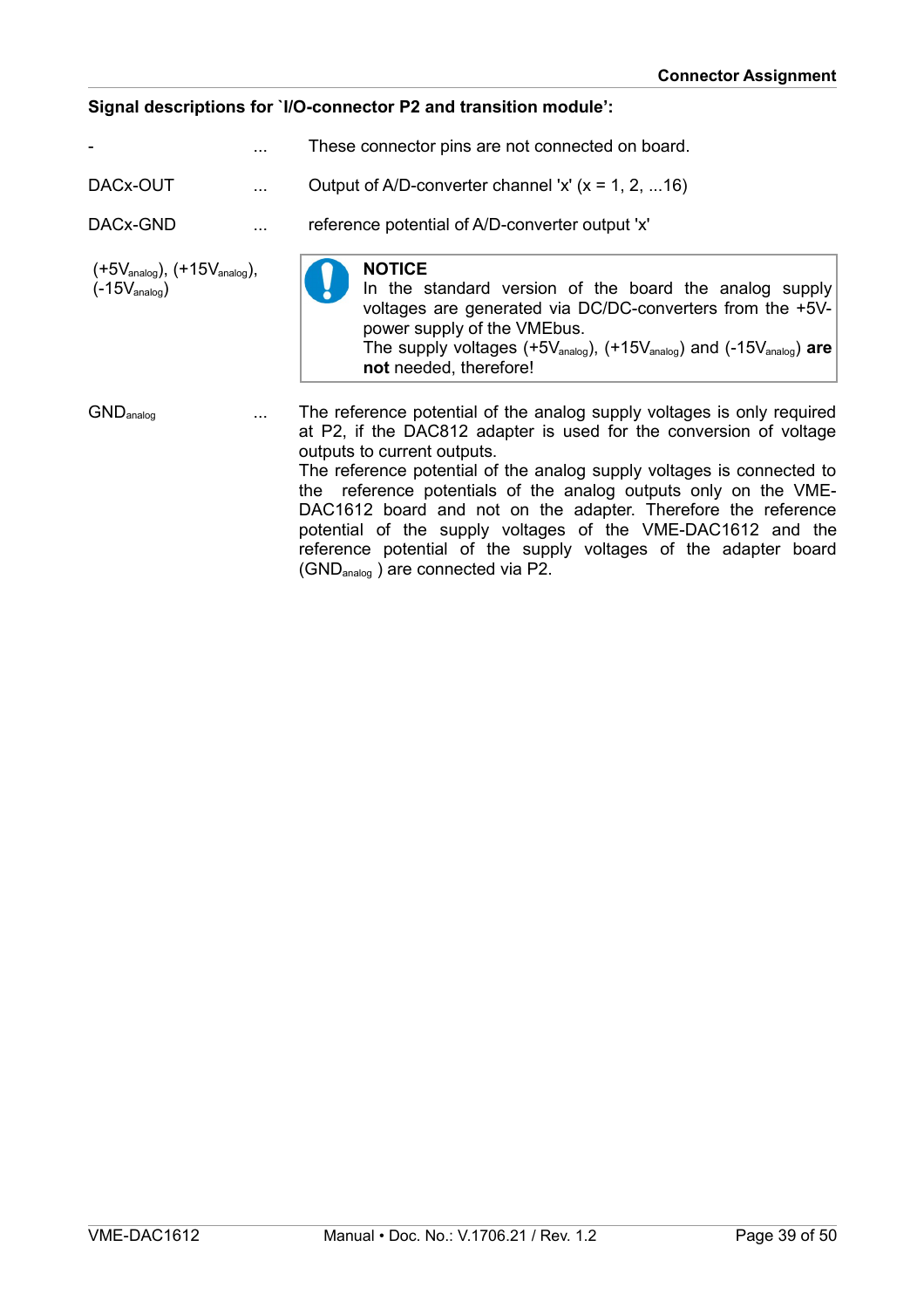# <span id="page-39-0"></span>**8.3 Post Connectors P800 and P801**

| Signal    | Pin<br>P801 |    | Signal    |
|-----------|-------------|----|-----------|
| DAC9-GND  | 1           | 2  | DAC9-OUT  |
| DAC9-GND  | 3           | 4  |           |
| DAC10-GND | 5           | 6  | DAC10-OUT |
| DAC10-GND | 7           | 8  |           |
| DAC11-GND | 9           | 10 | DAC11-OUT |
| DAC11-GND | 11          | 12 |           |
| DAC12-GND | 13          | 14 | DAC12-OUT |
| DAC12-GND | 15          | 16 |           |
| DAC13-GND | 17          | 18 | DAC13-OUT |
| DAC13-GND | 19          | 20 |           |
| DAC14-GND | 21          | 22 | DAC14-OUT |
| DAC14-GND | 23          | 24 |           |
| DAC15-GND | 25          | 26 | DAC15-OUT |
| DAC15-GND | 27          | 28 |           |
| DAC16-GND | 29          | 30 | DAC16-OUT |
| DAC16-GND | 31          | 32 |           |
| Shield    | 33          | 34 | Shield    |

| Signal   | Pin<br>P800 |    | Signal   |
|----------|-------------|----|----------|
| DAC1-GND | 1           | 2  | DAC1-OUT |
| DAC1-GND | 3           | 4  | -        |
| DAC2-GND | 5           | 6  | DAC2-OUT |
| DAC2-GND | 7           | 8  | -        |
| DAC3-GND | 9           | 10 | DAC3-OUT |
| DAC3-GND | 11          | 12 | -        |
| DAC4-GND | 13          | 14 | DAC4-OUT |
| DAC4-GND | 15          | 16 |          |
| DAC5-GND | 17          | 18 | DAC5-OUT |
| DAC5-GND | 19          | 20 |          |
| DAC6-GND | 21          | 22 | DAC6-OUT |
| DAC6-GND | 23          | 24 |          |
| DAC7-GND | 25          | 26 | DAC7-OUT |
| DAC7-GND | 27          | 28 |          |
| DAC8-GND | 29          | 30 | DAC8-OUT |
| DAC8-GND | 31          | 32 |          |
| Shield   | 33          | 34 | Shield   |

 34-pin post connector in front panel with locking. Please refer to previous page for a description of signals.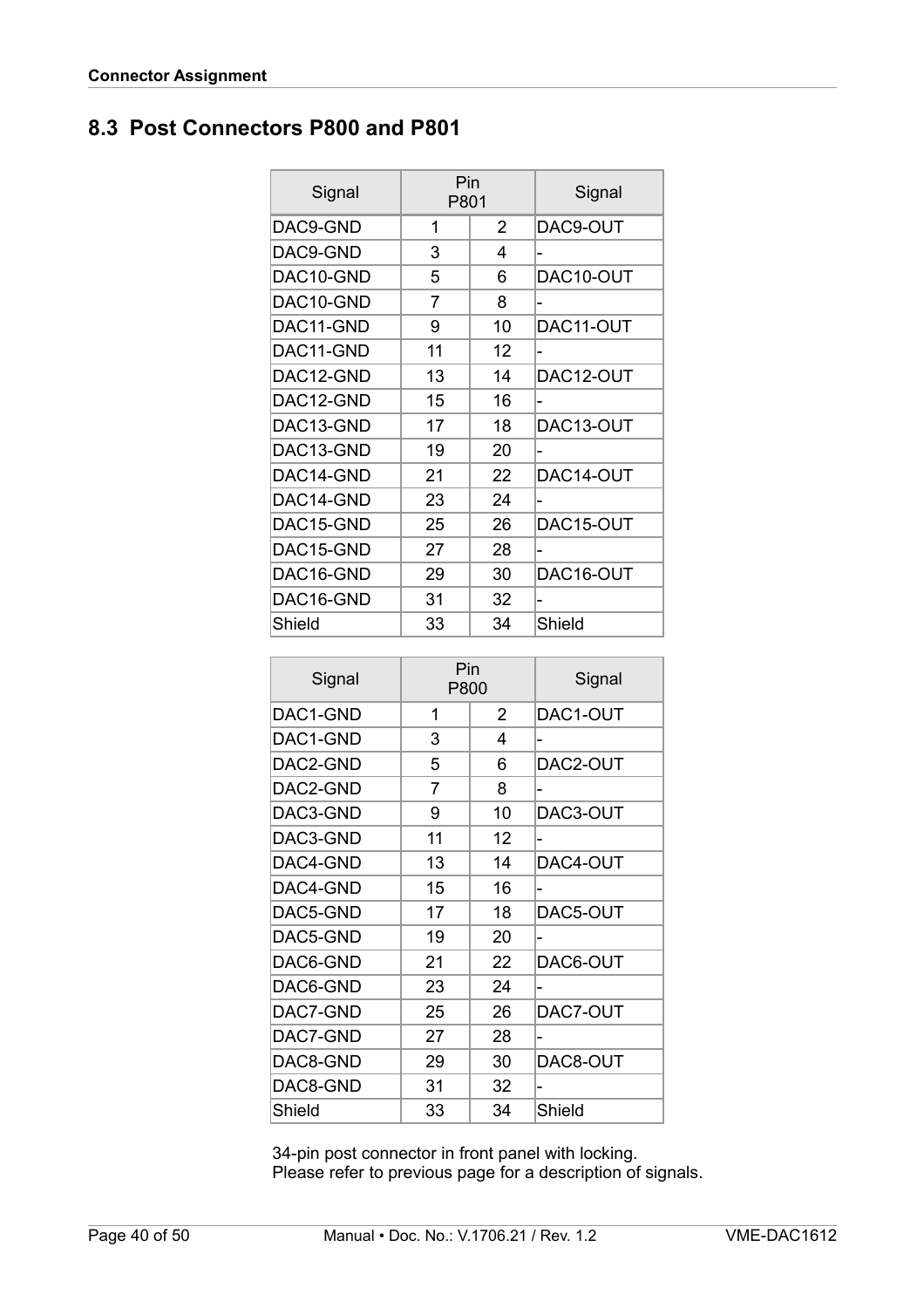# <span id="page-40-2"></span>**9. DAC812-Adapter (DAC812-20mA)**

### <span id="page-40-1"></span>**9.1 Overview**

The optional adapter DAC812-20mA is connected to I/O-connector P2. The adapter converts the output voltage of 0...10 V to a current of 0(4)...20 mA. You can select between 0...20 mA and 4...20 mA via a jumper. When using a precision load resistor at the current output, the voltage drop caused by the connected line can be compensated: if, for instance, a resistor of 500  $\Omega$  is connected to the output configured for 0...20 mA, the voltage drop over the resistor is always 0...10 V.

The conversion from voltage/current is made via converter component XTR110 by means of a transistor (BSS110), connected in series. Potentiometers for adjusting offset and gain are available for each of the at most 8 channels. The channels have already been adjusted by the manufacturer.

Each of the voltage/current converters has got three jumpers, by which the three different operating modes can be selected:

- 1. Voltage output (the output voltage of the VME-DAC1612 is directly fed to the terminals of the adapter. All voltage ranges of the VME-DAC1612 are permissible)
- 2. Current output 0...20 mA
- 3. Current output 4...20 mA (line break recognition)



# <span id="page-40-0"></span>**9.2 PCB View with Jumpers**

<span id="page-40-3"></span>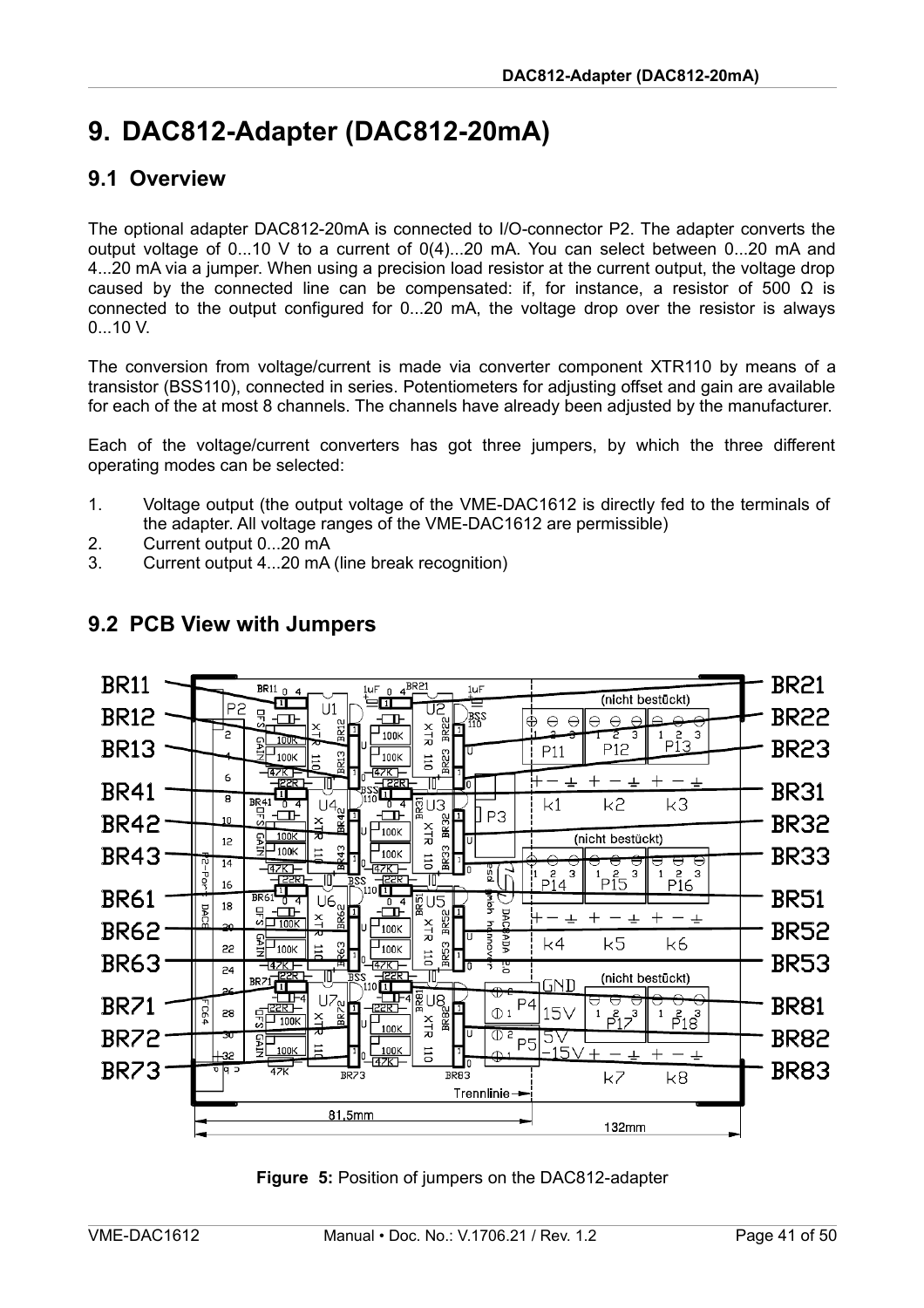# <span id="page-41-1"></span>**9.3 Default Settings of Jumpers**

The respective default setting at the time of delivery of the board can be found in the table below.

The position of jumpers can be found in figure [5.](#page-40-3) The jumpers are shown below as seen by users with the board in front of them, transition connector P2 pointing to the left.

| Jumper              | <b>Function</b>                                                                                | Default setting at the time<br>of delivery |
|---------------------|------------------------------------------------------------------------------------------------|--------------------------------------------|
| BR11, BR21,<br>BR81 | Selection between 020 mA and 420 mA                                                            | all channels set to<br>$020$ mA            |
| BR12, BR22,<br>BR82 | Selection between current and voltage output                                                   | all channels set to current<br>output      |
| BR13, BR23,<br>BR83 | Determining the reference input of the<br>voltage/current converters for 020 mA or<br>$420$ mA | set to 020 mA for all<br>channels          |

### <span id="page-41-0"></span>**9.4 Description of Jumpers**

Each channel of the DAC812-adapter has got three jumper fields. By means of bridges Brx1 and Brx3 (x= 1, 2,..., 8 for the channel number) 0...20 mA and 4...20 mA current outputs are distinguished. Jumper Brx2 distinguishes between voltage and current output.

| Channel No. | Current or voltage<br>output | 020 mA or 420 mA<br>output |
|-------------|------------------------------|----------------------------|
|             | <b>BR12</b>                  | BR11 and BR13              |
| 2           | <b>BR22</b>                  | BR21 and BR23              |
| 3           | <b>BR32</b>                  | BR31 and BR33              |
| 4           | <b>BR42</b>                  | BR41 and BR43              |
| 5           | <b>BR52</b>                  | BR51 and BR53              |
| 6           | <b>BR62</b>                  | BR61 and BR63              |
| 7           | <b>BR72</b>                  | BR71 and BR73              |
| 8           | <b>BR82</b>                  | BR81 and BR83              |

**Table 22:** Assignment of jumpers to channels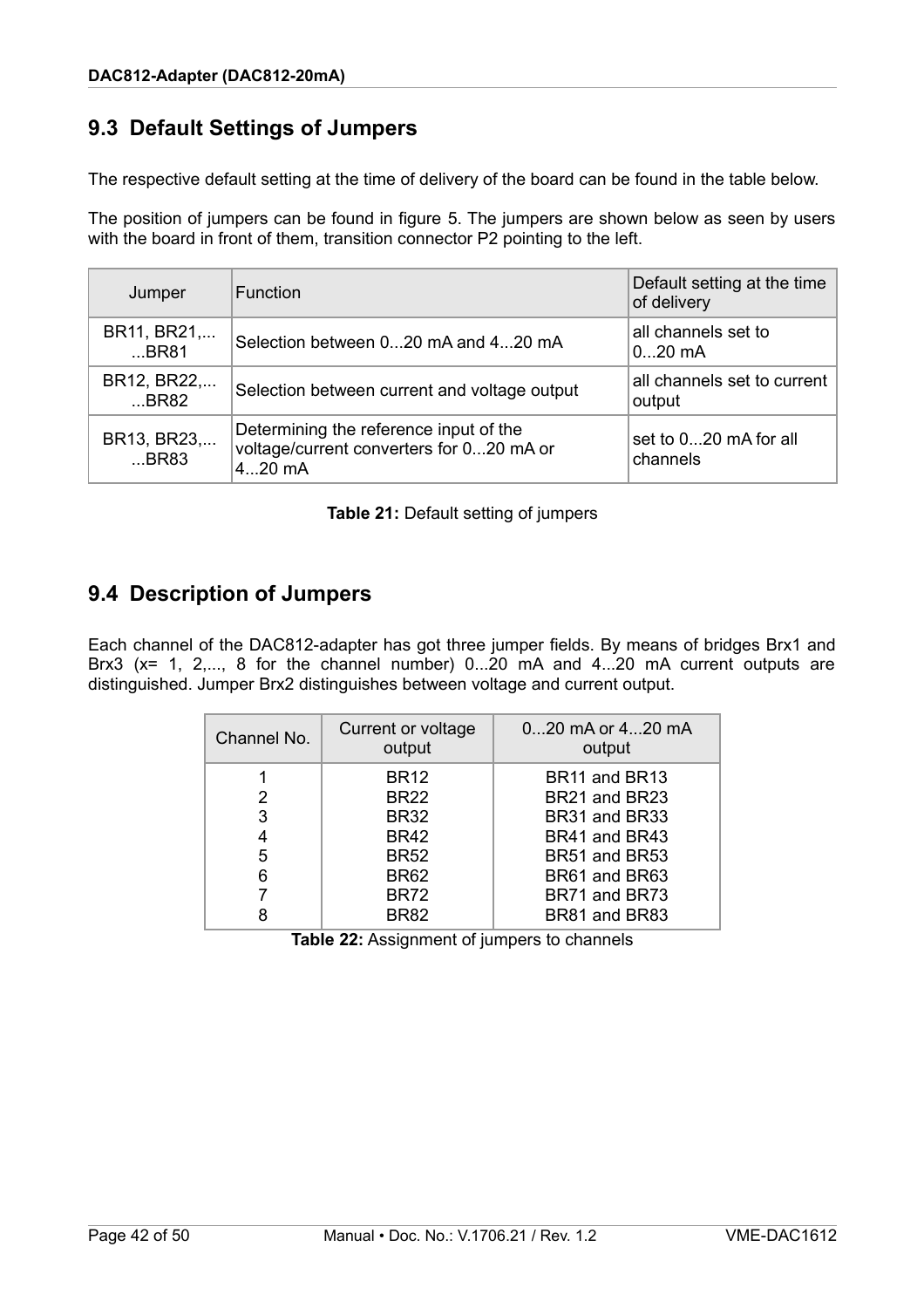There are three combinations of jumper positions. They are shown in the following figures. The example in the diagrams always shows the first channel in the possible configurations. The position of the jumpers of the individual channels can be taken from the figure [5:](#page-40-3) 'Position of jumpers of the DAC812-adapter'.



#### **Voltage outputs**

If the output voltage of the VME-DAC1612 is to fed through for a channel, a jumper has to bridge pins 2-3 in jumper field Brx2. Jumper fields Brx1 and Brx2 are insignificant in this case.

 $(x = 1, 2, \ldots, 8$  for the channel number).

**Figure 6:** Jumper position for voltage outputs



#### **0...20 mA current outputs**

For current outputs pins 1-2 and 3-4 of jumper field BRx2 have to be bridged. For operation with 0...20 mA a jumper has to be set on pins 1-2 of jumper field Brx1 and jumper Brx3 has to be set additionally.

 $(x = 1, 2, \ldots, 8$  for the channel number).

**Figure 7:** Jumper position for 0...20 mA current outputs.



#### **4...20 mA current outputs**

For current outputs pins 1-2 and 3-4 of jumper field BRx2 have to be bridged. For operation with 4...20 mA you also have to bridge pins 2-3 of jumper field Brx1. Jumper Brx3 remains open.

 $(x = 1, 2, \ldots, 8$  for the channel number).

**Figure 8:** Jumper position for 4...20 mA current outputs

Description of jumper symbol:

![](_page_42_Figure_18.jpeg)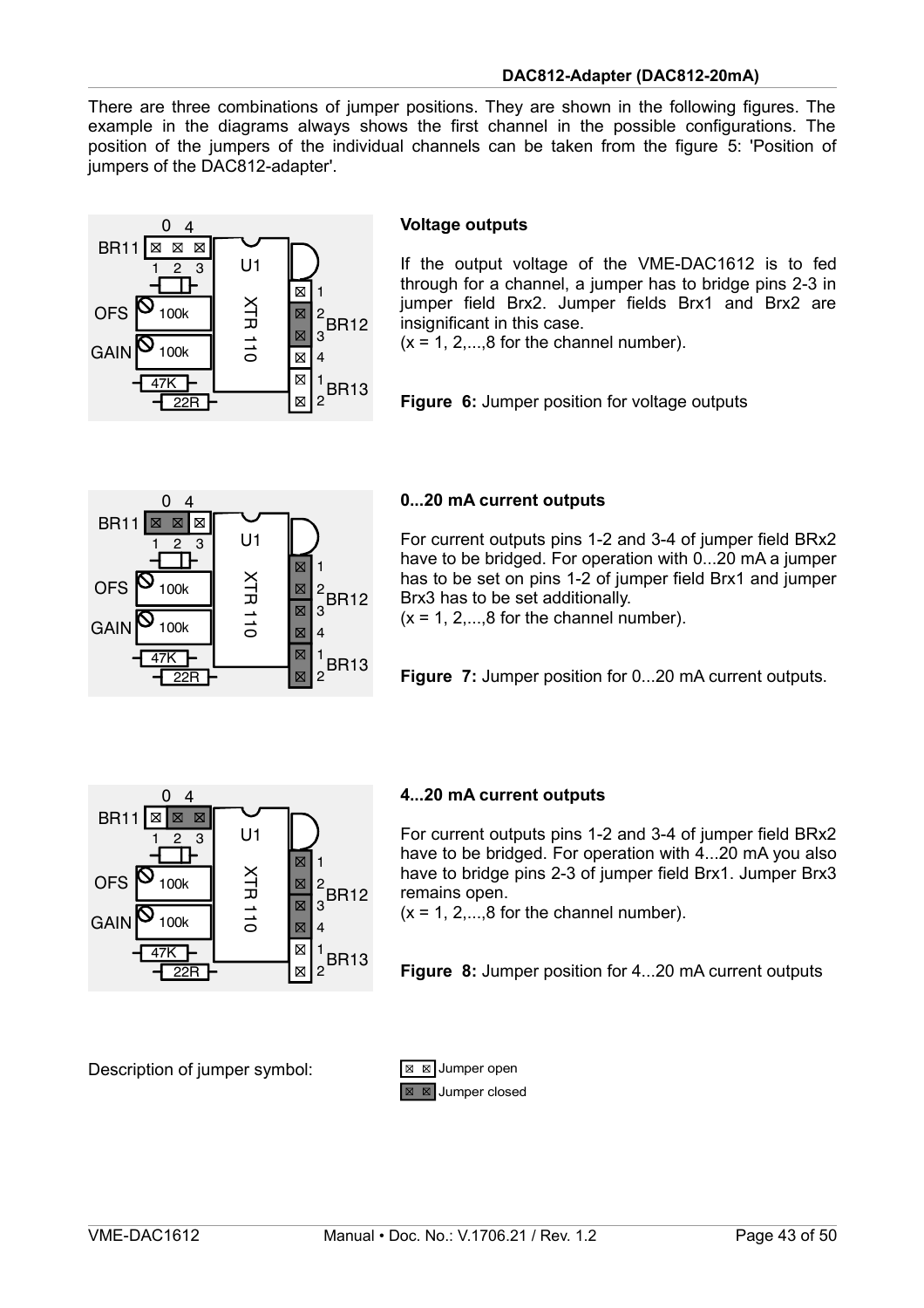### <span id="page-43-1"></span>**9.5 Conversion of Voltages to Currents**

The conversion of output voltage to current outputs is shown in the table below:

| VME-DA1612-output    | Output current of the DAC812-20mA adapter |
|----------------------|-------------------------------------------|
| voltage [V]          | [mA]                                      |
| $+0.0$               | $+0.0$                                    |
| $+0.0$ (4 mA option) | $+4.0$                                    |
| $+9.9975$            | $+20.0$                                   |

**Table 23:** Voltage/current assignment

# <span id="page-43-0"></span>**9.6 Adjusting the Channels**

Offset and Gain have already been adjusted by the manufacturer. If you require another adjustment, for instance following a change in the operating mode of a channel, please refer to chapter ['Adjusting the D/A-Converters'](#page-30-0) on page [31.](#page-30-0) Instead of the voltage values cited there, you set the equivalent current values.

If you only feed through the output voltage of the VME-DAC1612, you do not have to adjust offset and gain.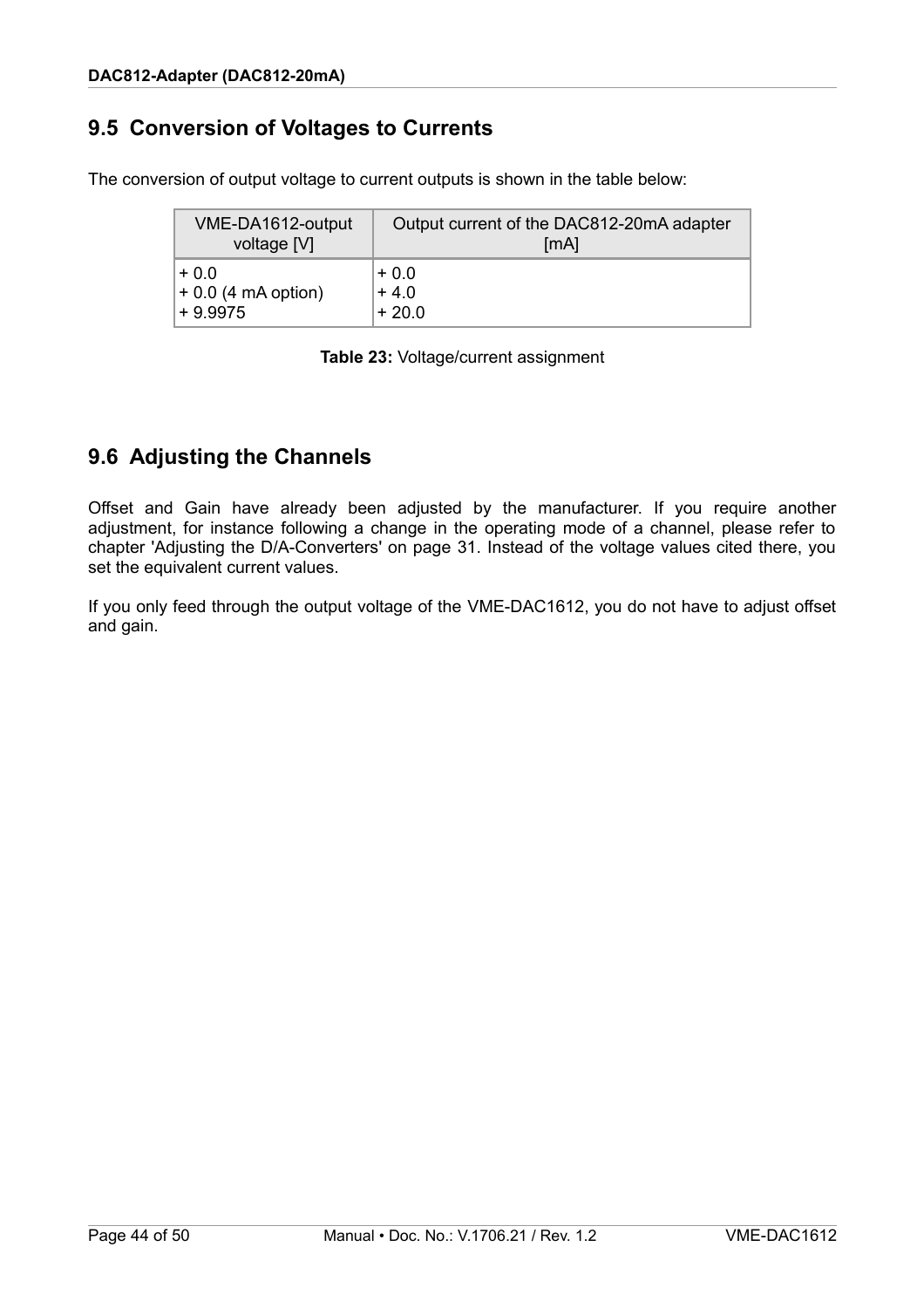### <span id="page-44-0"></span>**9.7 Assignment of Connectors of the DAC812-Adapter**

In addition to the 64-pin socket strip P2 the adapter has got a 10-pin post connector (P3) to connect the analog outputs via flat ribbon cable and it has got screw terminals to connect the analog supply voltages (P4, P5).

The analog outputs can also be connected via screw-type terminals (such as *PHOENIX* SMKDS1.2-3) (P11-P18). These connectors are not available in the standard version of the adapter. If required, they can be equipped afterwards by the user or the manufacturer, if desired.

If connectors P11 to P18 are not required, the adapter board can be sawn-off at the line especially marked. This is useful, if the space in the VMEbus system is limited. The length of the board is reduced from 132 mm to 81.5 mm. Please refer to figure [5](#page-40-3) 'Position of jumpers of the DAC812 adapter' on page [41](#page-40-3) for the position of the line.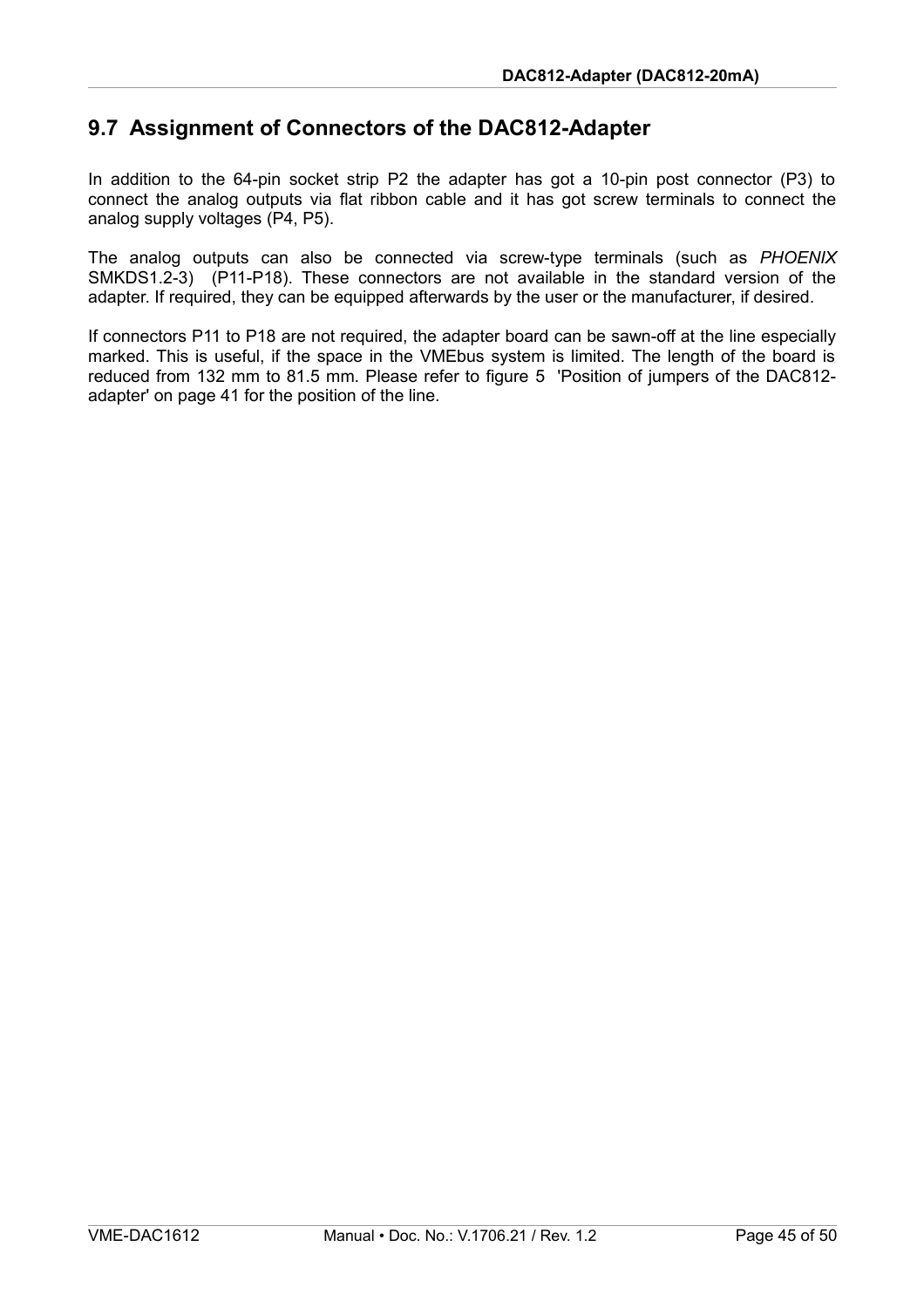# <span id="page-45-0"></span>**9.7.1 Transition Connector P2**

| Assignment of I/O-connector P2                                                                                                           |                                                |                                                                                      |                                                                                                                                          |
|------------------------------------------------------------------------------------------------------------------------------------------|------------------------------------------------|--------------------------------------------------------------------------------------|------------------------------------------------------------------------------------------------------------------------------------------|
| Row a                                                                                                                                    | Signal                                         |                                                                                      | Row c                                                                                                                                    |
| 1<br>$\overline{\mathbf{c}}$<br>3<br>4<br>5<br>6<br>$\overline{7}$<br>8<br>9<br>10<br>11<br>12<br>13<br>14<br>15<br>16<br>17<br>18<br>19 | Signal-GND<br>Signal-GND                       | DAC4-IN<br>DAC8-IN<br>DAC3-IN<br>DAC7-IN<br>DAC2-IN<br>DAC6-IN<br>DAC1-IN<br>DAC5-IN | 1<br>$\overline{\mathbf{c}}$<br>3<br>4<br>5<br>6<br>$\overline{7}$<br>8<br>9<br>10<br>11<br>12<br>13<br>14<br>15<br>16<br>17<br>18<br>19 |
| 20<br>21<br>22<br>23<br>24<br>25<br>26<br>27<br>28<br>29<br>30                                                                           | $+5$ $V_{\text{analog}}$<br>$-15$ $V_{analog}$ | $+5$ $V_{\text{analog}}$<br>$-15$ $V_{analog}$<br>$+15$ $V_{analog}$                 | 20<br>21<br>22<br>23<br>24<br>25<br>26<br>27<br>28<br>29<br>30                                                                           |
| 31<br>32                                                                                                                                 | $+15$ $V_{analog}$<br>$GND_{\text{analog}}$    | $GND_{\text{analog}}$                                                                | 31<br>32                                                                                                                                 |

I/O-connector: Spring contact strip in accordance with DIN41612 design C64/a+c  $I_{\text{max}}$  per pin: 1.0 A  $I_{\text{max}}$  per pin:

For signal description turn to the following page.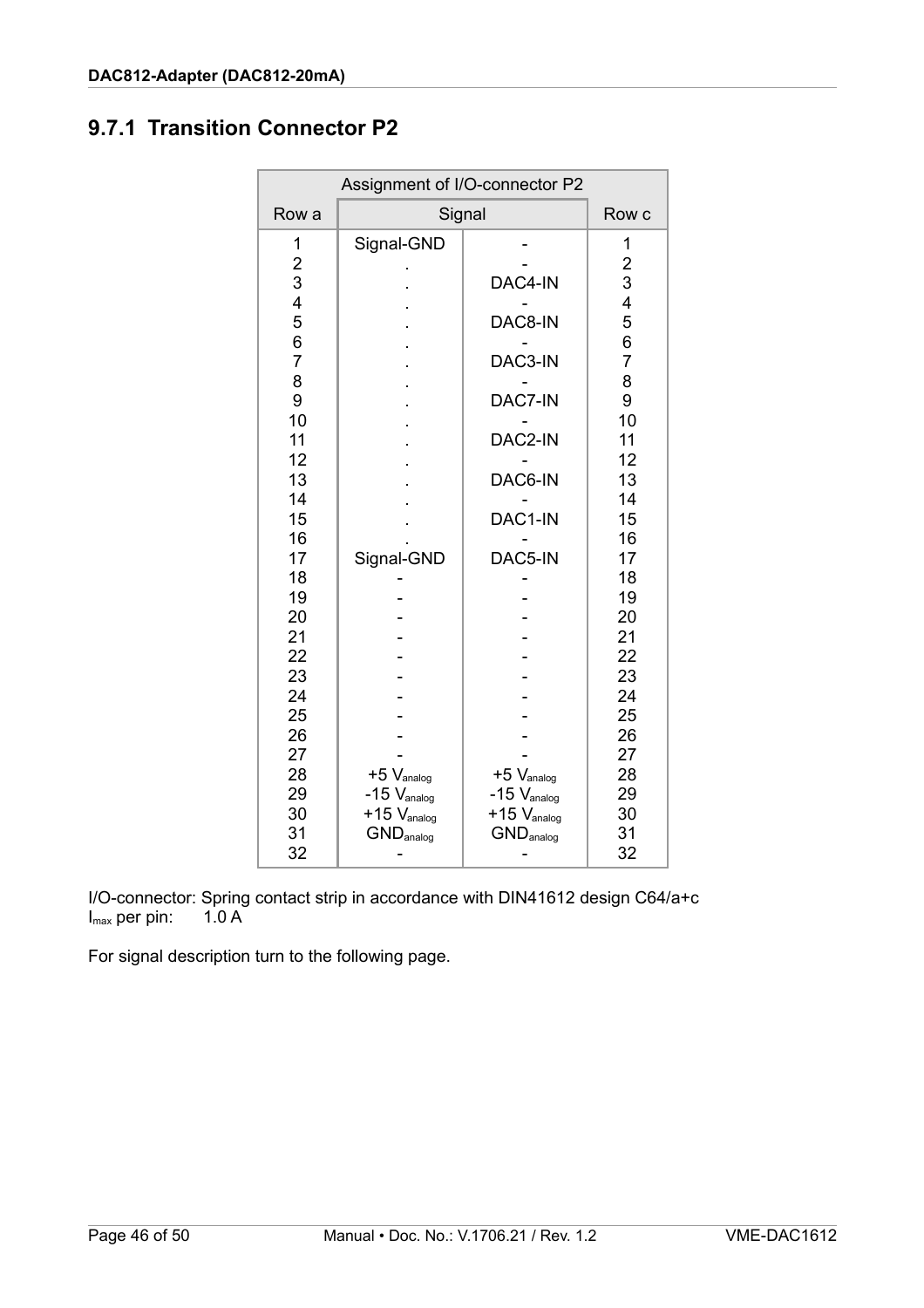#### **Signal descriptions to `Transition Connector P2`:**

| $-$                                                                                                       | these connector pins are not connected on board                                                                                                                                                                                           |  |  |
|-----------------------------------------------------------------------------------------------------------|-------------------------------------------------------------------------------------------------------------------------------------------------------------------------------------------------------------------------------------------|--|--|
| $DACx-IN$                                                                                                 | analog input signal of the DAC812-adapter board<br>$($ = output of VME-DAC1612 with $x = 18$ )                                                                                                                                            |  |  |
| Signal-GND                                                                                                | reference potential of analog inputs of the adapter board                                                                                                                                                                                 |  |  |
| $+5$ $V_{\text{analog}}$ , $+15$ $V_{\text{analog}}$<br>$-15$ $V_{\text{analog}}$ , $GND_{\text{analog}}$ | power supply of analog units                                                                                                                                                                                                              |  |  |
|                                                                                                           | <b>NOTICE</b><br>The analog supply voltages of the VME-DAC1612 are<br>generated via DC/DC-converters from the +5 V supply<br>voltage of the VMEbus. The DAC812-adapter requires its<br>own analog power supply of 5 V and ±15 V, however! |  |  |

#### **INFORMATION**  $|\mathbf{i}|$

The potentials 'Signal-GND' and 'GND<sub>analog</sub>' are connected to each other on the VME-DAC1612-board. On the adapter board these signals are not connected.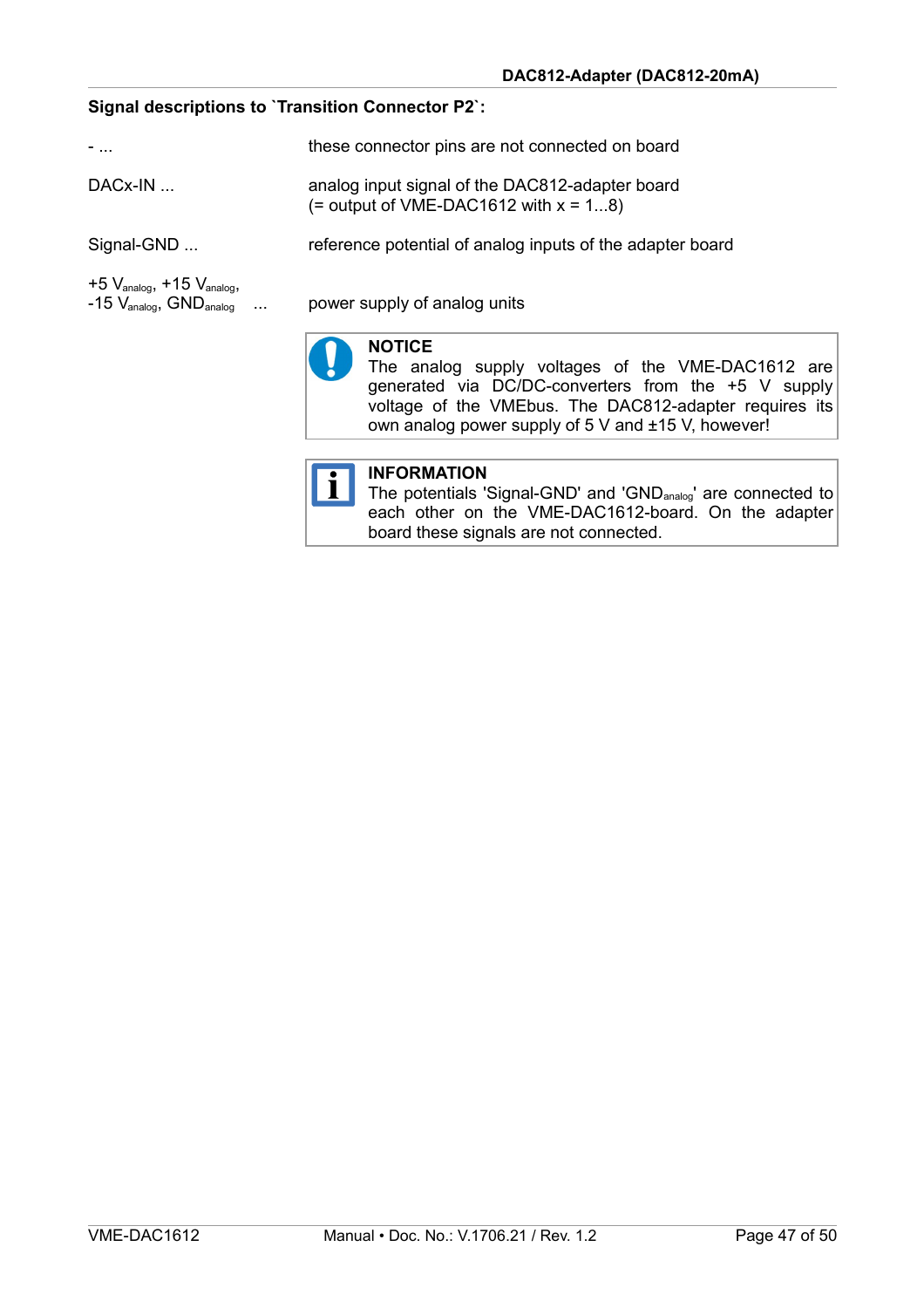### <span id="page-47-0"></span>**9.7.2 Analog Outputs at P3**

| Signal                       | Pin |    | Signal           |
|------------------------------|-----|----|------------------|
| OUT <sub>1</sub>             |     | 2  | OUT <sub>2</sub> |
| OUT <sub>3</sub>             | 3   |    | OUT <sub>4</sub> |
| OUT <sub>5</sub>             | 5   | 6  | OUT <sub>6</sub> |
| OUT <sub>7</sub>             |     | 8  | OUT <sub>8</sub> |
| <b>GND</b> <sub>analog</sub> |     | 10 | Signal-GND       |

10-pin post connector

- OUT x ... analog output signal of the DAC812-adapter: voltage output of the VME-DAC1612 or current output 0...20 mA or current output 4...20 mA
- Signal-GND ... reference potential of analog outputs
- GND<sub>analog</sub>... reference potential of the power supply of analog units (used as shield)

![](_page_47_Picture_7.jpeg)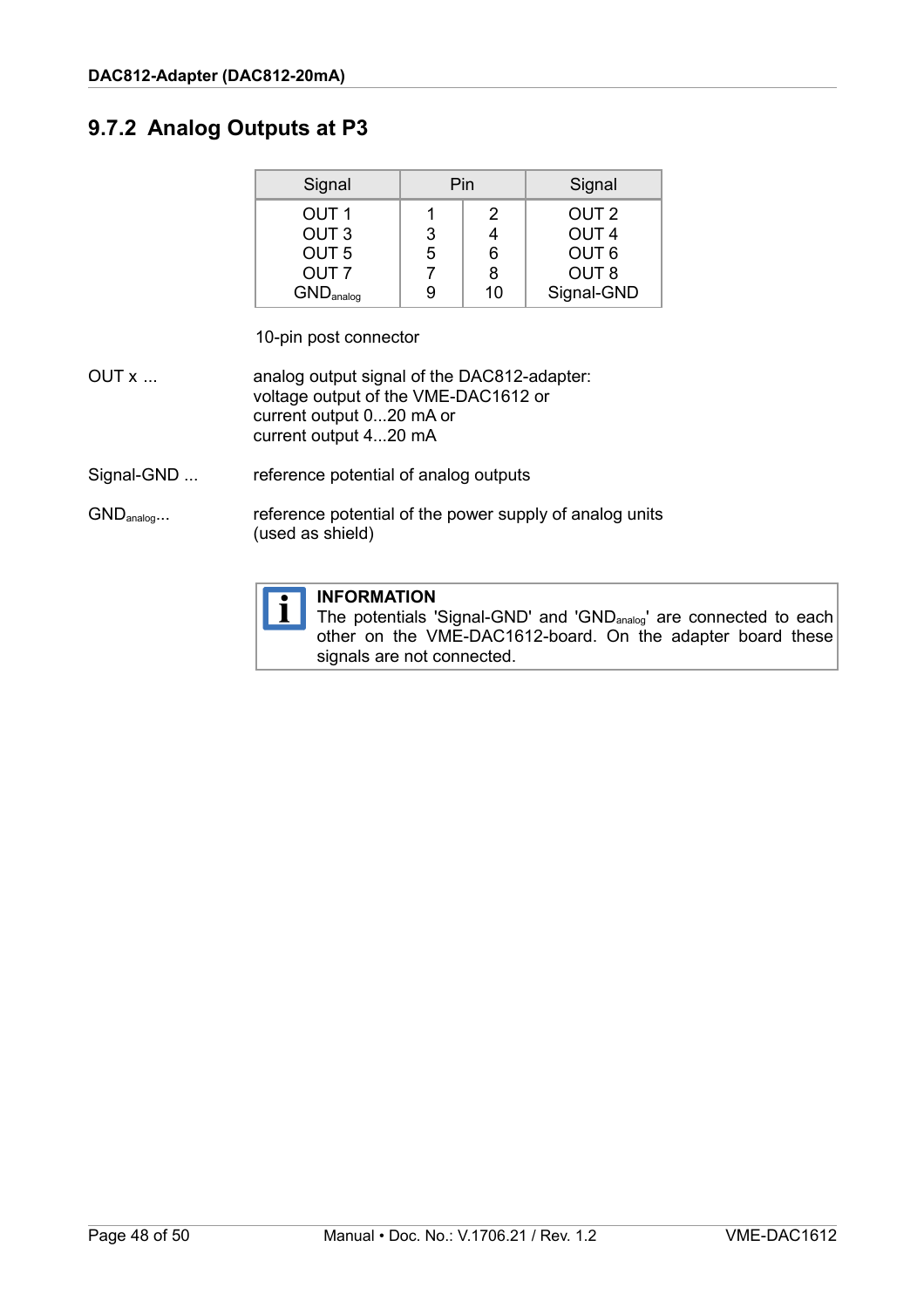### <span id="page-48-1"></span>**9.7.3 Supplying the Analog Units via Screw Terminals (P4, P5)**

If the DAC812-adapter is not only to be used to feed through the output voltages of the VME-DAC1612, the power supply of the analog units of the adapter has to be supplied via P4 and P5.

$$
\begin{array}{c|c}\n & 2 & \overline{\text{OGND}} \\
1 & \overline{\text{O+15V}} \\
 & 2 & \overline{\text{O+5V}} \\
 & 1 & \overline{\text{O-15V}}\n\end{array}
$$

P4 and P5 are 'SMKDS1.2' screw terminals and can be connected to lines with a cross-section of up to 1.5 mm<sup>2</sup>.

### <span id="page-48-0"></span>**9.7.4 Analog Outputs via Screw Terminals (P11-P18)**

Screw terminals P11 to P18 can be equipped later, if required. They are not available on the standard board of the DAC812-adapter.

![](_page_48_Figure_7.jpeg)